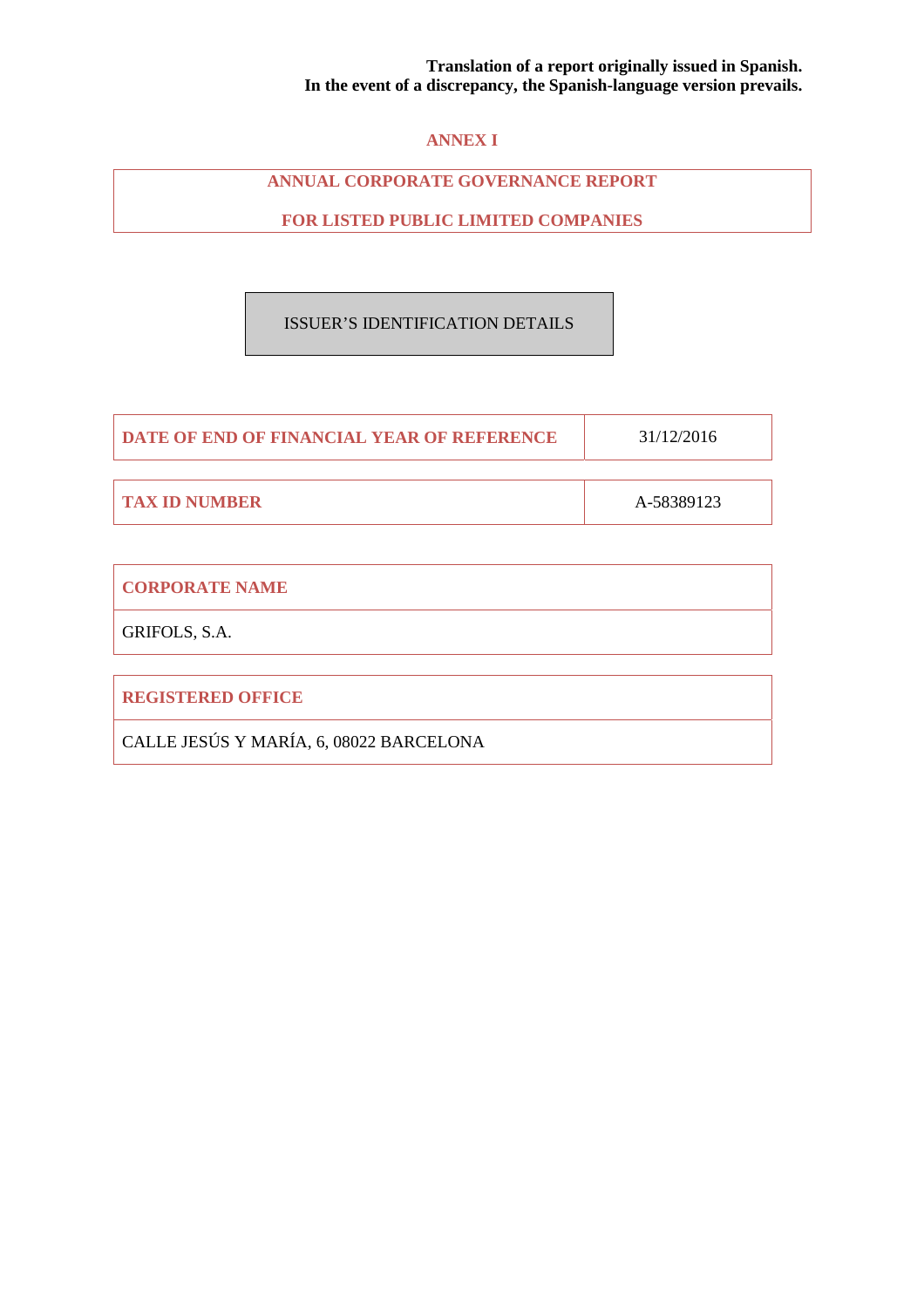## **ANNUAL CORPORATE GOVERNANCE REPORT**

## **FOR LISTED PUBLIC LIMITED COMPANIES**

## **A. OWNERSHIP STRUCTURE**

## A.1 Table on the company's share capital:

| Date of last<br>modification | Share capital in $\epsilon$ | Number of shares | Number of voting<br>rights |
|------------------------------|-----------------------------|------------------|----------------------------|
| 04/01/2016                   | 119,603,705.00              | 687.554.908      | 426,129,798                |

State whether there are different types of shares with different associated rights:

| <b>Class</b> | Number of<br>shares | Face value per<br>share | <b>Unitary number</b><br>of voting rights | Different rights                                                                                                                                          |
|--------------|---------------------|-------------------------|-------------------------------------------|-----------------------------------------------------------------------------------------------------------------------------------------------------------|
| A            | 426,129,798         | 0.25                    | 426,129,798                               | Ordinary shares                                                                                                                                           |
| B            | 261,425,110         | 0.05                    | $\Omega$                                  | Separate voting<br>right at a general<br>shareholders<br>meeting;<br>Preference<br>dividend; Right<br>of redemption;<br>Preferential<br>liquidation right |

## YES

## A.2 Give details of the direct and indirect owners of significant shareholdings of your company at the date of closing the financial year, excluding directors:

| Personal or corporate name of the<br>shareholder                      | Number of<br>direct<br>voting<br>rights | Number of indirect<br>voting rights | % of total<br>voting<br>rights |
|-----------------------------------------------------------------------|-----------------------------------------|-------------------------------------|--------------------------------|
| <b>CAPITAL</b><br><b>RESEARCH</b><br><b>AND</b><br>MANAGEMENT COMPANY | 0                                       | 21,092,024                          | 4.95                           |
| FIDELITY INTERNATIONAL LIMITED                                        | 0                                       | 8,466,387                           | 1.99                           |
| MS NÚRIA ROURA CARRERAS                                               | 0                                       | 26,224,374                          | 6.15                           |
| OPPENHEIMERFUNDS INC.                                                 | 0                                       | 13,064,750                          | 3.07                           |
| THORTHOL HOLDINGS, B.V.                                               | 30,085,532                              |                                     | 7.06                           |
| SCRANTON ENTERPRISES, B.V.                                            | 36,953,048                              | 0                                   | 8.67                           |
| DERIA, S.A.                                                           | 37,970,661                              |                                     | 8.91                           |

| Personal or corporate name of the<br>indirect shareholder | Through: personal or corporate<br>name of the direct shareholder | Number of<br>voting<br>rights |
|-----------------------------------------------------------|------------------------------------------------------------------|-------------------------------|
| <b>CAPITAL RESEARCH AND</b><br>MANAGEMENT COMPANY         | <b>CAPITAL RESEARCH AND</b><br>MANAGEMENT COMPANY                | 21,092,024                    |
| FIDELITY INTERNATIONAL LIMITED                            | FIDELITY INTERNATIONAL<br><b>LIMITED</b>                         | 8.466.387                     |
| MS NÚRIA ROURA CARRERAS                                   | RODELLAR AMSTERDAM<br><b>HOLDINGS B.V.</b>                       | 26, 224, 374                  |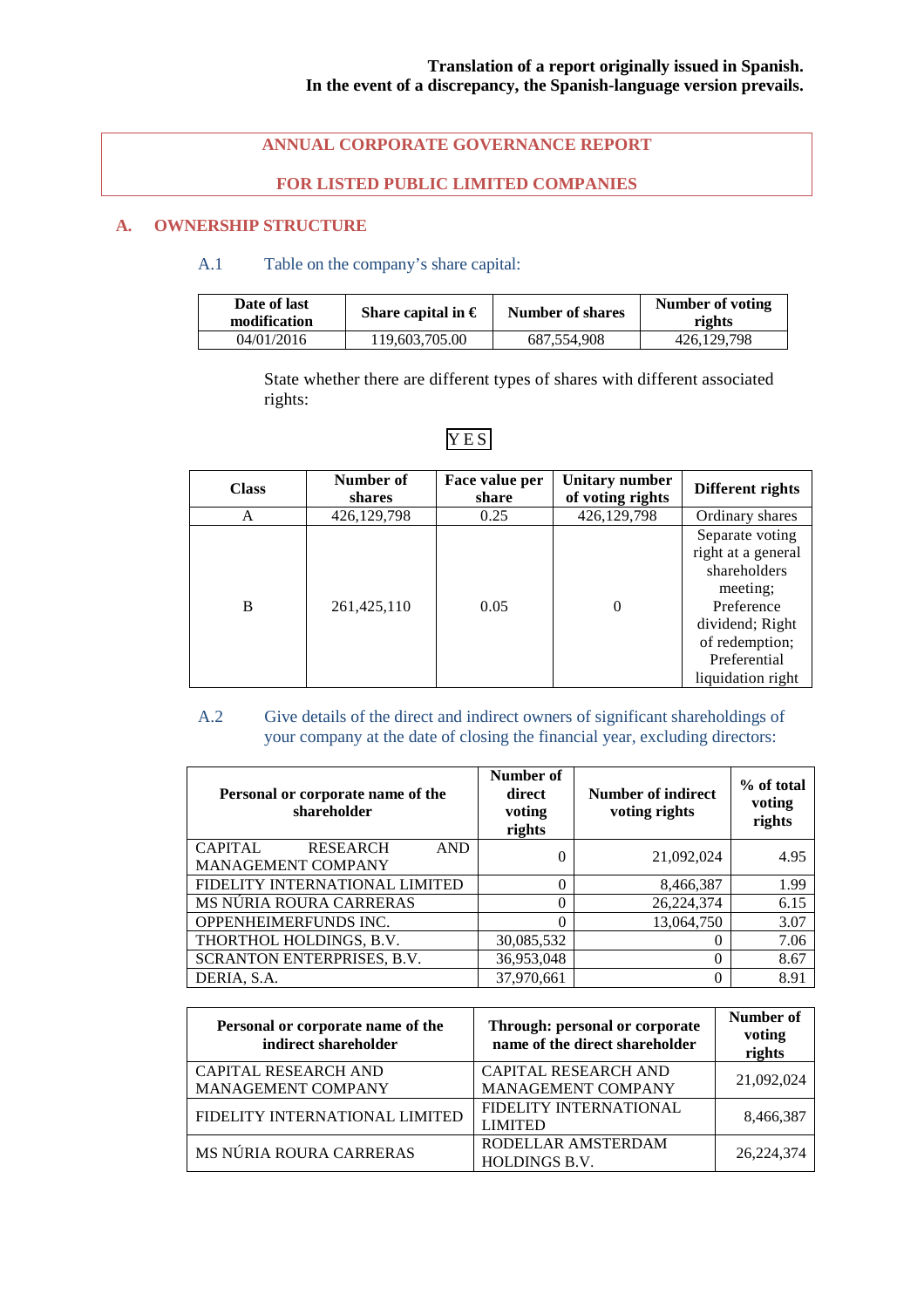| Personal or corporate name of the<br>indirect shareholder | Through: personal or corporate<br>name of the direct shareholder | Number of<br>voting<br>rights |
|-----------------------------------------------------------|------------------------------------------------------------------|-------------------------------|
| OPPENHEIMERFUNDS, INC.                                    | OPPENHEIMERFUNDS, INC.                                           | 13,064,750                    |

## A3 Members of the company's board of directors with voting rights from company shares:

|                                            | Number of     | Number of     | % of total |
|--------------------------------------------|---------------|---------------|------------|
| Personal or corporate name of the director | direct voting | indirect      | voting     |
|                                            | rights        | voting rights | rights     |
| MS MARLA ELIZABETH SALMON                  | 0             | $\theta$      | 0.00       |
| MR LUIS ISASI FERNÁNDEZ DE                 | 200           | $\theta$      | 0.00       |
| <b>BOBADILLA</b>                           |               |               |            |
| MR RAIMON GRIFOLS ROURA                    | 2,780         | $\Omega$      | 0.00       |
| <b>MR RAMON RIERA ROCA</b>                 | 338,170       | 0             | 0.08       |
| MR TOMÁS DAGÁ GELABERT                     | 103.796       | 0             | 0.02       |
| <b>MR STEVEN MAYER</b>                     |               | 0             | 0.00       |
| MR VÍCTOR GRIFOLS ROURA                    | 880,900       | $\theta$      | 0.21       |
| MS CARINA SZPILKA LÁZARO                   | 0             | $\theta$      | 0.00       |
| MR ÍÑIGO SÁNCHEZ-ASIAIN                    | 0             | $\theta$      | 0.00       |
| <b>MARDONES</b>                            |               |               |            |
| MS BELÉN VILLALONGA MORENÉS                | $\Omega$      | 0             | 0.00       |
| MR THOMAS GLANZMANN                        | 37,122        | 130,000       | 0.04       |
| <b>MS ANNA VEIGA LLUCH</b>                 | 200           | $\theta$      | 0.00       |
| <b>MS VICTOR GRIFOLS DEU</b>               | 14,620        | 0             | 0.00       |

| Personal or corporate name of the<br>indirect shareholder | Through: personal or corporate<br>name of the direct shareholder | Number of<br>voting<br>rights |
|-----------------------------------------------------------|------------------------------------------------------------------|-------------------------------|
| MR THOMAS GLANZMANN                                       | <b>GLANZMANN ENTERPRISES AG</b>                                  | 24,000                        |
| MR THOMAS GLANZMANN                                       | OPULENTIA HOLDINGS LTD.                                          | 106,000                       |

| % of the total number of voting rights belonging to the board of directors | 0.35 |
|----------------------------------------------------------------------------|------|
|                                                                            |      |

Members of the company's board of directors holding rights over company shares:

A.4 State, where applicable, the family, commercial, contractual or corporate relations that exist between the owners of significant shareholdings, to the extent that these are known to the company, unless they are not highly relevant or stem from ordinary business operations:

| Personal or corporate name connected |
|--------------------------------------|
| <b>MS NURIA ROURA CARRERAS</b>       |
| DERIA, S.A.                          |

Type of connection: Family

Brief description: Mother of Deria, S.A.'s shareholders

A.5 State, where applicable, the commercial, contractual or corporate relations existing between the owners of significant shareholdings and the company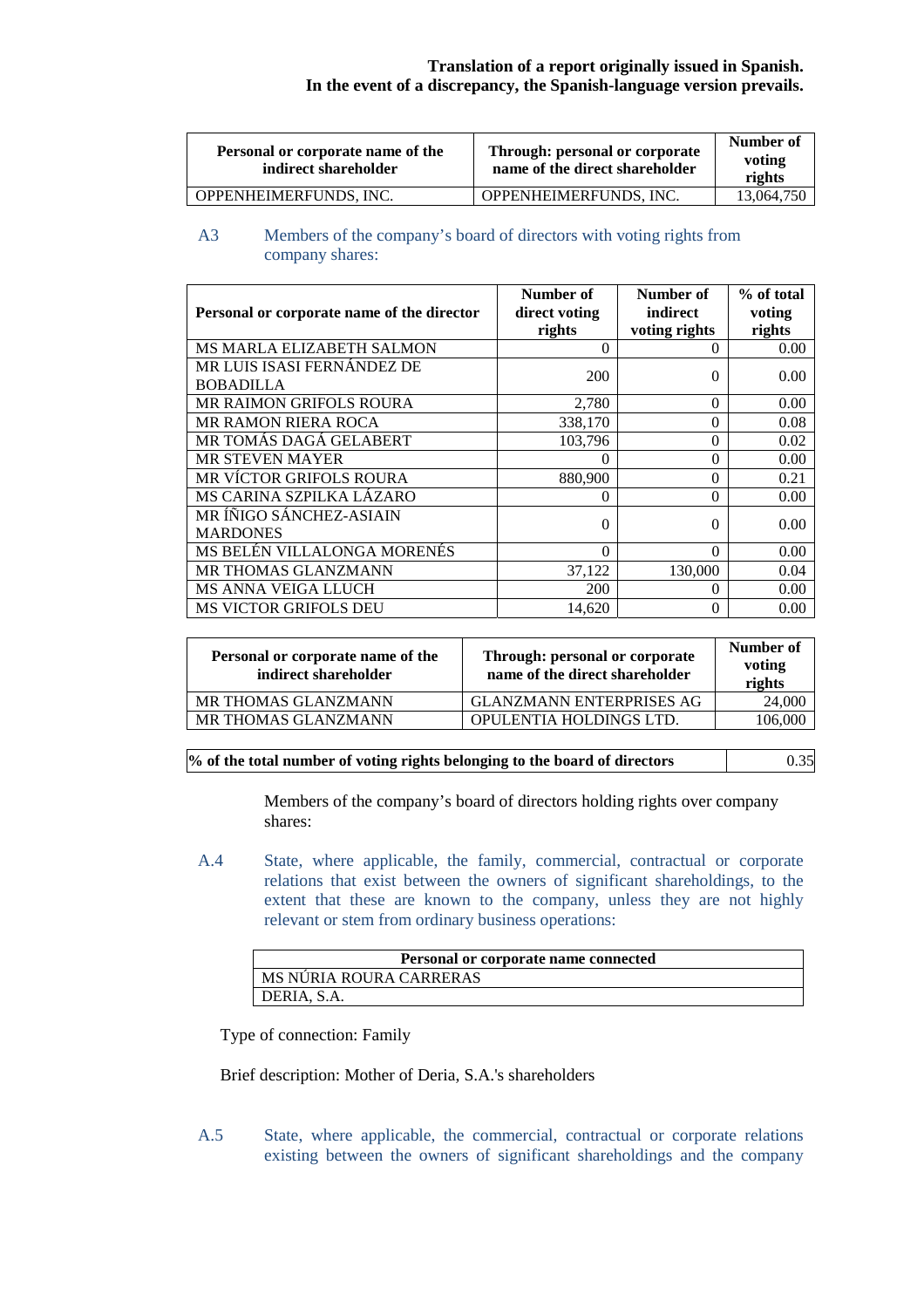and/or its group, unless they are not highly relevant or stem from ordinary business operations:

A.6 State whether the company has been informed of any shareholders' agreements affecting this pursuant to that set down in articles 530 and 531 of the Spanish Public Limited Companies Act. Where applicable, describe these briefly and list the shareholders bound by any such agreement:

## NO

State whether the company is aware of the existence of any concerted actions arranged by its shareholders. Where applicable, give a short description of these:

## NO

In the event of there having been any amendments to or termination of said stipulations or agreements or concerted actions in the financial year, expressly state this:

Not applicable

A.7 State whether there is any natural or legal person now exercising or who could exercise control over the company pursuant to article 4 of the Spanish Securities Market Law. Where applicable, identify this person:

## NO

|--|

A.8 Treasury stock:

**At the close of the financial year:** 

|           | Number of direct shares   Number of indirect shares (*)   Total % of share capital |      |
|-----------|------------------------------------------------------------------------------------|------|
| 4.730.735 |                                                                                    | 0.69 |

## **(\*) Through:**

Breakdown of any significant variations, in accordance with that provided for in Royal Decree 1362/2007, made during the financial year:

### Explain the significant variations

## A.9 Give details of the conditions and period of the current mandate given by the meeting to the board of directors to issue, repurchase or transfer the company's treasury stock.

At the General Shareholders' Meeting held on 29th May 2015, among other points, it was agreed to authorize the Company's Board of Directors to acquire its own stock or subscription rights, by means of purchase, exchange, attribution account payment or any other form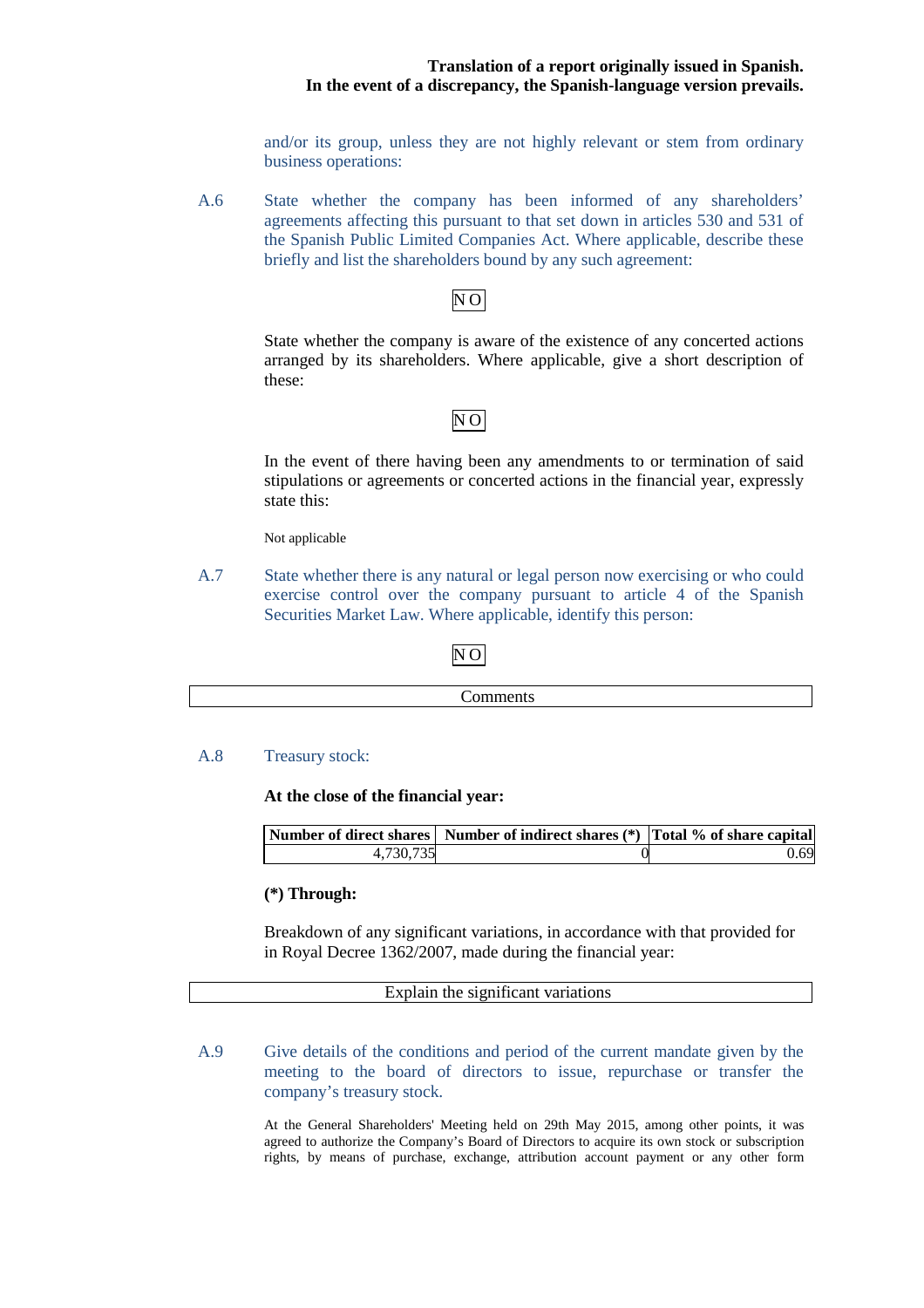envisaged in the Law, either directly or through its subsidiaries, within the limits and with the requisites to be announced below:

- (i) That, insofar as there are Class B Shares, the acquisition should be performed pro rata between Class A Shares and Class B Shares, at the same price and under identical terms and conditions;
- (ii) For the face value of the shares acquired, added to the ones already owned by the Company or its Subsidiary companies, not to exceed 10% of the Company's share capital at any time.
- (iii) For the acquisition, including any shares that the Company, or person acting in their own name but on the Company's behalf, had previously acquired and had in its portfolio, not to make the net worth work out lower than the amount of the share capital plus the legally or statutorily non-disposable reserves.
- (iv) For the shares acquired to be paid up in full.
- (v) The maximum acquisition price will be the listed price for the Class A shares at the stock exchange session on the day the acquisition is made or, where applicable, the one authorized by the Spanish Stock Exchange Commission. The minimum price will be 100% of the face value of each Class A share.
- (vi) This authorization is granted for five years at most.
- (vii) The shares acquired may be intended to be given to the workers or managers of the Group, either directly or as result of exercising any option rights to which they may be entitled.

It was also agreed to revoke and make invalid in all its terms the previous authorization for the Company to acquire treasury stock granted by the Extraordinary Shareholders' Meeting of 25th January 2011.

## A.9 bis Estimated floating capital:

|                                   | $\frac{6}{9}$ |
|-----------------------------------|---------------|
| <b>Estimated floating capital</b> | 55.87         |

A.10 State any restrictions to the transmissibility of securities and/or any restrictions to voting rights. In particular, the existence of any kind of restrictions which may cause difficulties for the taking of control of the company by means of the acquisition of its shares on the market is to be communicated.

## NO

A.11 State whether the general shareholders' meeting has agreed to adopt any neutralization measures against a public takeover bid pursuant to the provisions of Law 6/2007.

## $N<sub>O</sub>$

Where applicable, explain the approved measures and the terms under which the restrictions would become ineffective: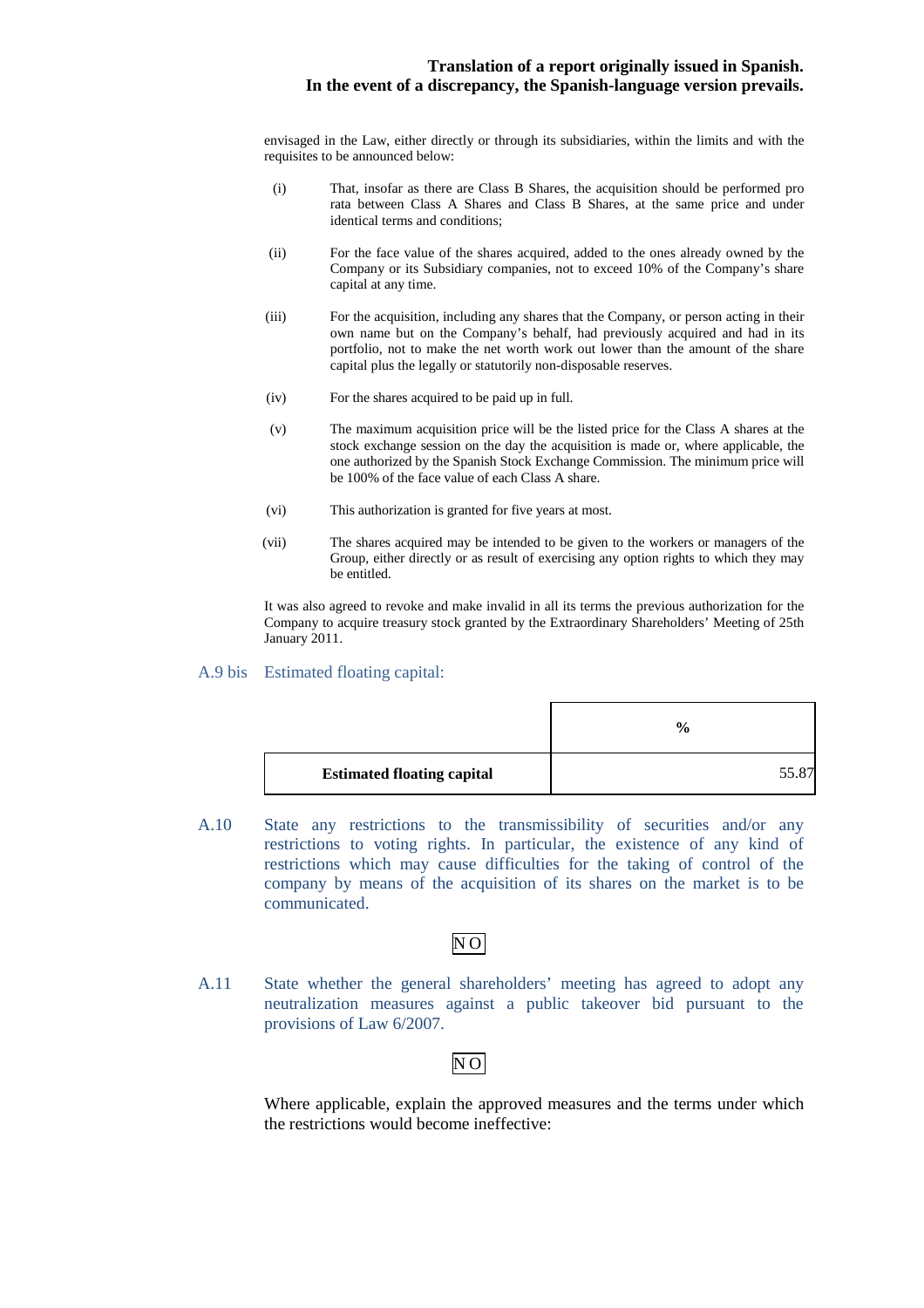A.12 Indicate whether the company has issued any securities which are not traded on a regulated Community market.

## NO

Where applicable, explain the different kinds of shares and, for each kind of shares, the rights and obligations conferred.

## **B. GENERAL SHAREHOLDERS' MEETING**

B.1 State and where applicable provide details of whether there are any differences between the required quorum for the general shareholders' meeting and the quorum system laid down in the Spanish Companies Act (LSA).

## NO

B.2 State and, where applicable, give details of any differences from the system envisaged in the Spanish Companies Act (LSA) for the adoption of corporate resolutions.

## NO

Describe how it is different from the system envisaged by the LSA.

B.3 State any rules applicable to the modification of the articles of association of the company. In particular, those majorities provided for in cases of amendment of the articles of association, as well, where applicable, as those rules provided for in cases of tutelage of the rights of shareholders in the amendment of articles of association are to be communicated.

> Article 201.2 of Royal Legislative Decree 1/2010, of 2nd July, which passed the redrafted text of the Spanish Companies Act (LSA).

> In addition, the articles of association of the Company themselves establish that in order to protect the rights of Class B shares, corporate agreements on certain "Extraordinary Matters" shall, in addition to approval in conformity with that set down in article 17 of the articles of association (the adoption of agreements by simple majority of the capital present and/or represented), require the approval of the majority of the Class B shares then in circulation.

> In this regard, any agreements and any amendments of the articles of association which may directly or indirectly damage or have a negative effect on the rights, preferences or privileges of Class B Shares (including any agreements which may cause damage to or have a negative effect on Class B Shares in comparison with Class A Shares or which may benefit or have a positive effect on Class A Shares in comparison with Class B Shares, or which may affect the provisions of these articles in relation to Class B Shares) shall require the approval of a majority of Class B Shares then in issue.

> Finally, it is to be indicated that the General Shareholders' Meeting has the competence to decide on all matters which may have been attributed to the same, by law or through the articles of association, and, in particular, in an expository manner, it shall be the sole corporate body or competent authority to decide on matters considered "Extraordinary Matters" in conformity with article 6.2 of these articles of association.

B.4 Details of attendance at general meetings held during the financial year covered by this report and those from the previous financial year: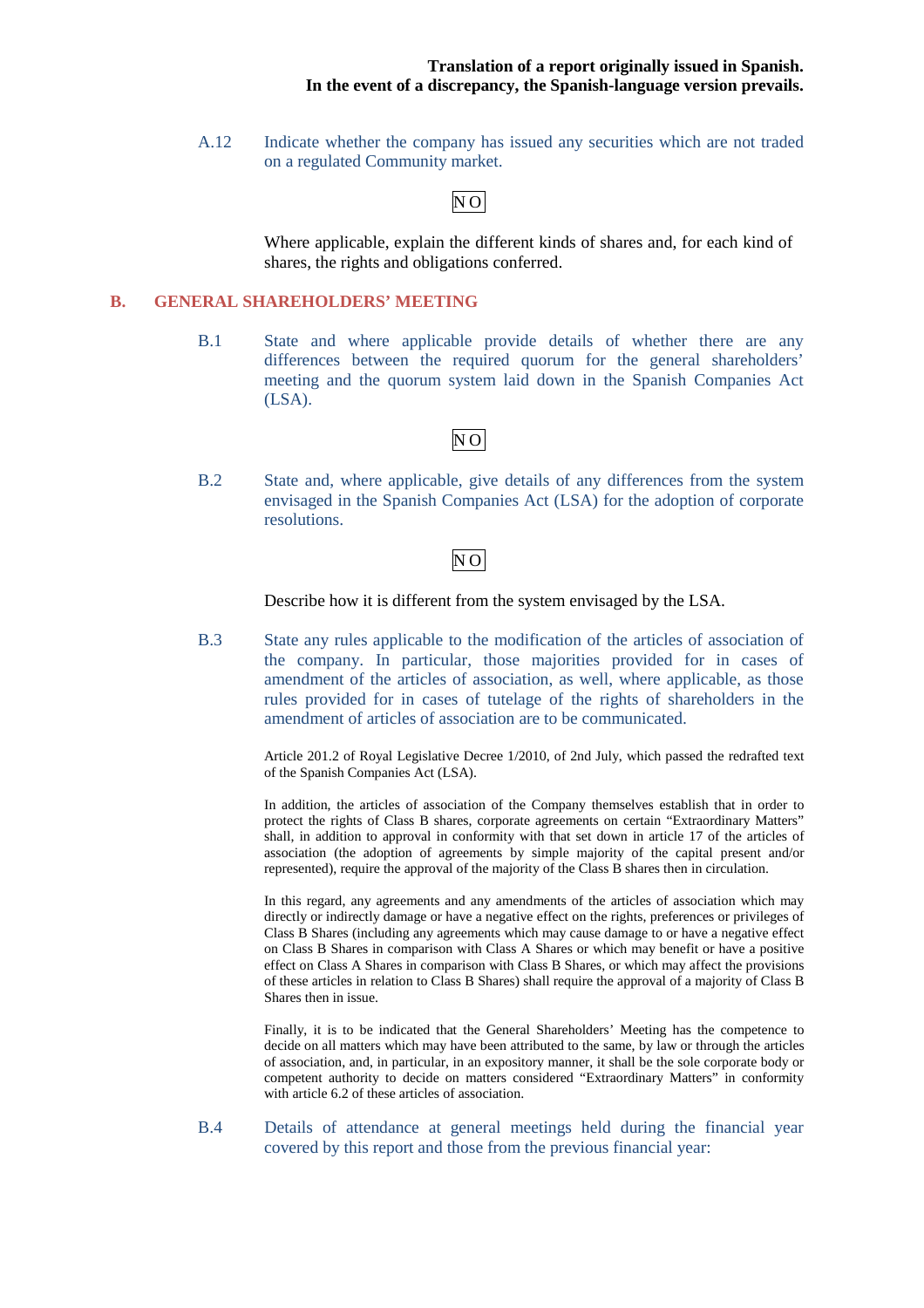|                                   | <b>Details of attendance</b>                       |       |                             |               |              |
|-----------------------------------|----------------------------------------------------|-------|-----------------------------|---------------|--------------|
|                                   | % remote voting                                    |       |                             |               |              |
| Date of the<br>general<br>meeting | $%$ of<br>attendance in<br>$\%$ as proxy<br>person |       | <b>Electronic</b><br>voting | <b>Others</b> | <b>Total</b> |
| 29/05/2015                        | 1.84                                               | 60.17 | $0.00\,$                    | 4.90          | 76.91        |
| 27/05/2016                        | 4.53                                               | 76.29 | $0.00\,$                    |               |              |

B.5 State whether there is any statutory restriction in the articles establishing a minimum number of shares needed to attend the general shareholders' meeting.

## $\overline{NO}$

- B.6 This section has been annulled
- B.7 State the address and means of access to the web page of the company and the information on corporate governance and other information on general shareholders' meetings which must be made available to shareholders via the web page of the Company.

The address of the Company's webpage is www.grifols.com. Information on corporate governance can be accessed through the link Investors Relations on the main page, or directly at http://inversores.grifols.com.

## **C STRUCTURE OF THE COMPANY'S ADMINISTRATION**

## C.1 Board of Directors

C.1.1 Maximum and minimum number of directors envisaged in the articles of association:

| Maximum number of directors |  |
|-----------------------------|--|
| Minimum number of directors |  |

## C.1.2 Members of the Board of Directors:

| <b>Personal or</b><br>corporate<br>name of director             | Representati<br>ve | Type of<br>directorship | Post on the<br>Board | Date 1st<br>appointme<br>nt | Date last<br>appointment | <b>Election procedure</b>                                             |
|-----------------------------------------------------------------|--------------------|-------------------------|----------------------|-----------------------------|--------------------------|-----------------------------------------------------------------------|
| <b>MS MARLA</b><br><b>ELIZABETH</b><br><b>SALMON</b>            |                    | Independent             | <b>DIRECTOR</b>      | 30/05/2014                  | 30/05/2014               | <b>GENERAL</b><br>SHAREHOLDERS'<br><b>MEETING</b><br><b>AGREEMENT</b> |
| <b>MR LUIS ISASI</b><br><b>FERNÁNDEZ</b><br><b>DE BOBADILLA</b> |                    | Independent             | <b>DIRECTOR</b>      | 24/05/2011                  | 27/05/2016               | <b>GENERAL</b><br>SHAREHOLDERS'<br><b>MEETING</b><br><b>AGREEMENT</b> |
| <b>MR RAIMON</b><br><b>GRIFOLS</b><br><b>ROURA</b>              |                    | Executive               | <b>DIRECTOR</b>      | 29/05/2015                  | 29/05/2015               | <b>GENERAL</b><br>SHAREHOLDERS'<br><b>MEETING</b><br><b>AGREEMENT</b> |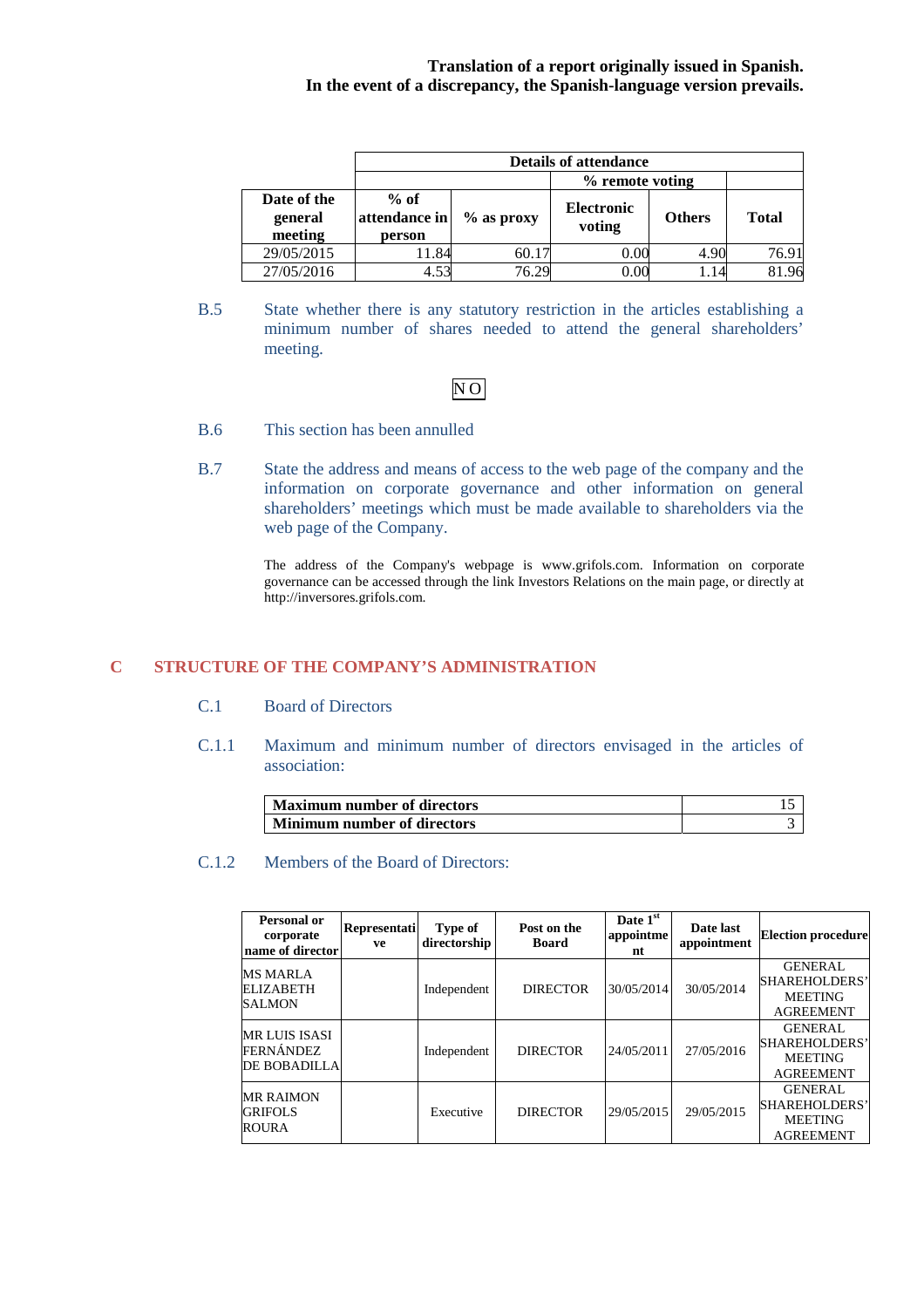| <b>Personal or</b><br>corporate<br>name of director                    | Representati<br>ve | Type of<br>directorship | Post on the<br><b>Board</b>                                 | Date 1st<br>appointme<br>nt | Date last<br>appointment | <b>Election procedure</b>                                                     |
|------------------------------------------------------------------------|--------------------|-------------------------|-------------------------------------------------------------|-----------------------------|--------------------------|-------------------------------------------------------------------------------|
| <b>MR RAMON</b><br><b>RIERA ROCA</b>                                   |                    | Executive               | <b>DIRECTOR</b>                                             | 13/04/2000                  | 24/05/2012               | <b>GENERAL</b><br>SHAREHOLDERS'<br><b>MEETING</b><br><b>AGREEMENT</b>         |
| MR. TOMÁS<br><b>DAGA</b><br><b>GELABERT</b>                            |                    |                         | DIRECTOR and<br>Other external VICESECRETARY                | 13/04/2000                  | 29/05/2015               | <b>GENERAL</b><br>SHAREHOLDERS'<br><b>MEETING</b><br><b>AGREEMENT</b>         |
| <b>MR STEVEN</b><br><b>MAYER</b>                                       |                    | Independent             | <b>DIRECTOR</b>                                             | 25/01/2011                  | 27/05/2016               | <b>GENERAL</b><br><b>SHAREHOLDERS</b> '<br><b>MEETING</b><br><b>AGREEMENT</b> |
| <b>MR VICTOR</b><br><b>GRIFOLS</b><br><b>ROURA</b>                     |                    | Executive               | <b>CHAIRMAN-</b><br>CEO                                     | 08/07/1991                  | 24/05/2012               | <b>GENERAL</b><br><b>SHAREHOLDERS</b><br><b>MEETING</b><br><b>AGREEMENT</b>   |
| <b>MS CARINA</b><br><b>SZPILKA</b><br>LÁZARO                           |                    | Independent             | <b>DIRECTOR</b>                                             | 29/05/2015                  | 29/05/2015               | <b>GENERAL</b><br><b>SHAREHOLDERS</b> '<br><b>MEETING</b><br><b>AGREEMENT</b> |
| <b>MR IÑIGO</b><br><b>SANCHEZ-</b><br><b>ASIAIN</b><br><b>MARDONES</b> |                    | Independent             | <b>INDEPENDENT</b><br><b>COORDINATOR</b><br><b>DIRECTOR</b> | 29/05/2015                  | 29/05/2015               | <b>GENERAL</b><br><b>SHAREHOLDERS</b><br><b>MEETING</b><br><b>AGREEMENT</b>   |
| <b>MS BELEN</b><br>VILLALONGA<br>MORENÉS                               |                    | Independent             | <b>DIRECTOR</b>                                             | 24/05/2013                  | 24/05/2013               | <b>GENERAL</b><br>SHAREHOLDERS'<br><b>MEETING</b><br><b>AGREEMENT</b>         |
| MR. THOMAS<br><b>GLANZMANN</b>                                         |                    | Other external          | <b>DIRECTOR</b>                                             | 05/04/2006                  | 27/05/2016               | <b>GENERAL</b><br><b>SHAREHOLDERS</b> '<br><b>MEETING</b><br><b>AGREEMENT</b> |
| <b>MS ANNA</b><br><b>VEIGA LLUCH</b>                                   |                    | Independent             | <b>DIRECTOR</b>                                             | 09/12/2008                  | 29/05/2015               | <b>GENERAL</b><br><b>SHAREHOLDERS</b><br><b>MEETING</b><br><b>AGREEMENT</b>   |
| <b>MR VICTOR</b><br>GRIFOLS DEU                                        |                    | Executive               | <b>DIRECTOR</b>                                             | 27/05/2016                  | 27/05/2016               | <b>GENERAL</b><br>SHAREHOLDERS'<br><b>MEETING</b><br><b>AGREEMENT</b>         |

## **Total number of directors** 13

State any members leaving the Board of Directors during the period for which information is given:

## C.1.3 Complete the following tables on the members of the Board and their different types:

| Personal or corporate name of the<br>director | Post held on the Company's<br>organization chart |
|-----------------------------------------------|--------------------------------------------------|
| <b>MR RAMON RIERA ROCA</b>                    | DEPUTY CHIEF OPERATIONS<br><b>OFFICER</b>        |
| <b>MR VICTOR GRIFOLS ROURA</b>                | <b>CHAIRMAN – CEO</b>                            |
| <b>MR RAIMON GRIFOLS ROURA</b>                | MEMBER OF THE EXECUTIVE<br>COMMITTEE             |

## **EXECUTIVE DIRECTORS**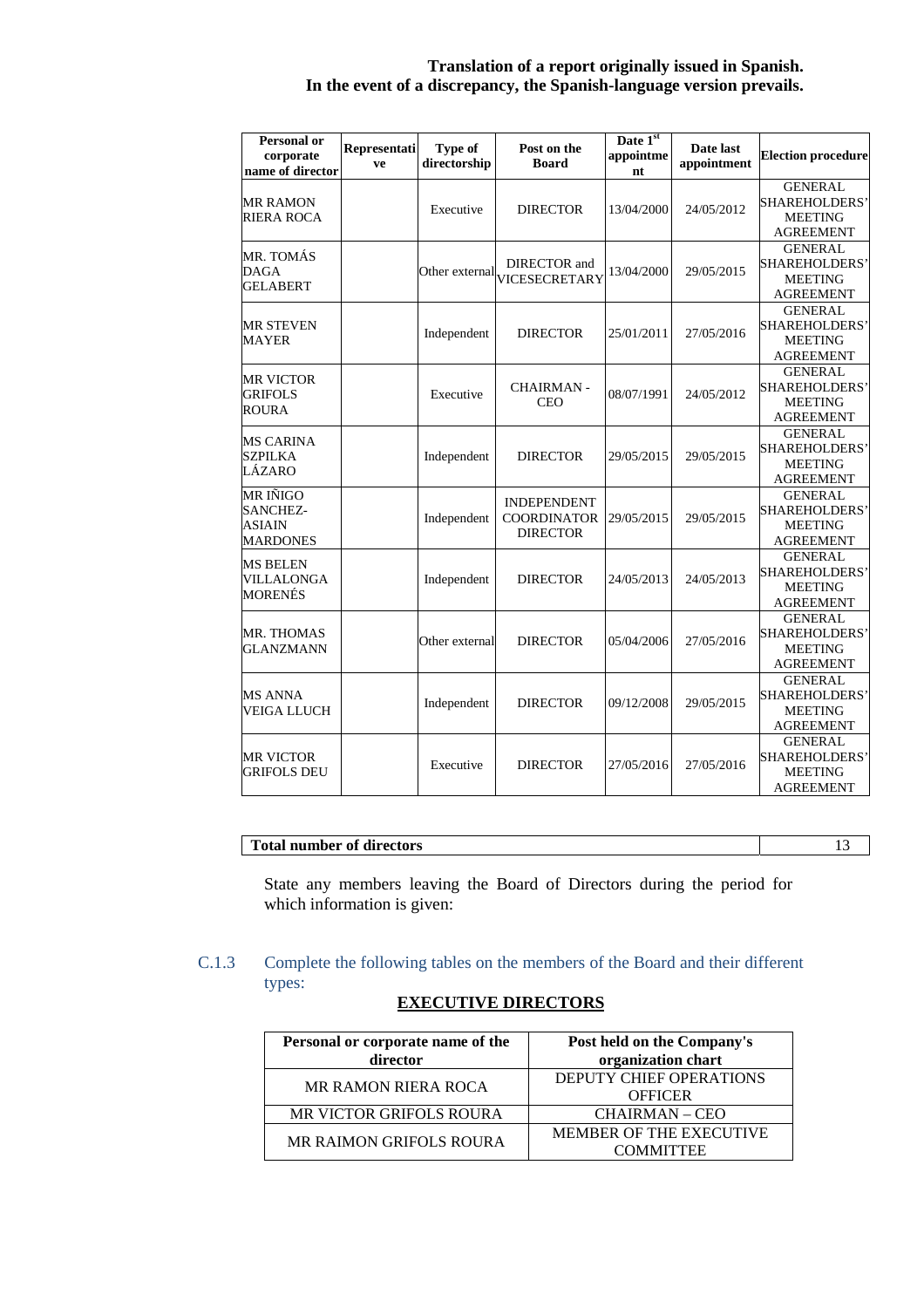| Personal or corporate name of the | Post held on the Company's              |
|-----------------------------------|-----------------------------------------|
| director                          | organization chart                      |
| MR VICTOR GRIFOLS DEU             | PLANNING AND CONTROL<br><b>DIRECTOR</b> |

| Total number of executive directors |  |
|-------------------------------------|--|
| Total % of the Board                |  |

### **INDEPENDENT EXTERNAL DIRECTORS**

## **Personal or corporate name of the director** MS MARLA ELIZABETH SALMON

#### **Profile**

Ms Marla E. Salmon is Professor of Nursing and Public Health at the University of Washington and Senior Visiting Fellow of Public Affairs. Her career has focused on health policy and capacity building in both global and US contexts, working with governments, international agencies and other health-related entities. Her most recent work focuses on social enterprise and development in the health sector. Salmon holds a doctorate in health policy and administration from the Johns Hopkins University, degrees in political science and nursing from the University of Portland, and was a Fulbright Scholar at the University of Cologne (Germany). She holds two honorary doctoral degrees recognizing her national and international service and is a member of the Institute of Medicine. Her board service includes IES Abroad, Inc., the Robert Wood Johnson Foundation, and the National Center for Healthcare Leadership. Her advisory roles include the White House Taskforce on Healthcare Reform, the World Bank, the World Health Organization's Global Advisory Group on Nursing and Midwifery, and the National Advisory Council for Nursing Research of the National Institutes of Health.

#### **Personal or corporate name of the director** MR LUIS ISASI FERNANDEZ DE BOBADILLA **Profile**

Mr Luís Isasi Fernández de Bobadilla is the Managing Director of Morgan Stanley in Spain and Country Head for the Iberian region. He joined Morgan Stanley in London in 1987. Prior to that, he served as an executive director at First Chicago Ltd. in London and, previously, worked in New York for the Latin American department of Morgan Guaranty Trust Co. Mr Isasi started his professional career in Abengoa, in Seville (Spain) in 1977. Mr. Isasi has a Bachelor's Degree in Business from the University of Seville, and holds a M.B.A. from Columbia Business School in New York, United States, obtained in 1982.

#### **Personal or corporate name of the director:**  MS CARINA SZPILKA LÁZARO **Profile:**

Ms Carina Szpilka Lázaro earned a degree in Business Administration from the Univerisdad Pontificia de Comillas in Madrid (ICADE) and an Executive MBA from the Instituto de Empresa. She began her professional career in the financial sector working at Banco Santander and Argentaria (now part of BBVA). In 1998 she was part of the team that founded ING Direct in Spain, where she occupied the position of CEO from 2010 to 2013, having previously occupied said position in ING Direct France from 2008 to 2010. She is currently an independent director at Abanca and Meliá Hotels International, as well as a being a partner in KFund Venture Capital and a member of the Advisory Boards of Reparalia and of Oracle España. Since the beginning of 2014 she has been vice-president of UNICEF in Spain. She is also a member of the Professional Board of ESADE. In 2011 she was given the "Female Executive of the Year" award by the Spanish Federation of Female Directors, Executives, Professional and Entrepreneurs (*Federación Española de Mujeres Directivas - FEDEPE*).

**Personal or corporate name of the director:** MR IÑIGO SÁNCHEZ-ASIAIN MARDONES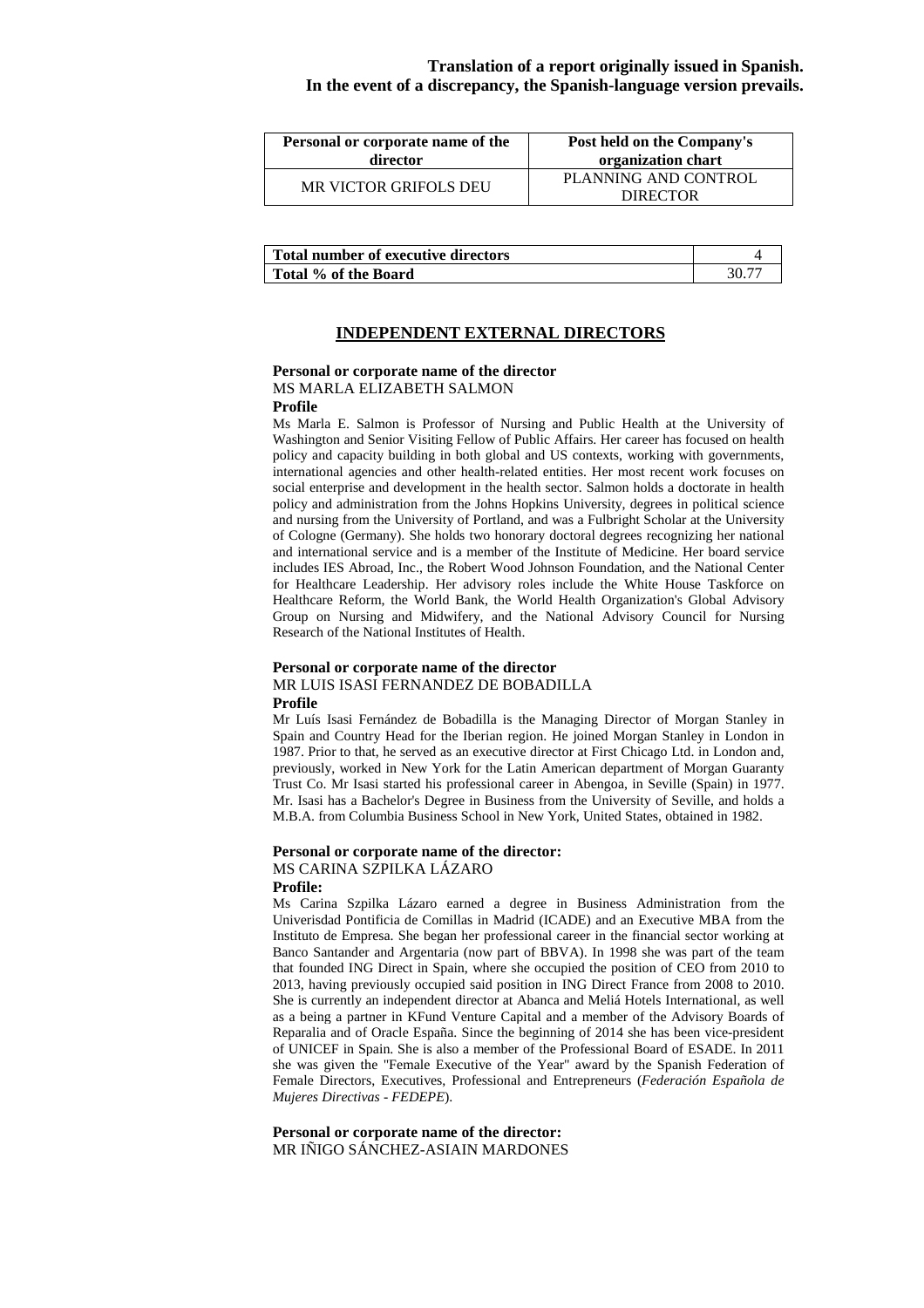#### **Profile:**

Mr. Iñigo Sánchez-Asiain Mardones earned a degree in Business Administration from the Universidad Pontificia de Comillas in Madrid (ICADE) and an MBA from Harvard Business School. Since 2010 he is founding partner of the private equity company Portobello Capital. He is a member of the Executive Committee and Investment Committee at Portobello Capital, being in charge of investments in companies such as Angulas Anguinaga or Mutiasistencia, companies in which he is also Chairman and member of the Executive Committee. He was Deputy General Director at Banco Santander (1993-2005) and was partner and member of the Board of Directors of Ibersuizas Gestión SGECR, S.A. (2005-2010). He is also Chairman of the Executive Committee at the Harvard Club of Spain.

### **Personal or corporate name of the director:**  MS BELEN VILLALONGA MORENES

#### **Profile:**

Belén Villalonga is an Associate Professor with Tenure at New York University's Stern School of Business. Between 2001 and 2012 she was a faculty member at Harvard Business School. She serves as an independent director at Acciona, leader in the renewable energy and infrastructure businesses, since 2006, and Talgo, a high-speed train manufacturer, since 2015. She is also a Senior Associate Partner at Cambridge Advisors to Family Enterprise, a family business consulting company. Her teaching, research and consulting activities are in the areas of corporate strategy, finance, and governance, with a special focus on family-controlled companies. Her award-winning research, which has been published in top academic journals, has been cited extensively in academic articles and in the international media. She holds a Ph.D. in Management and an M.A. in Economics from the University of Columbia in Los Angeles, where she was a Fulbright Scholar. She also holds a second Ph.D. in Business Economics from the Complutense University of Madrid and a B.A. in Economics and Management Sciences from the Colegio Universitario de Estudios Financieros in Madrid. Before starting her doctoral studies, she worked at MacKinsey & Co. in Paris.

## **Personal or corporate name of the director:**  MS ANNA VEIGA LLUCH

#### **Profile:**

Ms. Anna Veiga Lluch graduated in Biology and received a Ph. D. in Biology (Cum Laude) from the Universidad Autónoma de Barcelona. She was the IVF laboratory Director at the Reproductive Medicine Service at Institut Universitari Dexeus from 1982 to 2005. She is the Director of the Stem Cell Bank at the Centre for Regenerative Medicine Service of the Institut Universitari Dexeus, and an Associate Professor at the Department of Experimental and Health Services of the Universitat Pompeu Fabra in Barcelona. She is also a member of the Board of Trustees of the Fundación Dexeus de la Salud de la Mujer and an Honorific Member of the Institut Medicofarmacèutic de Catalunya. In May 2015 she received a degree as Doctor Honoris Causa from the Universitat Central de Catalunya. She specializes in clinical embryology, reproductive genetics, embryonic and pluripotent stem cells research and bioethics.

#### **Personal or corporate name of the director:**  MR STEVEN MAYER

#### **Profile:**

Mr. Steven Mayer is Senior Managing Partner and Chairman of the Cerberus Capital Management Investment Committee, where he co-manages the private equity global practice. Mr. Mayer has served as Managing director of Cerberus California, LLC since November 2002. In addition, Mr. Mayer is a board member in BlueLinx Holdings, Inc., Starrus Holding Limited, Transcentra Inc. and YP Holdings LLC. He holds a B.A. degree, cum laude, from Princeton University and degree in Law (Juris Doctor), magna cum laude, from Harvard Law School.

| Total number of independent directors |        |
|---------------------------------------|--------|
| Total % of the Board                  | 53.85% |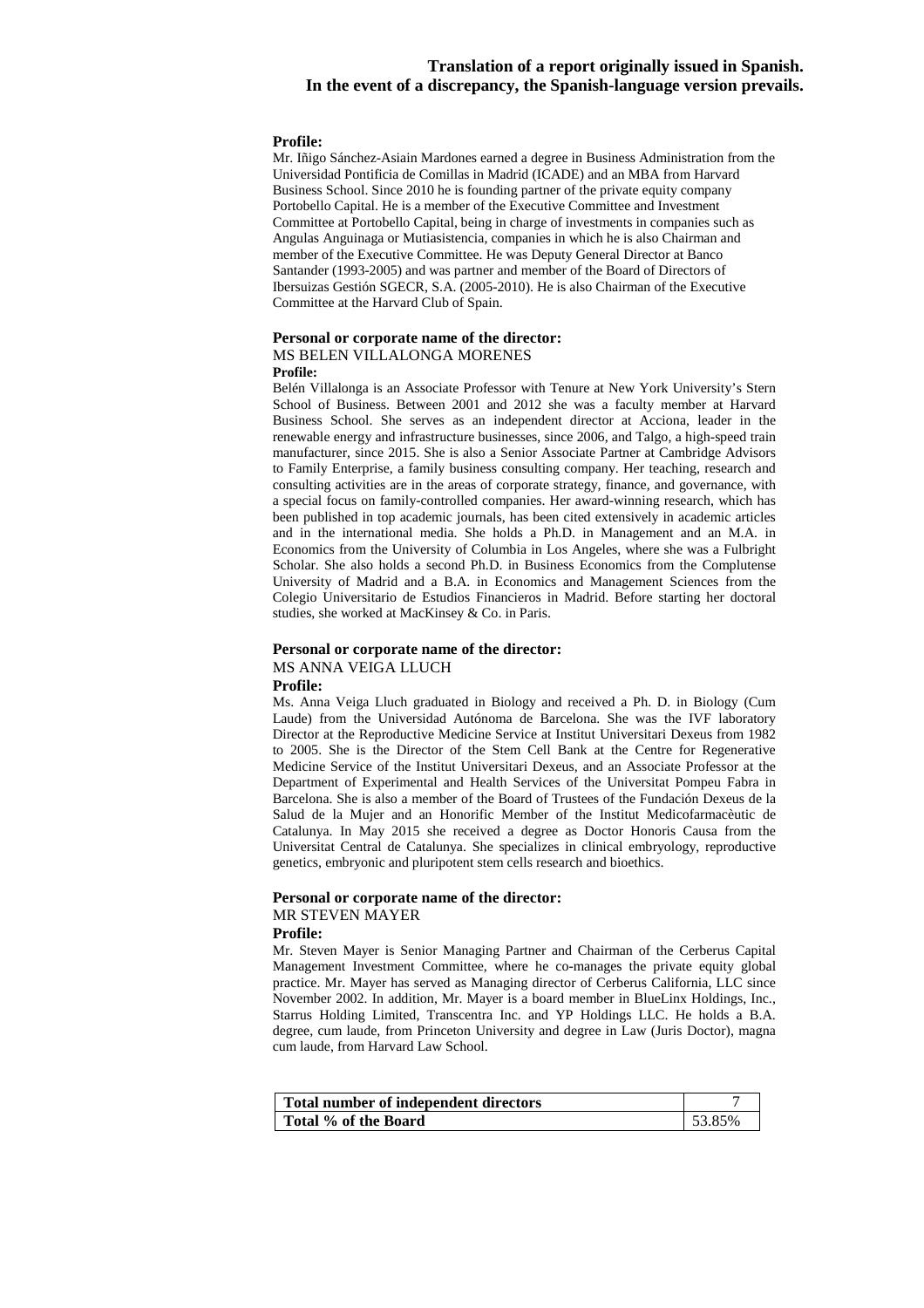State whether any directors classified as independent receive, from the Company or from its Group, any amounts or benefits for any concepts other than remuneration as a Board Member, or maintains, or has maintained, during the last financial year, a business relationship with the Company or with any companies in its group, whether this may be in its own name or as a significant shareholder, director or senior executive of an entity which maintains or may have maintained such a relationship.

## $N<sub>O</sub>$

Where applicable, a motivated statement by the board is to be included on the reasons due to which it considers that the said director may perform its functions in the capacity of independent director.

## **OTHER EXTERNAL DIRECTORS**

Give details of the reasons due to which they may not be considered proprietary or independent and their relationships, whether this may be with the Company or its executives, or with its shareholders:

#### **Personal or corporate name of the director:**

MR THOMAS GLANZMANN

### **Company, executive or shareholder with which or whom he has the relationship:**

GLANZMANN ENTERPRISES AG

#### **Reasons:**

His relationship is not covered within the current definitions of executive, proprietary or independent directors. He is the majority shareholder in Glanzmann Enterprises AG, a company which has rendered consultancy services to the Group since 2011.

## **Personal or corporate name of the director:**

## MR TOMAS DAGA GELABERT

**Company, executive or shareholder with which or whom he has the relationship:** 

#### **Reasons:**

His relationship is not covered within the current definitions of executive, proprietary or independent directors. He is a partner of the law firm Osborne Clarke, which renders legal and tax services to the Group.

| Total number of external directors |        |
|------------------------------------|--------|
| Total % of the Board               | 15.38% |

State any changes which, where applicable, may have taken place during the period in the class for each director:

| Personal or corporate of the<br>director | Date of<br>the change | Prior<br>category  | <b>Current</b><br>category |
|------------------------------------------|-----------------------|--------------------|----------------------------|
| <b>MR STEVEN MAYER</b>                   | 01/04/2016            | <b>Other</b>       | Independent                |
|                                          |                       | external           |                            |
| <b>MR RAIMON GRIFOLS ROURA</b>           | 01/07/2016            | <b>Proprietary</b> | <b>Executive</b>           |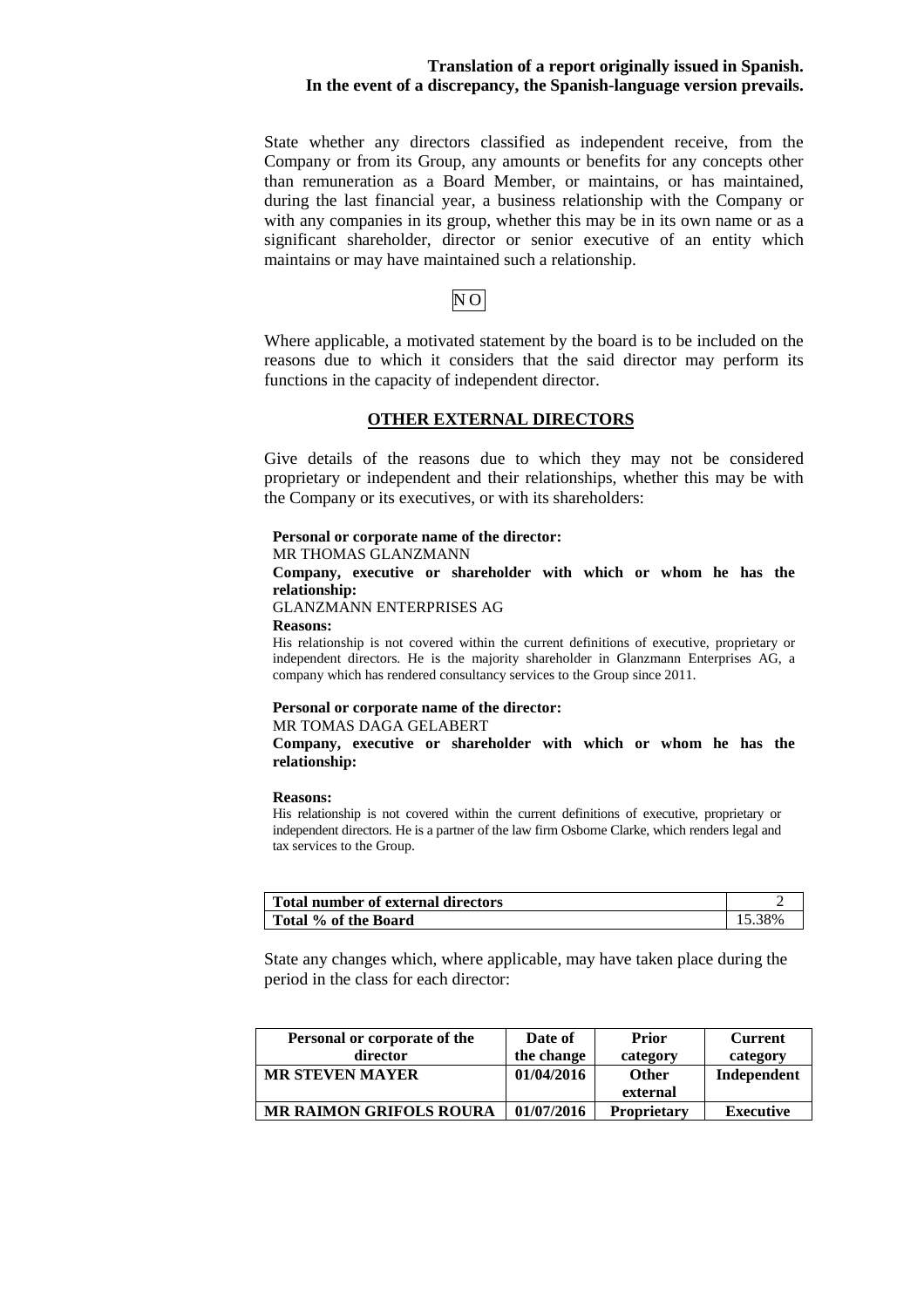## C.1.4. Complete the following table with information relating to the number of female directors during the last 4 financial years, as well as their type:

|                          |                |                | <b>Number of female directors</b> |         |               |                | % of the total directors of each type |          |
|--------------------------|----------------|----------------|-----------------------------------|---------|---------------|----------------|---------------------------------------|----------|
|                          | <b>FY 2016</b> | <b>FY 2015</b> | <b>FY 2014</b>                    | FY 2013 | <b>FY2016</b> | <b>FY 2015</b> | <b>FY 2014</b>                        | FY 2013  |
| <b>Executive</b>         |                | 0              |                                   | O       | $0.00\%$      | $0.00\%$       | $0.00\%$                              | $0.00\%$ |
| <b>Proprietary</b>       |                | 0              | 0                                 | 0       | 0.00%         | $0.00\%$       | $0.00\%$                              | 0.00%    |
| Independent              | 4              | 4              | 3                                 | ↑       | 57.14%        | 66.66%         | 60.00%                                | 50.00%   |
| Other<br><b>External</b> |                | $\Omega$       | 0                                 | 0       | $0.00\%$      | $0.00\%$       | $0.00\%$                              | $0.00\%$ |
| <b>Total</b>             |                | 4              | 3                                 | ◠       | 30.77%        | 33.33%         | 23.08%                                | 16.66%   |

## C.1.5 Explain those measures which, where applicable, may have been adopted in order to be able to include in a board of directors a number of women which may allow a balanced presence of men and women to be achieved.

**Explanation of the measures**  The Company will continue appointing its directors on the basis of merit and skills. The Company may review when necessary the competence, experience and knowledge of its directors according to its specific needs.

The Company considers that, at present, there is a balanced presence of men and women in the board.

C.1.6 Explain those measures which, where applicable, may have been agreed by the Nomination Committee in order for selection procedures not to include implicit bias which may be an obstacle for the selection of female directors, and the company to search deliberately for women who meet the professional profile sought and include them among potential candidates:

**Explanation of the measures**

There are no explicit measures. Nevertheless, these are not necessary as the Board of Directors bases its proposals for appointment of board members strictly on criteria of professional qualification (competence, knowledge and experience). It considers that the percentage of female directors (30.77% of the total number of directors) is a balanced representation.

Whenever in spite of the measures which, where applicable, may have been adopted, the number of female directors may be very low or inexistent, explain the reasons which may justify this:

| <b>Explanation of the measures</b> |
|------------------------------------|
| .                                  |

C.1.6.bis Explain the Nomination Committee's conclusions regarding the verification of compliance with the policy for selecting directors. In particular, inform on how such policy contributes to ensuring that the number of female directors will be at least 30% of the overall members of the board of directors in 2020.

| <b>Explanation of the measures</b>                                                           |
|----------------------------------------------------------------------------------------------|
| The objective has been achieved because, as of the closing of the FY 2016, the percentage of |
| women in the board represents 30.77%                                                         |

C.1.7. Explain the form of representation on the board of directors of the shareholders with significant participations: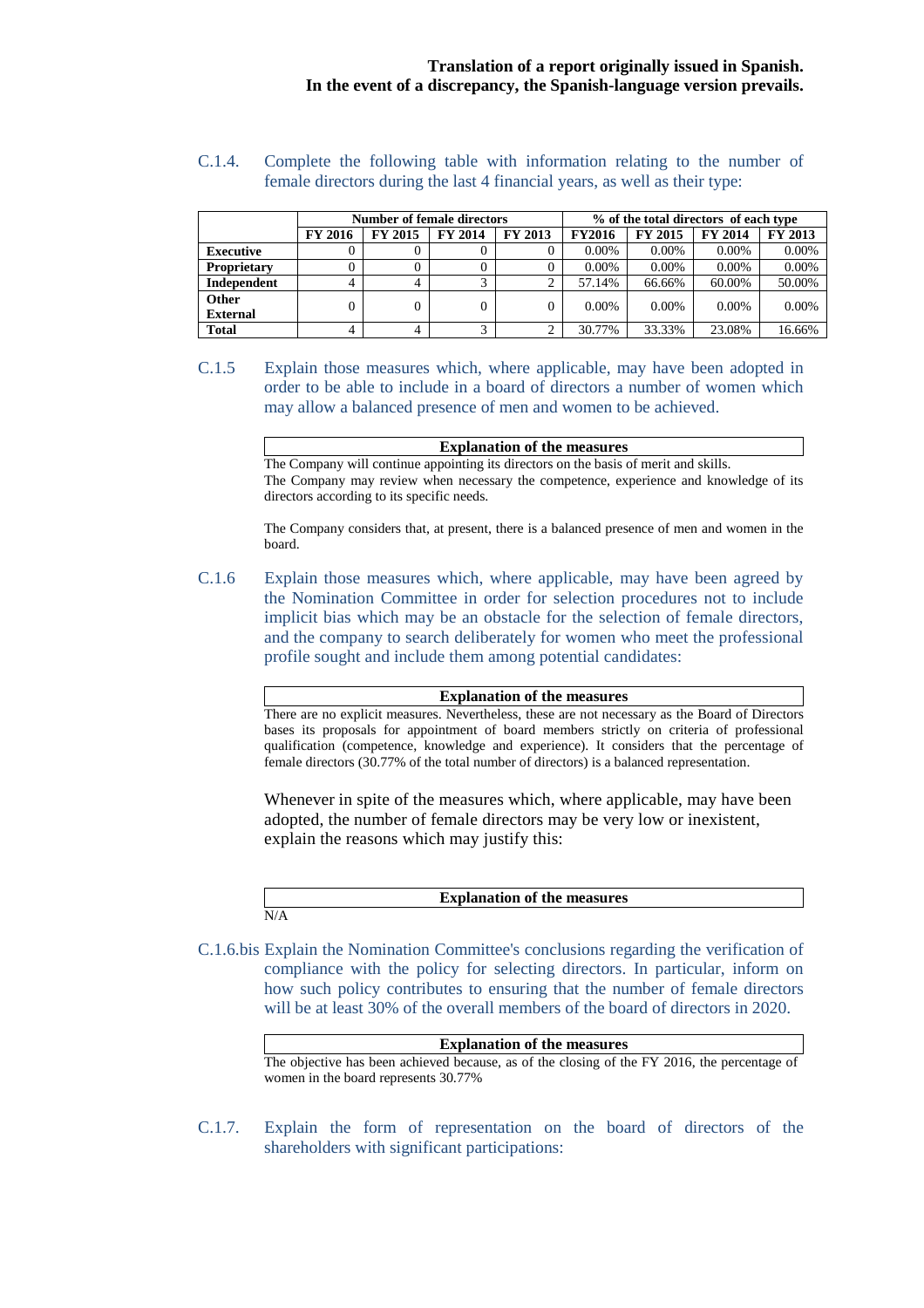N/A

C.1.8 Explain, where applicable, the reasons due to which proprietary directors have been appointed at the request of shareholders whose shareholding participation is lower than 3% of the share capital:

> State if no formal requests have been attended to for presence on the board of directors received from shareholders whose shareholding is equal to or higher than that of others at the request of whom proprietary directors may have been appointed. Where applicable, explain the reasons due to which these have not been attended to:

## NO

- C.1.9. State whether any directors have left their posts prior to the expiry of their term, if they have explained their reasons -and by which means-, to the board of directors, and, if they have done so in writing to the board in full, explain, at least the reasons of their resignation:
- C.1.10. State, should any exist, the powers that may have been conferred upon the  $CEO(s)$ :

#### **Personal or corporate name of the director:**  MR VICTOR GRIFOLS ROURA **Brief description:**

All powers which may be delegated by virtue of law and the Company's articles of association.

C1.11 Identify where applicable, the members of the board of directors which assume positions as company managers or executives in other companies which may form part of the group of the listed company:

| <b>Personal or corporate</b><br>name of the director | Corporate name<br><b>Position</b><br>of the group<br>entity                                  |                                     | <b>Does</b><br>he/she<br>have<br>executive<br>functions? |
|------------------------------------------------------|----------------------------------------------------------------------------------------------|-------------------------------------|----------------------------------------------------------|
| <b>MR RAMON RIERA ROCA</b>                           | <b>GRIFOLS JAPAN</b><br>K.K.                                                                 | <b>DIRECTOR</b>                     | N <sub>O</sub>                                           |
| <b>MR RAMON RIERA ROCA</b>                           | <b>GRIFOLS</b><br>SWITZERLAND AG                                                             | <b>DIRECTOR</b>                     | NO.                                                      |
| <b>MR RAMON RIERA ROCA</b>                           | <b>PROGENIKA</b><br>LATINA, S.A.<br>de<br>C.V.                                               | <b>ALTERNATE</b><br><b>DIRECTOR</b> | N <sub>O</sub>                                           |
| <b>MR RAMON RIERA ROCA</b>                           | <b>GRIFOLS</b><br><b>MALAYSIA</b><br><b>SDN</b><br><b>BHD</b>                                | <b>CHAIRMAN</b>                     | N <sub>O</sub>                                           |
| <b>MR RAMON RIERA ROCA</b>                           | <b>GRIFOLS</b><br><b>PTY</b><br><b>AUSTRALIA</b><br>LTD.                                     | <b>DIRECTOR</b>                     | N <sub>O</sub>                                           |
| <b>MR RAMON RIERA ROCA</b>                           | <b>GRIFOLS</b><br><b>COLOMBIA LTDA</b>                                                       | <b>DIRECTOR</b>                     | NO.                                                      |
| <b>MR RAMON RIERA ROCA</b>                           | <b>GRIFOLS S.R.O.</b>                                                                        | <b>DIRECTOR</b>                     |                                                          |
| <b>MR RAMON RIERA ROCA</b>                           | PLASMACARE INC<br><b>DIRECTOR</b>                                                            |                                     | NO.                                                      |
| <b>MR RAMON RIERA ROCA</b>                           | <b>GRIFOLS</b><br><b>WORDLWIDE</b><br><b>DIRECTOR</b><br><b>OPERATIONS</b><br><b>LIMITED</b> |                                     | N <sub>O</sub>                                           |
| MR RAMON RIERA ROCA                                  | POLSKA<br><b>GRIFOLS</b>                                                                     | <b>DIRECTOR</b>                     | N <sub>O</sub>                                           |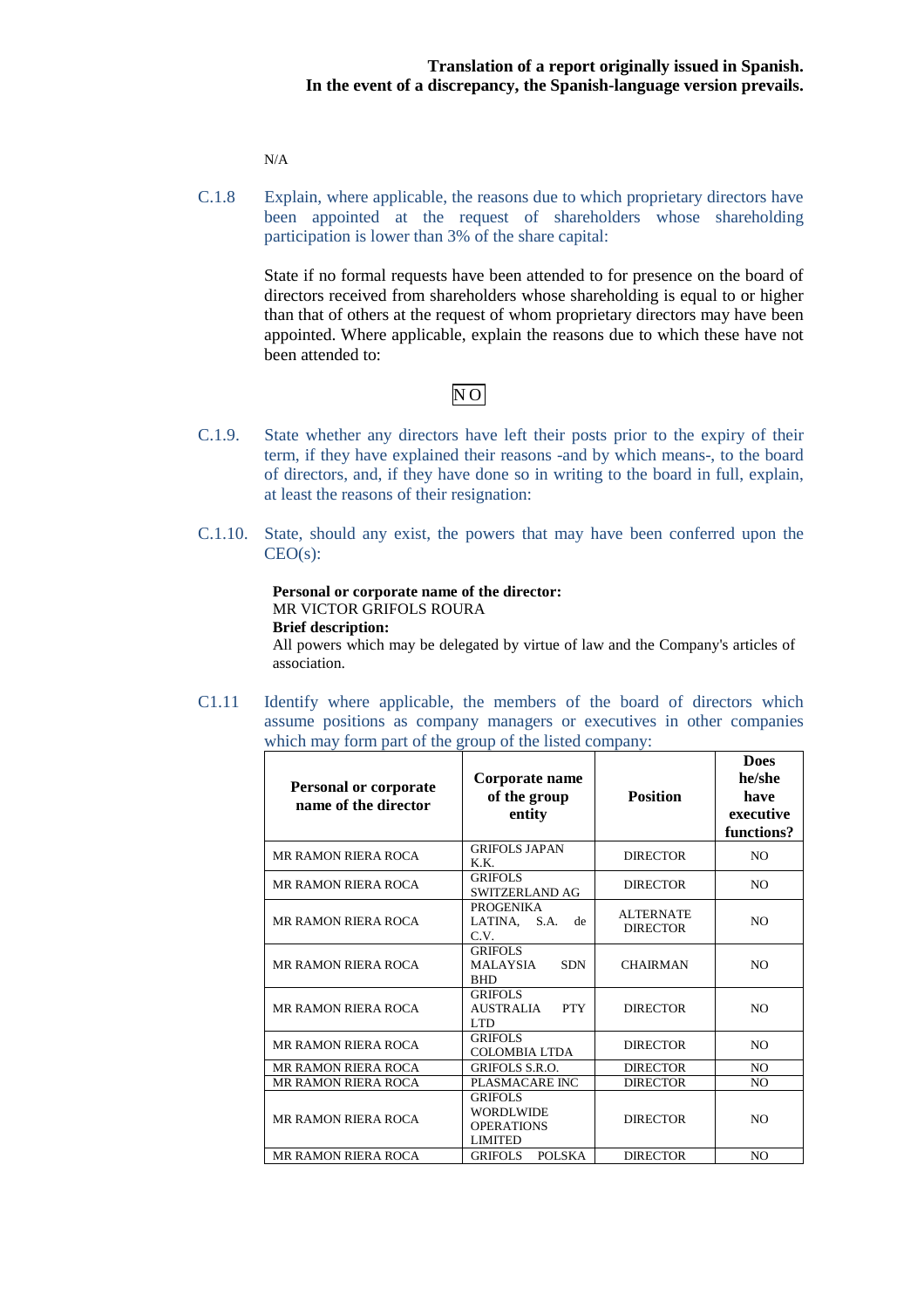| <b>Personal or corporate</b><br>name of the director | Corporate name<br>of the group<br>entity<br>S.P.Z.O.O.                                                          | <b>Position</b>                     | <b>Does</b><br>he/she<br>have<br>executive<br>functions? |  |
|------------------------------------------------------|-----------------------------------------------------------------------------------------------------------------|-------------------------------------|----------------------------------------------------------|--|
|                                                      | <b>GRIFOLS</b><br>CHILE,                                                                                        |                                     |                                                          |  |
| MR RAMON RIERA ROCA                                  | S.A.                                                                                                            | CHAIRMAN                            | NO.                                                      |  |
| <b>MR RAMON RIERA ROCA</b>                           | <b>GRIFOLS</b><br>PHARMACEUTICAL<br><b>CONSULTING</b><br>(SHANGHAI)<br>CO.,<br>LTD.<br><b>BEIJING</b><br>BRANCH | CHAIRMAN                            | NO.                                                      |  |
| <b>MR RAMON RIERA ROCA</b>                           | <b>GRIFOLS</b><br><b>WORLDWIDE</b><br><b>OPERATIONS</b><br>SPAIN, S.A.                                          | <b>DIRECTOR</b>                     | <b>YES</b>                                               |  |
| <b>MR RAMON RIERA ROCA</b>                           | <b>GRIFOLS</b><br>INTERNATIONAL,<br>S.A.                                                                        | <b>DIRECTOR</b>                     | <b>YES</b>                                               |  |
| MR RAMON RIERA ROCA                                  | <b>PROGENIKA</b><br>BIOPHARMA, S.A.                                                                             | <b>VICE-CHAIRMAN</b>                | NO.                                                      |  |
| MR TOMÁS DAGÁ GELABERT                               | <b>GRIFOLS</b><br><b>DIAGNOSTIC</b><br>SOLUTIONS INC.                                                           | <b>DIRECTOR</b>                     | NO.                                                      |  |
| MR TOMÁS DAGÁ GELABERT                               | KIRO ROBOTICS,<br>S.L.                                                                                          | <b>DIRECTOR</b>                     | NO.                                                      |  |
| MR TOMÁS DAGÁ GELABERT                               | PLASMACARE, INC.                                                                                                | <b>DIRECTOR</b>                     | NO                                                       |  |
| MR TOMÁS DAGÁ GELABERT                               | <b>GRIFOLS</b><br>WORLDWIDE<br><b>OPERATIONS</b><br><b>LIMITED</b>                                              | <b>DIRECTOR</b>                     | NO.                                                      |  |
| MR VICTOR GRIFOLS ROURA                              | PLASMACARE, INC.                                                                                                | <b>DIRECTOR</b>                     | NO.                                                      |  |
| MR VICTOR GRIFOLS ROURA                              | <b>DIAGNOSTIC</b><br>GRIFOLS, S.A.                                                                              | <b>DIRECTOR</b>                     | <b>YES</b>                                               |  |
| <b>MR VICTOR GRIFOLS ROURA</b>                       | <b>GRIFOLS</b><br><b>WORLDWIDE</b><br><b>OPERATIONS</b><br>SPAIN, S.A.                                          | <b>DIRECTOR</b>                     | <b>YES</b>                                               |  |
| MR VICTOR GRIFOLS ROURA                              | <b>GRIFOLS MOVACO,</b><br>S.A.                                                                                  | <b>DIRECTOR</b>                     | <b>YES</b>                                               |  |
| MR VICTOR GRIFOLS ROURA                              | <b>LABORATORIOS</b><br>GRIFOLS, S.A.                                                                            | <b>DIRECTOR</b>                     | <b>YES</b>                                               |  |
| MR VICTOR GRIFOLS ROURA                              | BIOMAT, S.A.                                                                                                    | <b>DIRECTOR</b>                     | <b>YES</b>                                               |  |
| MR VICTOR GRIFOLS ROURA                              | <b>GRIFOLS VIAJES,</b><br>S.A.                                                                                  | <b>DIRECTOR</b>                     | <b>YES</b>                                               |  |
| MR VICTOR GRIFOLS ROURA                              | <b>GRIFOLS</b><br>INTERNATIONAL,<br>S.A.                                                                        | <b>DIRECTOR</b>                     | <b>YES</b>                                               |  |
| MR VICTOR GRIFOLS ROURA                              | <b>GRIFOLS</b><br>ENGINEERING, S.A.                                                                             | <b>DIRECTOR</b>                     | <b>YES</b>                                               |  |
| <b>MR VICTOR GRIFOLS ROURA</b>                       | GRI-CEL, S.A.                                                                                                   | <b>DIRECTOR</b>                     | <b>YES</b>                                               |  |
| MR THOMAS GLANZMANN                                  | ALKAHEST INC.                                                                                                   | <b>PREFERRED</b><br><b>DIRECTOR</b> | NO.                                                      |  |

C.1.12 Give details where applicable, of the directors of your company which are members of the board of directors of other entities listed on official securities markets other than your group, which may have been communicated to the company:

| Personal or corporate name of the<br>director | Corporate name of the<br>group entity | <b>Position</b> |
|-----------------------------------------------|---------------------------------------|-----------------|
| MS CARINA SZPILKA LÁZARO                      | ABANCA CORPORACIÓN<br>BANCARIA, S.A.  | <b>DIRECTOR</b> |
| MS BELEN VILLALONGA MORENÉS                   | ACCIONA, S.A.                         | <b>DIRECTOR</b> |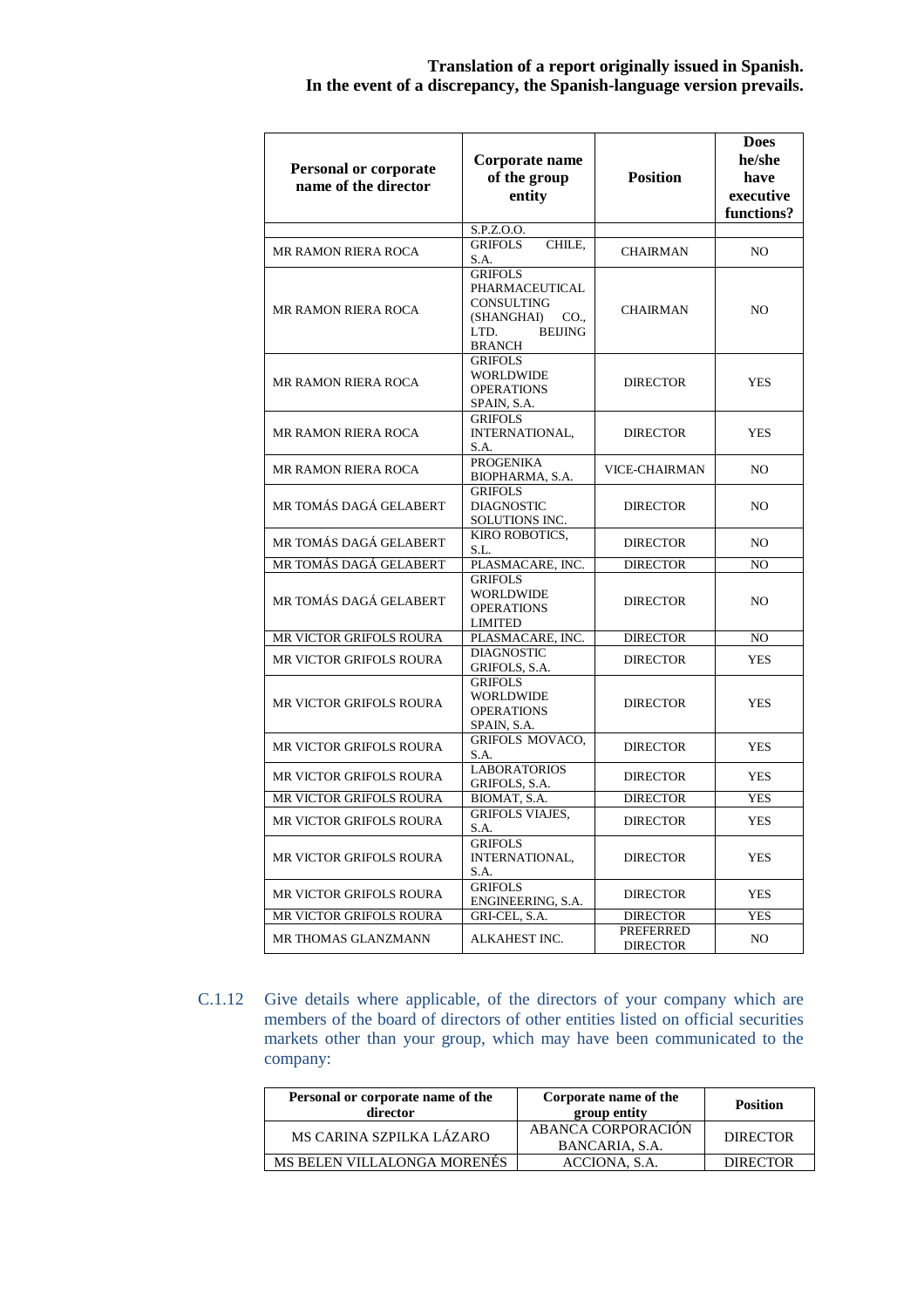| Personal or corporate name of the<br>director | Corporate name of the<br>group entity             | <b>Position</b> |
|-----------------------------------------------|---------------------------------------------------|-----------------|
| MS BELEN VILLALONGA MORENÉS                   | TALGO, S.A.                                       | <b>DIRECTOR</b> |
| MS CARINA SZPILKA LÁZARO                      | <b>MELIA HOTELS</b><br><b>INTERNATIONAL, S.A.</b> | <b>DIRECTOR</b> |

C.1.13 State and where applicable explain whether the Company has established rules on the number of boards on which its own directors may sit:

## NO

## C.1.14 This section has been annulled

C.1.15 State the aggregate remuneration of the Board of Directors:

| <b>Remuneration of the Board of Directors (thousands of euro)</b>                                                                               | 4,573 |
|-------------------------------------------------------------------------------------------------------------------------------------------------|-------|
| Amount of the aggregate remuneration corresponding to rights<br>accumulated by present directors in relation to pensions<br>(thousands of euro) |       |
| Amount of the aggregate remuneration corresponding to rights<br>accumulated by former directors in relation to pensions<br>(thousands of euro)  |       |

C.1.16 Identify the members of senior management which are not also executive directors, and indicate the total remuneration accrued for them during the financial year:

| Personal or corporate name       | <b>Position</b>                                              |
|----------------------------------|--------------------------------------------------------------|
| <b>MR LAFMIN MORGAN</b>          | PRESIDENT OF THE BIOSCIENCE                                  |
|                                  | AND HOSPITAL DIVISION                                        |
| <b>MR CARSTEN SCHROEDER</b>      | PRESIDENT OF THE DIAGNOSTIC                                  |
|                                  | <b>DIVISION</b>                                              |
| MR ALFREDO ARROYO GUERRA         | <b>CHIEF FINANCIAL OFFICER</b>                               |
| MS NURIA PASCUAL LAPEÑA          | <b>VP TREASURY, RISK</b>                                     |
|                                  | <b>MANAGEMENT AND IRO</b>                                    |
| <b>MR JAVIER JORBA RIBES</b>     | <b>CHAIRMAN OF GRIFOLS</b>                                   |
|                                  | <b>BIOSCIENCIES INDUSTRIAL GROUP</b>                         |
| MR. VICENTE BLANQUER TORRE       | <b>VP OUALITY &amp; R&amp;D</b>                              |
| MR. ANTONIO VIÑES PARES          | CORPORATE<br>PLANNING<br>$\mathcal{R}_{\mathcal{L}}$<br>VP — |
|                                  | <b>CONTROL</b>                                               |
| MR MATEO BORRAS HUMBERT          | HUMAN<br><b>RESOURCERS</b><br><b>CHIEF</b>                   |
|                                  | <b>OFFICER</b>                                               |
| <b>MR CARLOS ROURA FERNANDEZ</b> | <b>CHIEF INDUSTRIAL OFFICER</b>                              |
| MR JUAN IGNACIO TWOSE ROURA      | <b>THE</b><br><b>ADVISORY</b><br>MEMBER<br>OF                |
|                                  | <b>COMMITTEE</b>                                             |
| MS MONTSERRAT LLOVERAS CALVO     | VP CORPORATE ACCOUNTING AND                                  |
|                                  | <b>REPORTING</b>                                             |
| <b>MR SHINJI WADA</b>            | CHAIRMAN OF GRIFOLS PLASMA                                   |
|                                  | <b>OPERATIONS</b>                                            |
|                                  | VP AND GENERAL COUNSEL OF                                    |
| <b>MR DAVID BELL</b>             | <b>GRIFOLS</b><br><b>SHARED</b><br><b>SERVICES</b>           |
|                                  | NORTH AMERICA INC.                                           |
|                                  | CHAIRMAN AND CEO OF GRIFOLS                                  |
| MR. GREGORY GENE RICH            | <b>SERVICES</b><br><b>SHARED</b><br><b>NORTH</b>             |
|                                  | AMERICA INC.                                                 |
|                                  |                                                              |

|       | Total remuneration of senior management (thousands of |  |  | 10,287 |
|-------|-------------------------------------------------------|--|--|--------|
| euro) |                                                       |  |  |        |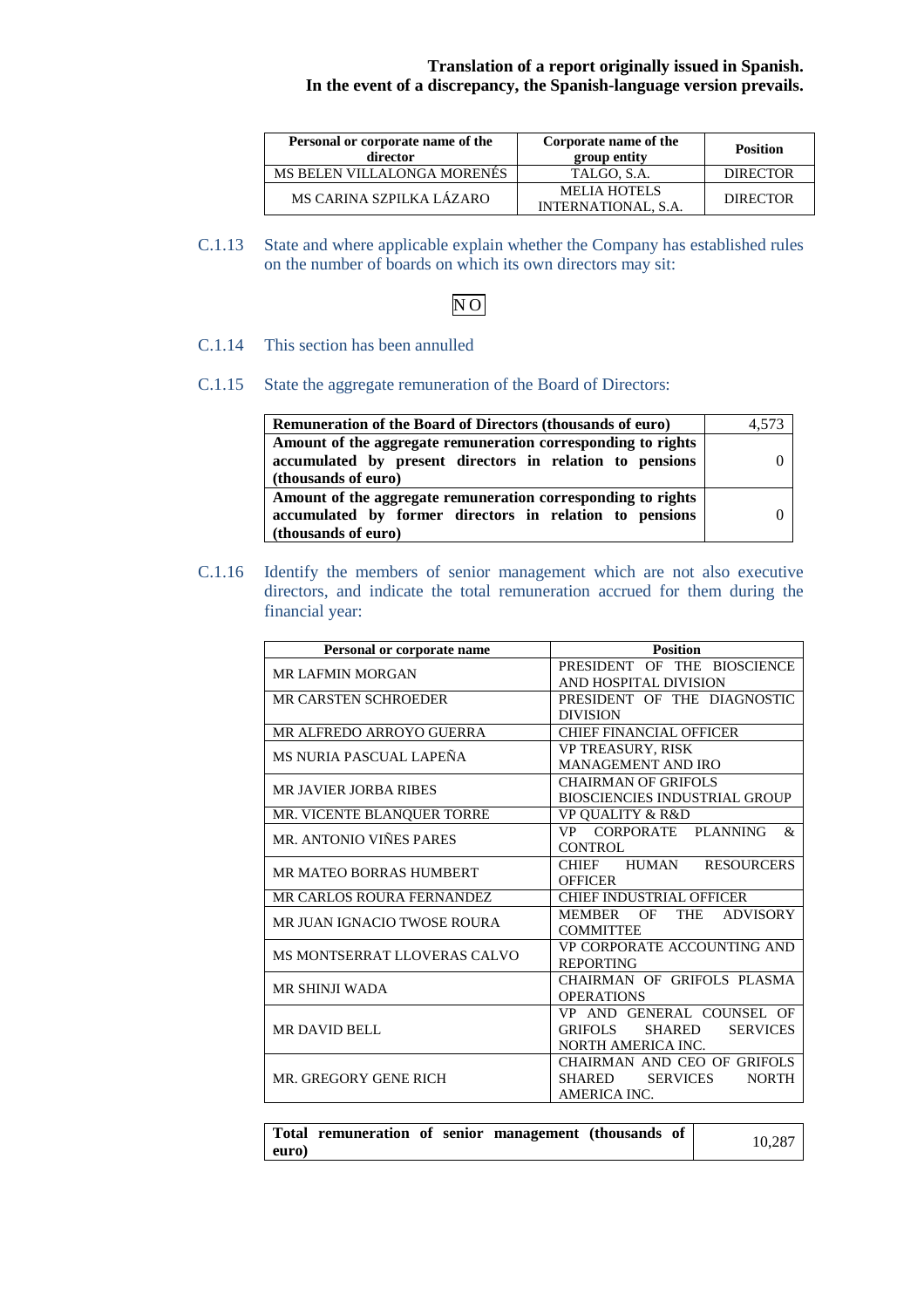C.1.17 State where applicable, the identity of the members of the board which are also members of the board of directors of significant shareholders and/or entities of your group:

| Personal or corporate name of<br>the director | Corporate name of<br>the significant<br>shareholder | <b>Position</b>      |
|-----------------------------------------------|-----------------------------------------------------|----------------------|
| MR RAIMON GRIFOLS ROURA                       | DERIA, S.A.                                         | <b>SOLE DIRECTOR</b> |

Give details where applicable, of any relevant relationships other than those considered in the preceding section, of the members of the board of directors which may relate these to significant shareholders and/or entities of your group:

**Personal or corporate name of the related director:** MR RAIMON GRIFOLS ROURA **Personal or corporate name of the related significant shareholder:** DERIA, S.A. **Description of the relationship:** Raimon Grifols Roura is shareholder in Deria, S.A. (a non-controlling shareholder, pursuant to the Securities Market Act) **Personal or corporate name of the related director:** MR RAIMON GRIFOLS ROURA **Personal or corporate name of the related significant shareholder:** MRS NURIA ROURA CARRERAS **Description of the relationship:** Nuria Roura Carreras is Raimon Grifols Roura's mother **Personal or corporate name of the related director:** MR RAIMON GRIFOLS ROURA **Personal or corporate name of the related significant shareholder:** SCRANTON ENTERPRISES, B.V. **Description of the relationship:** Raimon Grifols Roura is shareholder in Scranton Enterprises, B.V. (a non-controlling shareholder, pursuant to the Securities Market Act) **Personal or corporate name of the related director:** MR RAMON RIERA ROCA **Personal or corporate name of the related significant shareholder:** SCRANTON ENTERPRISES, B.V.

**Description of the relationship:**

Ramon Riera Roca is shareholder in Scranton Enterprises, B.V. (a non-controlling shareholder, pursuant to the Securities Market Act)

**Personal or corporate name of the related director:**  MR TOMAS DAGA GELABERT **Personal or corporate name of the related significant shareholder:**  SCRANTON ENTERPRISES, B.V. **Description of the relationship:**  Tomas Daga Gelabert is shareholder in Scranton Enterprises, B.V. (a non-controlling shareholder, pursuant to the Securities Market Act)

**Personal or corporate name of the related director:**  MR VICTOR GRIFOLS ROURA **Personal or corporate name of the related significant shareholder:**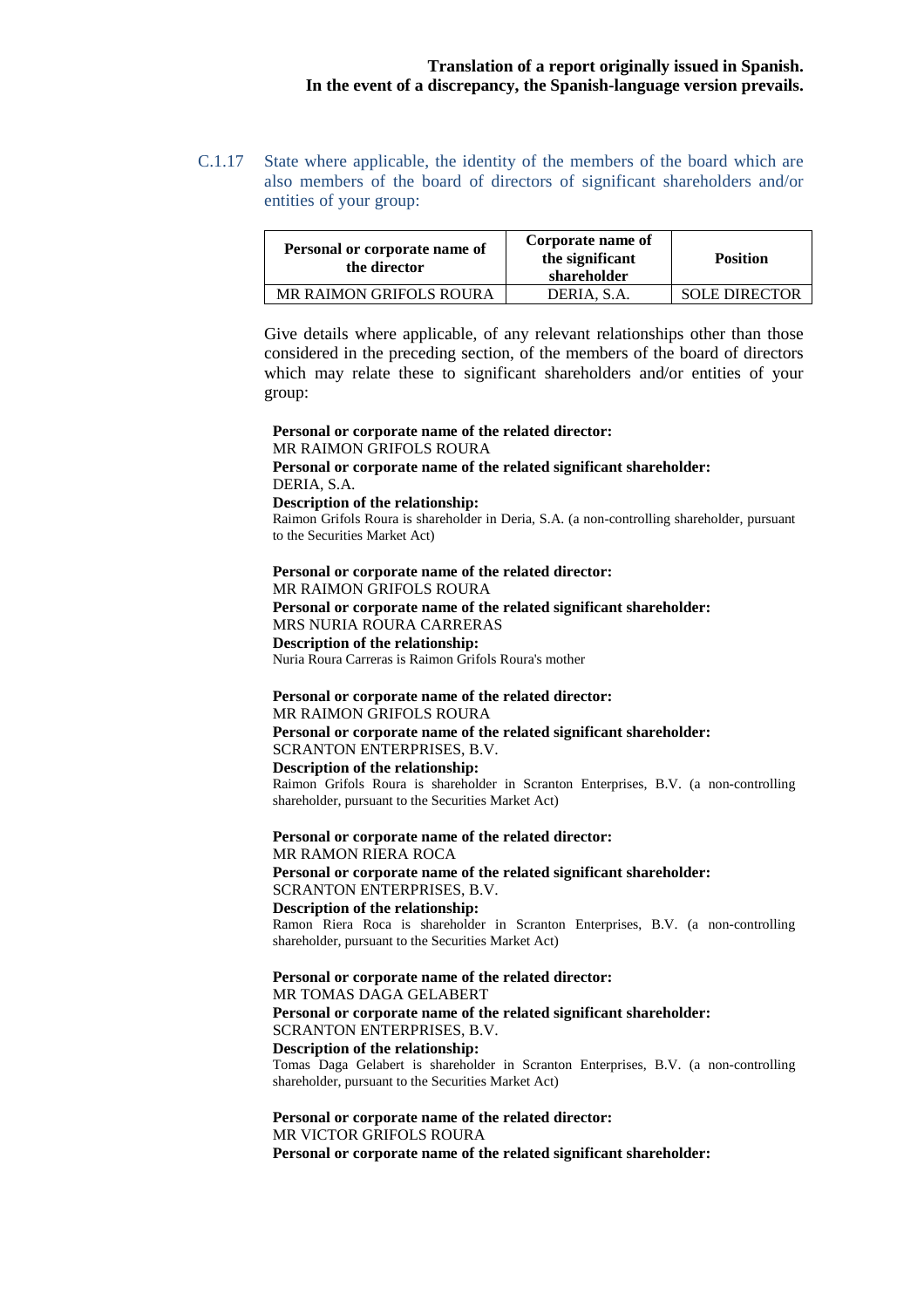### MRS NÚRIA ROURA CARRERAS

**Description of the relationship:** 

Núria Roura Carreras is Victor Grifols Roura's mother

## **Personal or corporate name of the related director:**

MR VICTOR GRIFOLS ROURA **Personal or corporate name of the related significant shareholder:** DERIA, S.A. **Description of the relationship:** 

Victor Grifols Roura is shareholder in Deria (a non-controlling shareholder, pursuant to the Securities Market Act)

**Personal or corporate name of the related director:**  MR VICTOR GRIFOLS ROURA **Personal or corporate name of the related significant shareholder:**  SCRANTON ENTERPRISES, B.V. **Description of the relationship:**

Victor Grifols Roura is shareholder in Scranton Enterprises, B.V. (a non-controlling shareholder, pursuant to the Securities Market Act)

## **Personal or corporate name of the related director:**  MR VICTOR GRIFOLS DEU **Personal or corporate name of the related significant shareholder:**

MRS NÚRIA ROURA CARRERAS

#### **Description of the relationship:**

Victor Grifols Roura is the grandson of Mrs Núria Roura Carreras (Rodellar Amterdam Holdings, B.V.)

C.1.18 State whether there have been any amendments in the board regulations during the financial year:



C.1.19 State the procedures for the selection, appointment, re-election, assessment and removal of directors. Give details of the competent bodies, the processes to be implemented and the criteria used in each of the procedures.

Regulations of the Board of Directors:

#### **Article 18. Appointment of Directors**

1. The Directors shall be appointed by the General Shareholders' Meeting or by the Board of Directors, in accordance with the provisions established in the Companies Act.

2. The proposals for appointment of Directors, submitted by the Board of Directors for consideration by the General Shareholders' Meeting, and the appointment decisions that said body adopts by virtue of the powers of co-option that are legally attributed to it, shall be preceded by the corresponding proposal by the Appointments and Remunerations Committee, if they are independent directors, and, in any case, with a report prepared by the Board, in which the candidate's competence, experience and merits are assessed, and which shall be attached to the minutes of the General Shareholders' Meeting or the Board of Directors, as appropriate.

The proposal to appoint any non-independent director must be also preceded by the corresponding report issued by the Appointments and Remunerations Committee.

3. This article will also apply to any natural person who is designated to represent a legal entity appointed to the Board of Directors.

#### **Article 19. Appointment of Non-Executive Directors**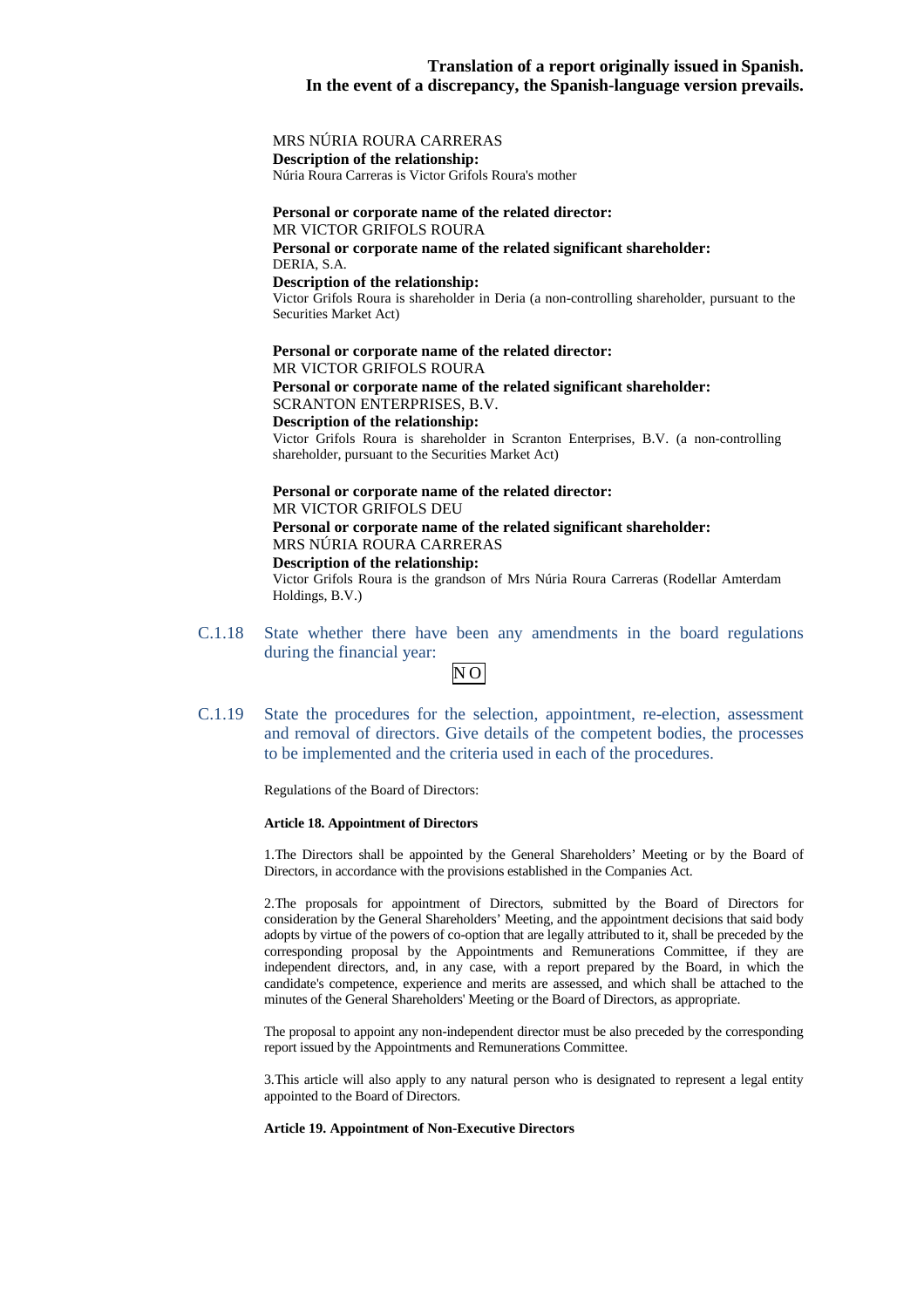1. The Board of Directors and the Appointments and Remunerations Committee, within the boundaries of their competences, shall endeavour that the election of candidates falls on persons of recognized solvency, competence and experience, paying particular attention to those people called on to cover posts as independent Directors as established in Article 6 of these Regulations.

2. The Board of Directors shall not propose or appoint, for the post of independent Director, any person that is related to the management of the Company or is linked by family, professional or commercial reasons to the Executive Directors or Executive Officers of the Company.

In particular, the following shall not be proposed or appointed as Independent Directors:

- (a) individuals who during the last year have had a working, commercial or contractual relationship, directly or indirectly, of significance, with the Company, its Executives, Proprietary Directors or companies in the group, whose shareholding interests are represented, banking institutions with a significant position in the financing of the Company or organizations that receive substantial subsidies from the Company;
- (b) Directors of another listed company that has Proprietary Directors in the Company;
- (c) those persons related to the Executive or Proprietary Directors or to members of the management of the Company; in view of the current Regulation, it shall be understood that persons related to those Directors are those that are involved in some of the conditions foreseen in Article 231 of the Companies Act; and
- (d) persons with other relationships with the Company which in the opinion of the Appointments and Remunerations Committee could reduce its independence.

#### **Article 20. Re-election of Directors**

The proposals for re-election of Directors that the Board of Directors decides to submit to the General Shareholders' Meeting must follow the same formal working process established by Law and article 18 of these Regulations for the appointment of directors.

#### **Article 17 b. Regular assessment**

Once a year the Board shall meet in plenary session, to assess:

(a) Its quality and efficiency;

(b) The performance of the duties of the Board's Chairman and of the chief executive officer of the Company; and

(c) The performance of its Committees.

#### **Article 22. Resignation of Directors**

1. The Directors will resign from office when the period of time for which they were appointed has elapsed and when decided by the General Meeting by virtue of the powers it is legally or statutorily granted.

2. The Board of Directors shall abstain from proposing to the General Meeting the resignation of non-executive Directors (proprietary or independent), before the completion of the statutory period for which they were elected, except when exceptional and justified causes exist and when previously informed by the Appointments and Remunerations Committee.

3.The Directors must place their position at the disposal of the Board of Directors and formalize the relevant resignation in the following cases:

(a) when they cease to occupy the executive posts which were associated with their appointment as Director, except by express ratification by the Board of Directors, following a non-binding report prepared by the Appointments and Remunerations Committee;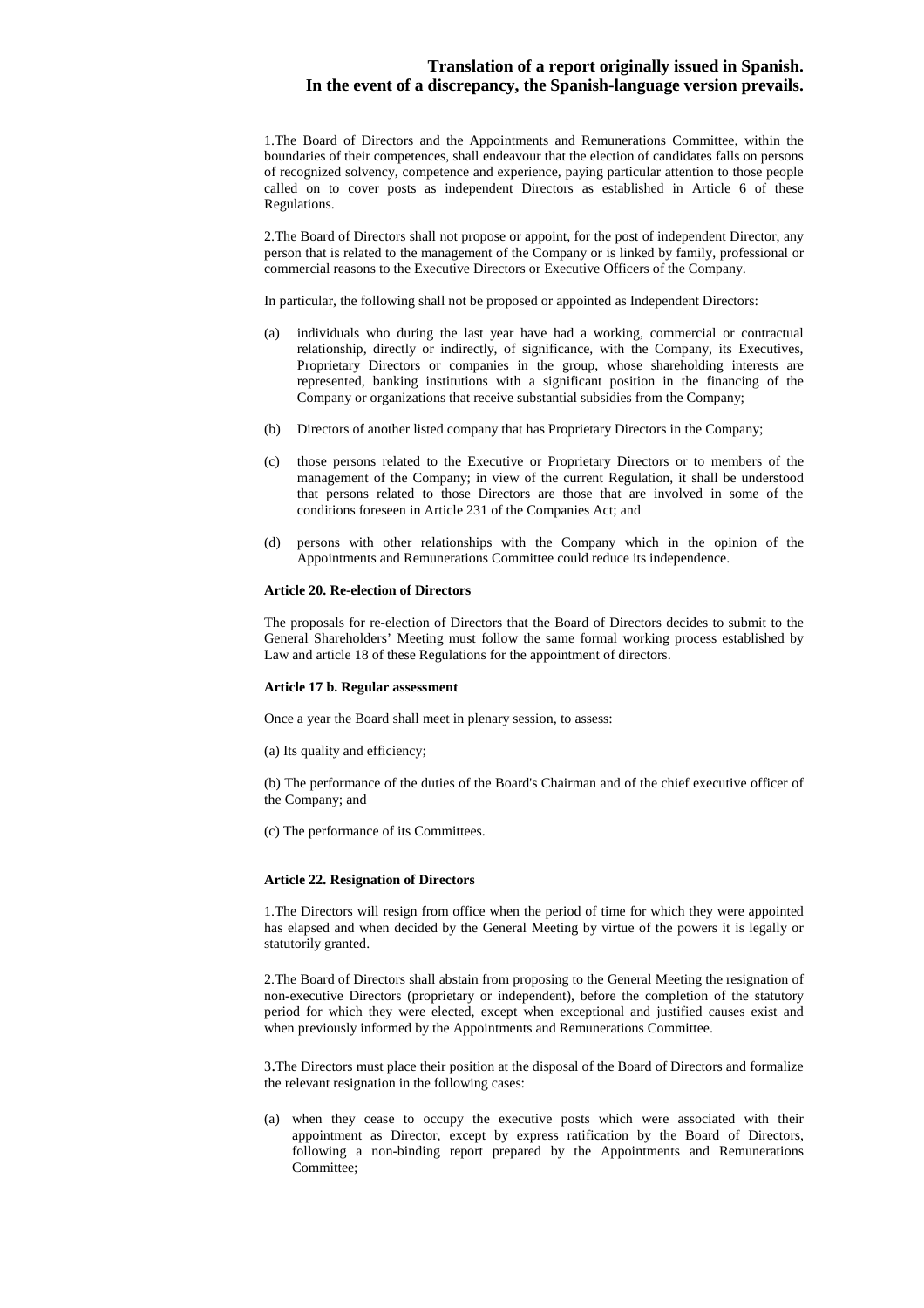- (b) when they incur in any of the legally foreseen cases of incompatibility or prohibition;
- (c) when they are prosecuted for a supposedly criminal act or an order is brought against them to commence oral proceedings for any of the offenses indicated in article 213 of the Companies Act or are the object of disciplinary actions of a serious or very serious nature by supervisory authorities.
- (d) when the Audit Committee gives them a serious warning for having infringed their obligations as Directors;
- (e) when their Directorship on the Board could place the best interests of the Company at risk or when the reasons for their appointment disappear; and
- (f) in the case of a Proprietary Director, when the shareholder whose interests he/she represents on the Board sells his/her participation in the Company, or when they are reduced to below a level that reasonably justified such an appointment.

4. When a director leaves his position, whether by resignation or for any other reason, he shall explain why in a letter that must be sent to the members of the Board via the Chairperson or the Secretary.

C.1.20 Explain the extent to which the annual assessment of the board of directors has led to important changes in its internal organization and in relation to the procedures applicable to its activities:

#### **Description of the changes**

In 2016, the Board of Directors considered it would be positive to hire an external consultant to carry out the annual assessment; Russell Reynols was the company selected for said assessment. The Appointments and Remuneration Committee evaluated the independence of the consultants. To carry out the evaluation, the directors were given 43 questions and the members of the committees were given 49, which could be classified as follows: (i) preparation of meetings, (ii) organization and culture, (iii) follow up of adopted resolutions, (iv) material produced in relation to new board members, (v) efficiency of the Audit Committee and the Appointments and Remuneration Committee. There were no areas for the directors to worry about, and a few with room for improvement.

C.1.20bis Describe the process of assessment and the areas assessed by the board of directors with the help, where applicable, of an external consultant in connection with the diversity of its membership and the powers, functioning and composition of its commissions, the performance of the chairman of the board of directors and of the chief executive of the Company and the performance and contribution of each director:

> In accordance with article 17.bis of the Regulations of the Board of Directors, all its members have evaluated the following in relation to the FY 2016: (a) the quality and efficiency of the Board's performance; (b) based on the report to be submitted by the Appointments Committee, the performance of the duties of the Board's Chairman and of the chief executive officer of the Company; (c) the performance of its Committees, based on the reports they submit. As stated in the above section, the Company hired Russell Reynolds to carry out the annual assessment and to be enriched by receiving an objective input.

> It should be highlighted that the Board is constantly self-evaluating and tries to implement as soon as possible any improvements. Each committee carries out its own evaluation before the last Board meeting is held, where they express their satisfaction or dissatisfaction with the performance of each committee, as well as specifying if they need any further resources to carry out their duties. Both the Appointments and Remuneration Committee and the Audit Committee has expressed their satisfaction with the performance and resources available. The Chairman of the Appointments and Remuneration Committee has met with members of the Senior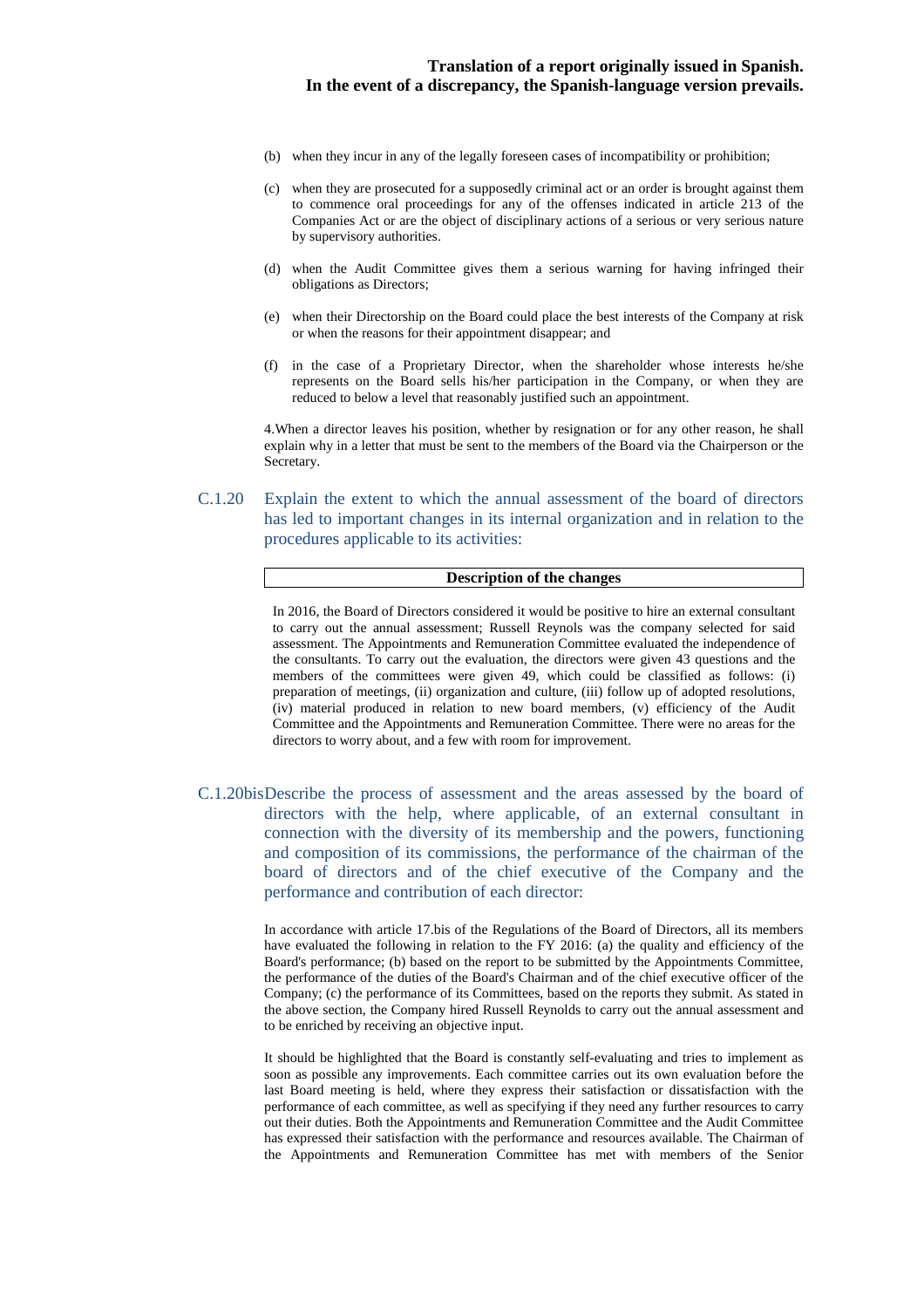Executives Committee and the Human Resources Officer. Likewise, the Audit Committee has met with the Company's auditors, as well as with its internal audit and compliance teams. Additionally, the Appointments and Remuneration Committee assessed the performance of the Company's Chairman of the Board and of the chief executive officer and reporting their findings to the Board. Female directors represent 30.7% of the Board. The selection of the Board's members is based on the diversity found in their knowledge, experience and gender. The directors were invited to join the "Investor Day", which took place on 2 June 2016 in the Company's premises in Dublin (Ireland). At the director's request, presentations of specific subjects are made during the Board meetings.

C.1.20ter Give details where applicable of the business relationships the consultant or any company belonging to his/her group has with the Company or any company in the Group:

None in 2016

C.1.21 State those cases in which directors are obliged to resign:

Regulations of the Board of Directors

Article 22. Resignation of directors

 $(\ldots)$ 

3. Directors shall have to offer their resignation to the Board of Directors and go through with the relevant resignation, if the Board considers this fit, in the following cases:

(a) When they leave the executive positions with which their appointment as a director was associated, except for express ratification by the Board of Directors, after a non-binding report by the Appointment and Remuneration Committee;

(b) When they are involved in any of the legally envisaged cases of incompatibility or prohibition;

(c) When charges are brought against them for a presumably criminal offense or when a judge's order for hearing to commence is issued for any of the offenses stated in article 213 of the Companies Act, or when they are involved in disciplinary proceedings for serious or very serious misconduct brought by supervisory authorities;

(d) When they are seriously admonished by the Audit Committee for having failed to comply with their obligations as directors;

(e) When their remaining on the Board may endanger the Company's interests or when the reasons for which they were appointed have disappeared; and

(f) In the case of a proprietary director, when the shareholder whose shareholding interests they represent on the Board disposes of their holding in the Company or reduces this under a level that reasonably justified their appointment as such.

- C.1.22 This section has been annulled.
- C.1.23 Are reinforced majorities, other than legal ones, required for any type of resolution?



Where applicable, describe the differences.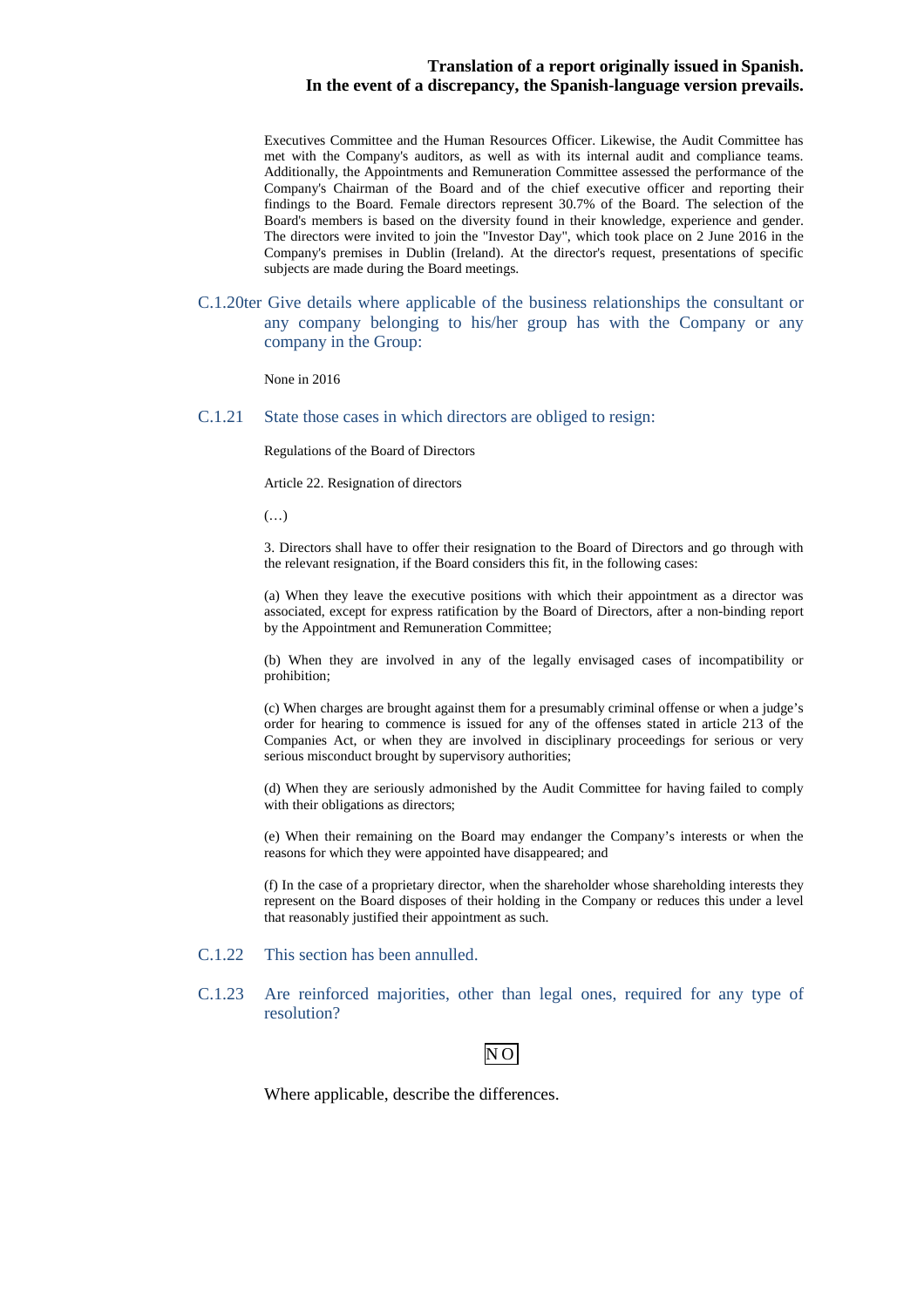C.1.24 Explain whether there are any specific requirements other than the ones regarding directors, in order to be appointed chairman of the board of directors.

## $N$ O

C.1.25 State whether the chairman has the casting vote:

## YES

| Questions in which there is a casting vote      |
|-------------------------------------------------|
| In all questions within the Board's competence. |

C.1.26 State whether the Articles or the Regulations of the Board establish any limit to the age of directors:

# NO

C.1.27 State whether the Articles or the Regulations of the Board establish any limit to the maximum term of office of independent directors other than that established in the regulations:

## NO

C.1.28 State whether the Articles of association or the regulations of the board of directors establish any specific rules for the delegation of votes in the board of directors, the means of doing so, and, in particular, the maximum number of delegations that one director may have, as well as whether there is any limitation on the category of delegations beyond the limitations imposed by law. Where applicable, give brief details of these rules.

> Pursuant to the provisions of the Spanish Companies Act, Article 17 of the Regulations of the Board of Directors establishes that non-executive directors may only delegate their representation to another non-executive director.

C.1.29 State the number of Board meetings held during the financial year. Where applicable, also state the number of times the Board met without the chairman attending this. For the calculation, representations made with specific instructions shall be considered as attendances.

| Number of board meetings                                   |  |
|------------------------------------------------------------|--|
| Number of board meetings without the chairman's attendance |  |

If the chairman is an executive director, state the number of board meetings held without any executive director attending the meeting or being represented and in the presence of the lead independent director.

|--|

State the number of meetings held by the different Board Committees during the financial year:

**Committee # Meetings**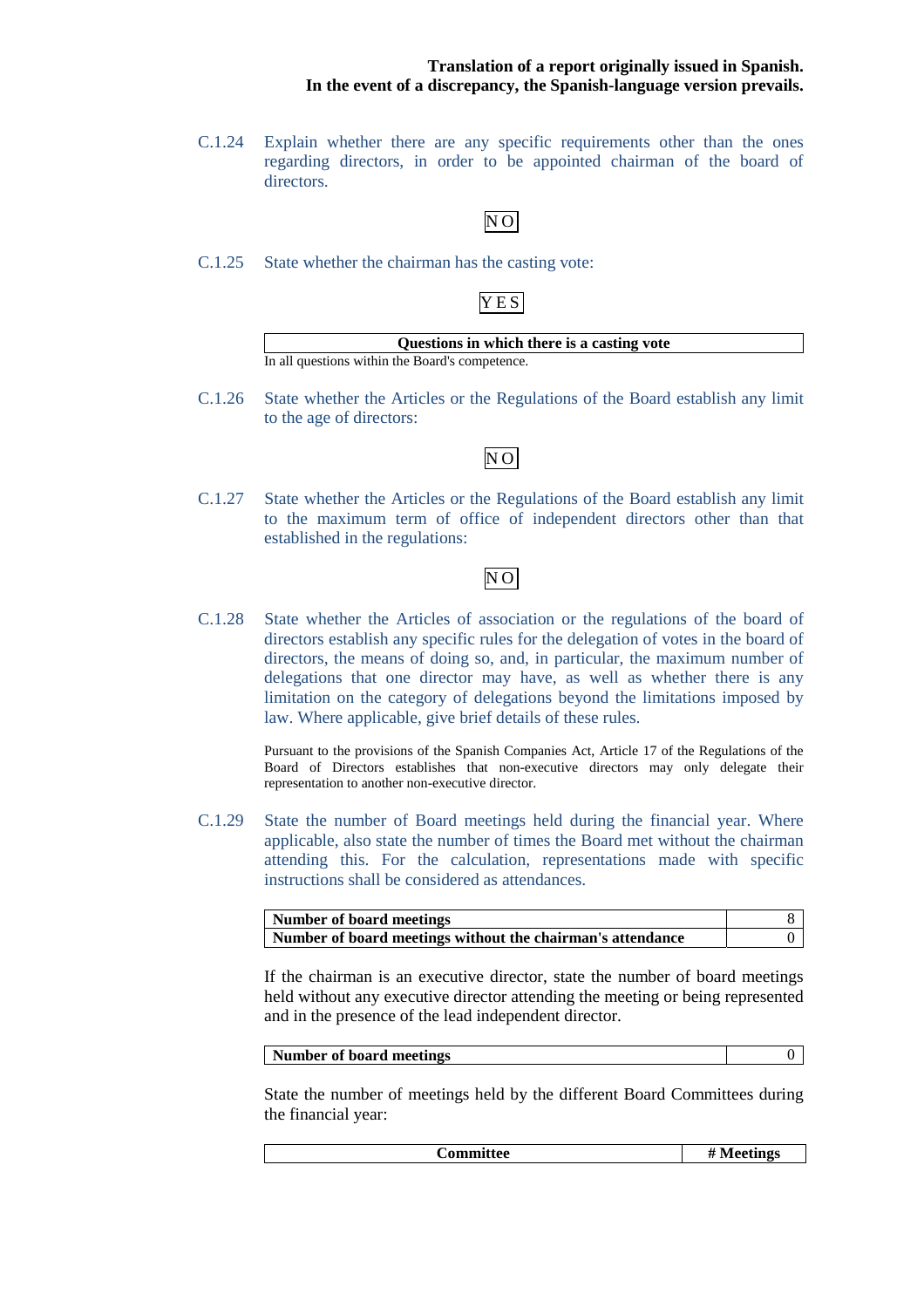| Appointment and Remuneration Committee |  |
|----------------------------------------|--|
| <b>Audit Committee</b>                 |  |

C.1.30 State the number of Board meetings held during the financial year with the attendance of all its members. For the calculation, representations made with specific instructions shall be considered as attendances:

| Number of board meetings with the attendance of all the<br>directors         |        |
|------------------------------------------------------------------------------|--------|
| % of attendances in relation to the total votes during the<br>financial year | 87.50% |

C.1.31 State whether the individual and consolidated annual accounts presented to the Board for approval are previously certified:

## YES

Identify, if appropriate, the person(s) certifying the individual and consolidated annual accounts for their formulation by the Board.

| <b>Name</b>                                | <b>Position</b>                |
|--------------------------------------------|--------------------------------|
| MR ALFREDO ARROYO GUERRA                   | CHIEF FINANCIAL OFFICER        |
| MS<br><b>MONTSERRAT</b><br><b>LLOVERAS</b> | <b>VP CORPORATE ACCOUNTING</b> |
| <b>CALVO</b>                               | AND REPORTING                  |

C.1.32 Explain if there were any, the mechanisms established by the Board of Directors to prevent the individual and consolidated accounts drawn up by it from being presented to the General Shareholders' Meeting with reservations in the audit report.

Part of article 42.4 of the Regulations of the Board is transcribed here below:

Article 42. Relations with auditors

 $(\ldots)$ 

4. The Board of Directors shall attempt to draw up the final accounts in such a way that there are no reservations by the auditor, and in the event of there being any, their content and scope shall be explained to shareholders by both the Chairman of the Auditing Committee and by the external auditors.

### C.1.33 Is the Secretary to the Board also a director?

## NO

If the Secretary is not a director, please fill out the following table:

| Personal or corporate name of the Secretary | <b>Representative</b> |
|---------------------------------------------|-----------------------|
| MS NURIA MARTIN BARNES                      |                       |

- C.1.34 This section has been annulled.
- C.1.35 State, if applicable, the mechanisms established by the Company to preserve the independence of external auditors, financial analysts, investment banks and rating agencies.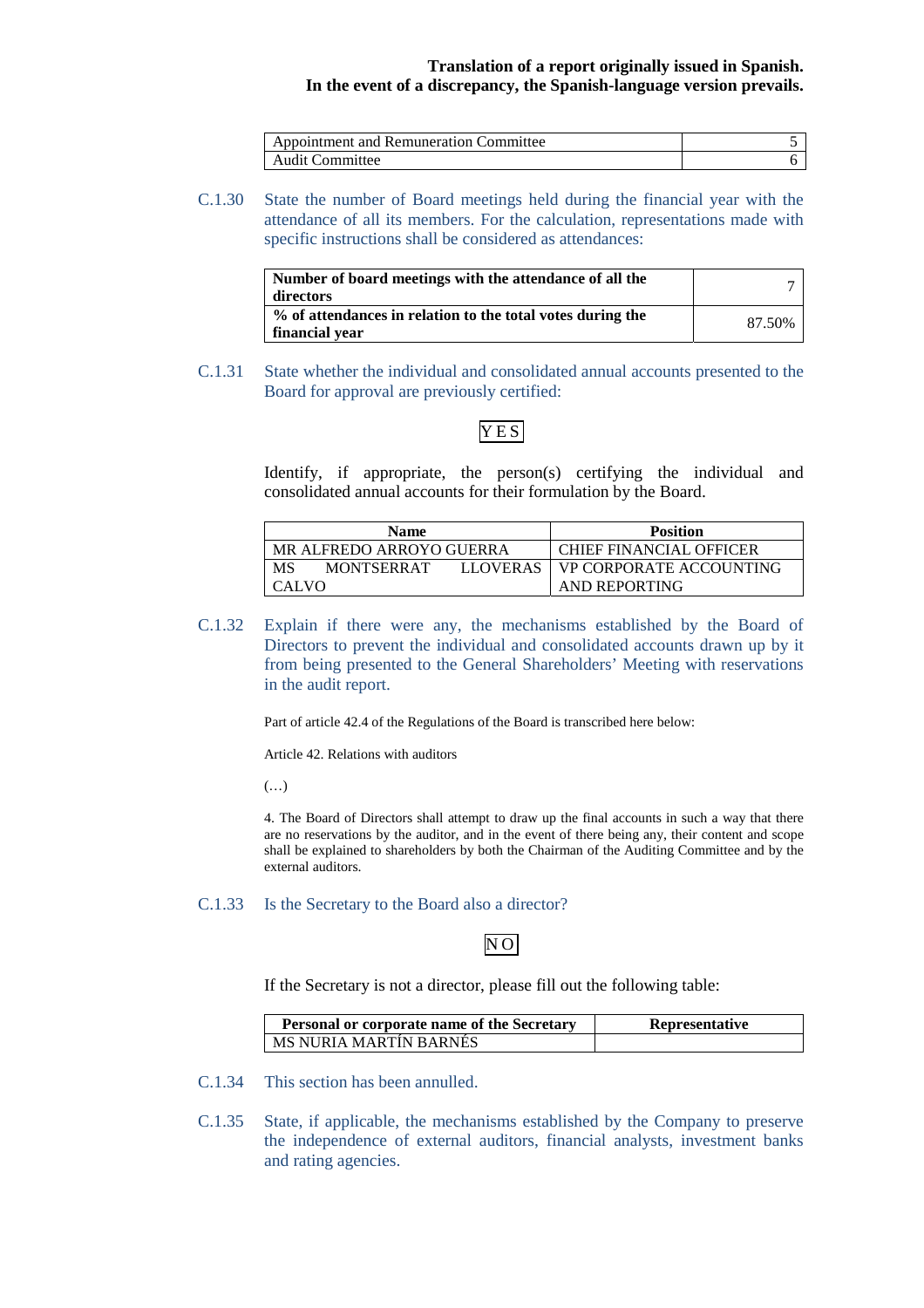Article 14 of the Regulations of the Board gives the Audit Committee the following competences as regards the external auditor:

- 1. Submit to the Board of Directors any proposals regarding the selection, appointment, reelection and substitution of the external auditor, including the terms of his contract, without prejudice to the faculties vested in the General Shareholders' Meeting and the Board with regard to the approval of such resolutions under Spanish law.
- 2. Be directly in charge of the remuneration and supervision of the work performed by the external auditor regarding the audit report preparation and issuance or any other similar reports relating to financial statements.
- 3. Regularly and directly collect from the external auditor information about the development, impact and execution of the audits, as well as the audit plan and results of its execution, and verify that top management takes their recommendations into account;
- 4. Safeguard the external auditor's independence when performing his duties, and to do so:
	- Ensure that the Company communicates as a relevant event to the CNMV the change in auditor and attaches a statement of the possible existence of any disagreements with the outgoing auditor and, if applicable, its contents;
	- Establish the necessary relationships with the external auditor to receive information about any issues that may compromise his independence, and which the Audit Committee will examine, and any other issues regarding the development of the audit of accounts process, as well as any notifications required in the audit of accounts legislation and in the audit regulations.
	- Ensure that the Company and the auditor respect the rules in force on providing services different to audit services, the auditor's market concentration limits and, in general, any others rules established to guarantee the independence of the auditors and, to that end, annually receive from the external auditors a statement of their independence in relation to the entity, or any entities directly or indirectly related to it, as well as any information on any kind of ancillary services provided and the corresponding fees paid by these entities to the external auditor or the persons or entities related to it in accordance with the account audit legislation;
	- Issue, prior to issuing the audit of accounts report and on an annual basis, a written opinion on the independence of the auditor. This opinion must include an assessment of the ancillary services mentioned above (which shall be individually and jointly assessed) different from the legal audit, and in relation to the independence status or audit regulations; and
	- If the external auditor resigns, examine the circumstances that have caused said resignation.

Additionally, article 42 of the Regulations of the Board furthermore establishes that the Board's relations with the Company's external auditors shall be channelled through the Audit Committee. The Board of Directors shall furthermore refrain from proposing to the Meeting the contracting of any auditing firms in which the fees intended to be paid to it for all items are over ten per cent (10%) of its total income during the last financial year. This article also provides that the Board of Directors shall publicly inform, every year, of the overall fees that the Company has paid to the auditing firm for services other than auditing.

## C.1.36 State whether the Company changed its external auditor during the financial year. If so, identify the incoming and outgoing auditors:

## NO

In the event of any disagreements with the outgoing auditor, please provide details: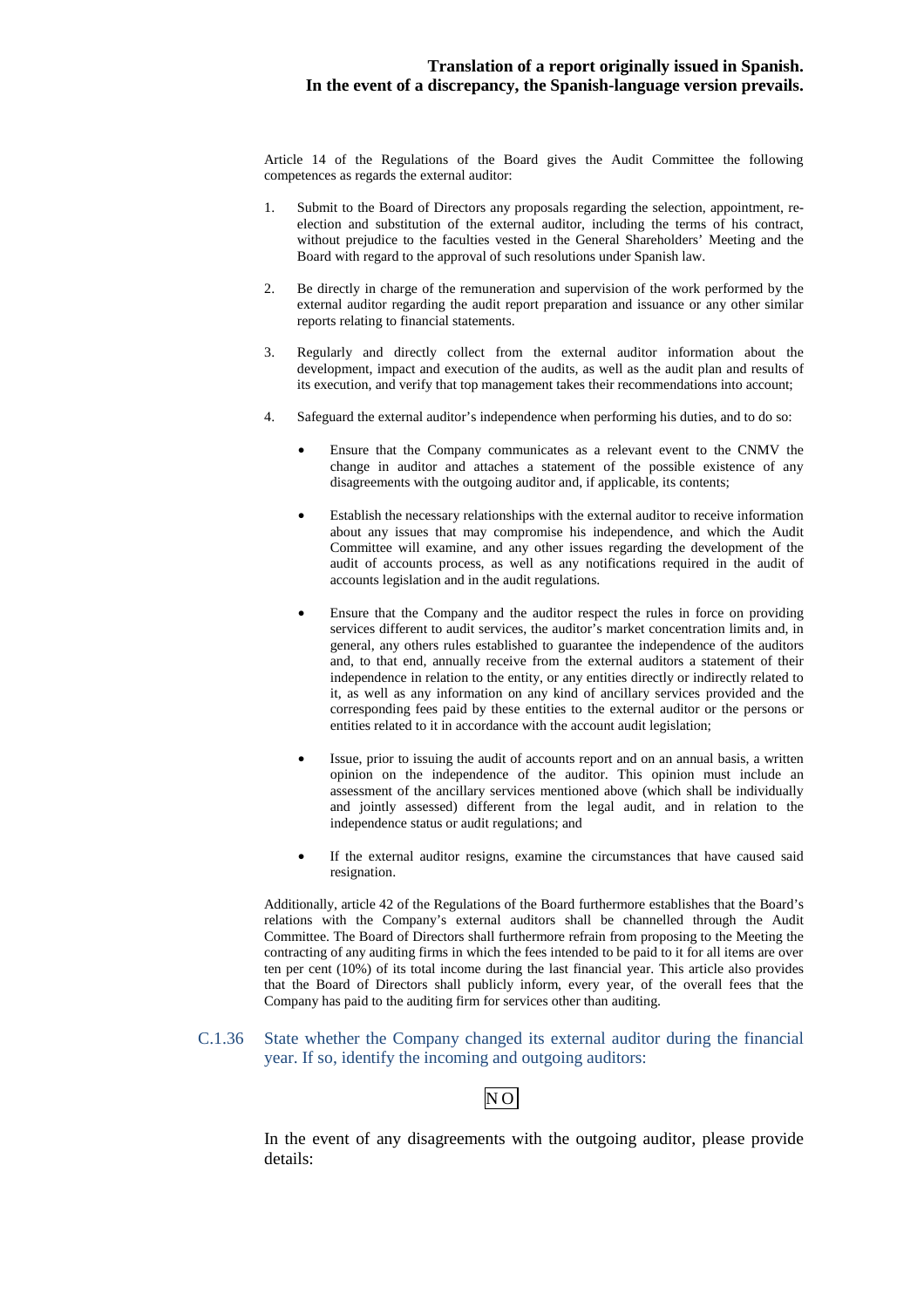C.1.37 State whether the audit firm carries out other work for the Company and/or its business Group apart from auditing, and if so, state the amount of the fees received for such work and the percentage that this represents of the fees invoiced to the Company and/or its business Group:

## YES

|                                                                                              | Company | Group | <b>Total</b> |
|----------------------------------------------------------------------------------------------|---------|-------|--------------|
| Amount of other non-auditing work<br>(thousands of euro)                                     | 112     | 111   | 223          |
| Amount of other non-auditing work / Total<br>work invoiced by the auditing firm (as a $\%$ ) | 5.10%   | 3.64% | 4.25%        |

C.1.38 State whether the audit report of the annual accounts for the previous financial year contains reservations or qualifications. If it does, give details of the reasons given by the Chairman of the Audit Committee to explain the content and scope of such reservations or qualification.

## NO

C.1.39 State the number of consecutive years for which the present audit firm has been auditing the annual accounts of the Company and/or its business Group. Likewise, give the percentage represented by the number of years the current audit firm has been auditing the accounts in respect of the total number of years for which the annual accounts have been audited:

|                                                                                                             | Company | Group   |
|-------------------------------------------------------------------------------------------------------------|---------|---------|
| Number of consecutive vears                                                                                 | 26      |         |
| No. of years audited by the current audit/firm / No. of<br>years that the Company has been audited (as a %) | 100.00% | 100.00% |

C.1.40 State and give details in each case of whether there is a procedure for the directors to seek external consultancy:

## YES

| Give details on the procedure                                      |  |
|--------------------------------------------------------------------|--|
| This is established in article 25 of the Regulations of the Board: |  |

Article 25. Expert assistance

1. In order to be aided in the performance of their duties, a non-executive Director may request that legal, accounting, financial or any other experts be hired at the expense of the Company.

The engagement must necessarily relate to specific problems of certain importance and complexity that arise in the performance of their duties.

2. The engagement decision must be communicated to the Chairperson of the Board of Directors which can be vetoed by the Board of Directors if:

- a) it is not necessary for the correct performance of the duties carried out by non-executive Directors;
- b) the cost is not reasonable in view of the importance of the problem and the assets and revenue of the Company; or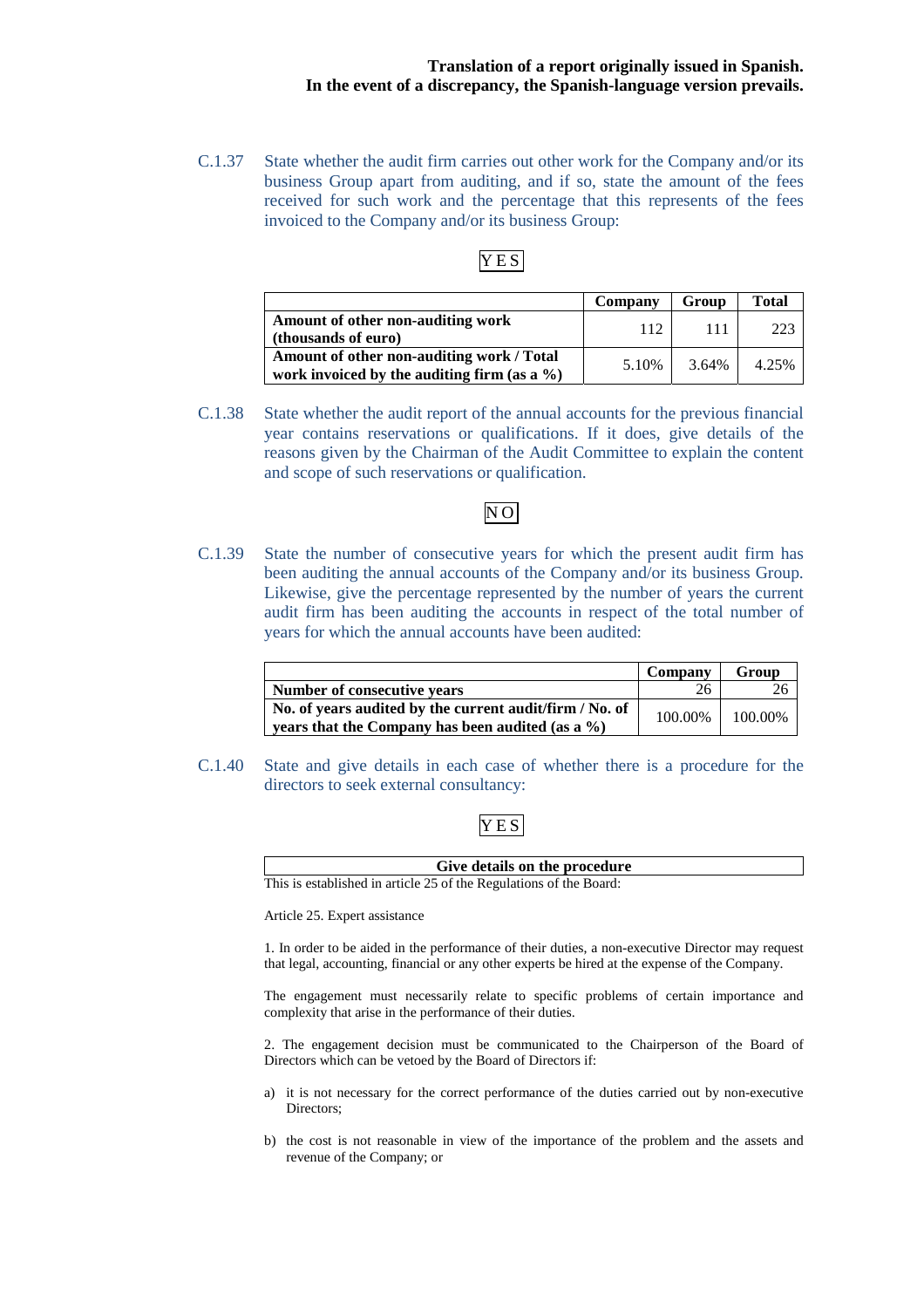- c) the technical assistance that is required can be adequately provided by the experts and technicians within the Company.
- C.1.41 State and, where applicable, give details as to whether there is a procedure for the directors to be able to obtain the information needed to prepare for meetings of the governing bodies sufficiently in advance:

## YES

## **Give details on the procedure**

In accordance with article 16.2 of the Regulations of the Board, the call for ordinary sessions shall be made in accordance with the advance notice and the procedures stipulated in the Articles of Association.

The call shall always include the agenda of the session and shall adjoin all the relevant information, properly summed up and prepared, sent long enough in advance for proper preparation of the meeting. When, in the Chairman's opinion, this proves inadvisable for security reasons, the information shall not be adjoined and the directors will be informed of the possibility of examining this at the corporate headquarters

C.1.42 State and, where applicable, give details as to whether the Company has established rules that oblige directors to report and where appropriate resign in cases in which the image and reputation of the Company may be harmed:

## YES

| <b>Explain the rules</b>                                                                       |
|------------------------------------------------------------------------------------------------|
| Article 28.2 of the Regulations of the Board lays down the directors' obligation to inform the |
| Appointment and Remuneration Committee about any criminal proceedings in which they are        |
| charged, as well as the later stages of the proceedings.                                       |

Article 22.3 envisages the directors' obligation to offer their resignation to the Board and if the latter considers this appropriate, to go through with this resignation if, amongst other reasons:

(i) when they resign from the executive positions with which they are associated, except if they are expressly ratified by the Board of Directors, subject to the prior issuance of a non-binding report by the Appointment and Remuneration Committee;

(ii) when they are involved in any of the legally envisaged cases of incompatibility or prohibition;

(iii) when charges are brought against them for a presumably criminal offense or when a judge's order for hearing to commence is issued for any of the offenses stated in article 213 of the Spanish Companies Act, or when they are involved in disciplinary proceedings for serious or very serious misconduct brought by supervisory authorities;

(iv) when they are seriously admonished by the Auditing Committee for having failed to comply with their obligations as directors;

(v) when their remaining on the Board may endanger the Company's interests; and

(vi) in the case of a propriety director, when the shareholder whose shareholding interest he represents on the Board disposes of his shareholding in the Company or reduces it below the level which reasonably justified his appointment as such.

C.1.43 State whether any member of the Board of Directors has informed the Company that he/she has been sentenced or that an order has been passed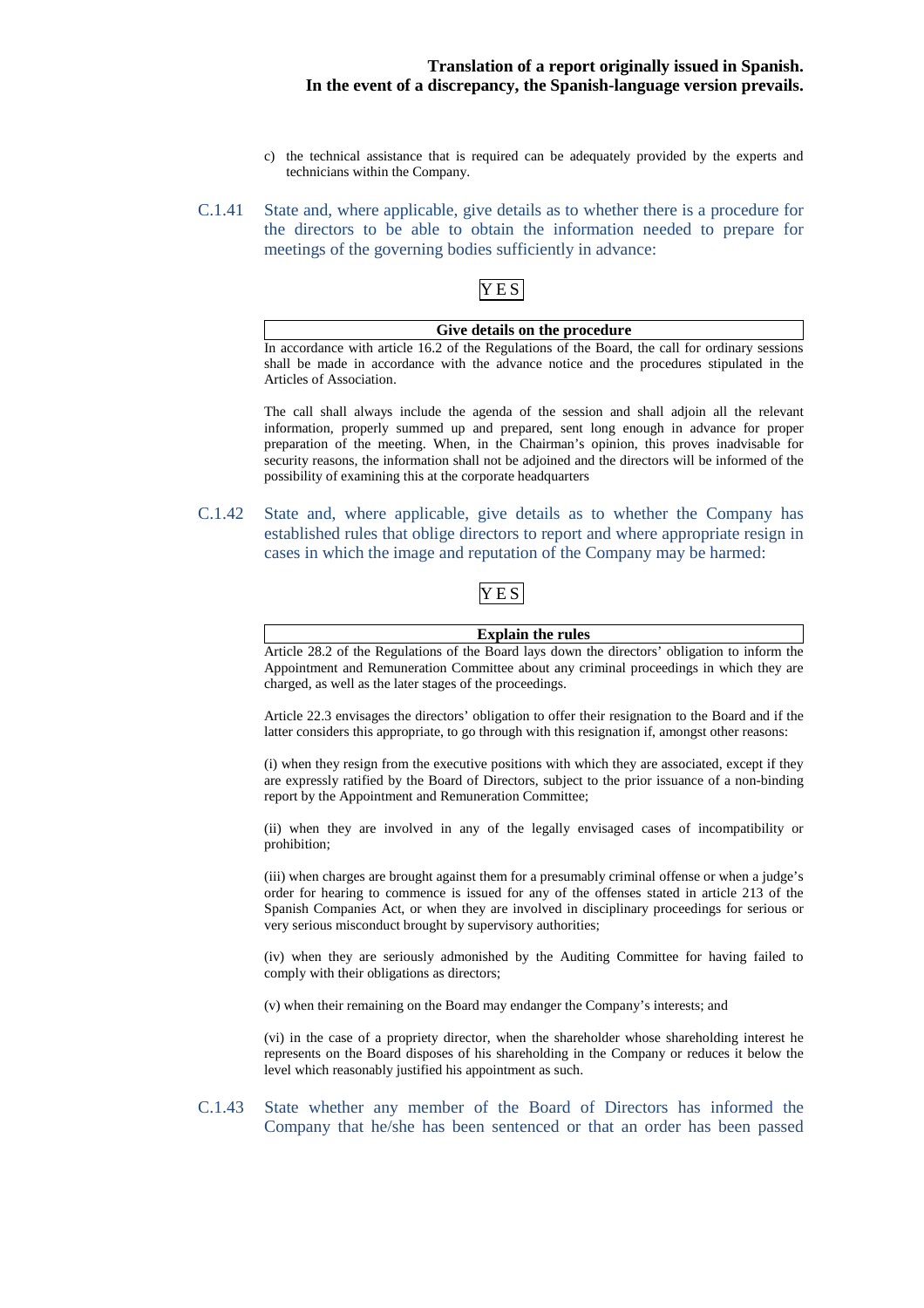down for the commencement of an oral trial against him/her, for any of the offenses stipulated in article 213 of the Spanish Companies Act:

## NO

State whether the Board of Directors has analyzed the case. If so, explain the decisions made regarding whether or not the director should remain in his/her post, giving reasons, or, where applicable, state the actions carried out by the board of directors up to the date of this report or those which it may be planning to carry out.

C.1.44 Give details of any significant agreements which the Company may have concluded and which may enter into force, be amended or terminated in the case of change of control of the Company as a result of a public takeover bid, and the effects of the same.

Not applicable.

C.1.45 Identify in a global manner and indicate, in detail, the agreements between the company and its positions of administration and management or employees which may have indemnities, guarantee or protection clauses, whenever these may resign or be dismissed on unfounded grounds or if the contractual relationship comes to an end due to a public takeover bid or any other type of operations.

#### **Number of beneficiaries:** 77

#### **Type of beneficiary:**

Board members (directors), executives and employees

#### **Description of the agreement**

The Group has agreements with employees and directors in virtue of which these may rescind their employment contracts with the Company unilaterally, being legally entitled to indemnities ranging from 2 to 5 years of salary in cases of the taking of control of the Company

Furthermore, contracts exist with 9 executives in virtue of which the latter will receive indemnities ranging from one year to 4 years of salary in different cases

State whether these contracts must be communicated and/or approved by the organs of the company or of its group:

|                               | <b>Board of Directors</b> | <b>General Shareholders'</b><br>Meeting |
|-------------------------------|---------------------------|-----------------------------------------|
| Organ authorizing the clauses | YES                       |                                         |
|                               |                           |                                         |

| Has the General Shareholders' Meeting been informed about the clauses? | N <sub>O</sub> |
|------------------------------------------------------------------------|----------------|
|                                                                        |                |

## C.2 Committees of the Board of Directors

C.2.1 Give details of all the Committees of the Board of Directors and their members, and the proportion of executive, proprietary and independent directors or other external directors that form these.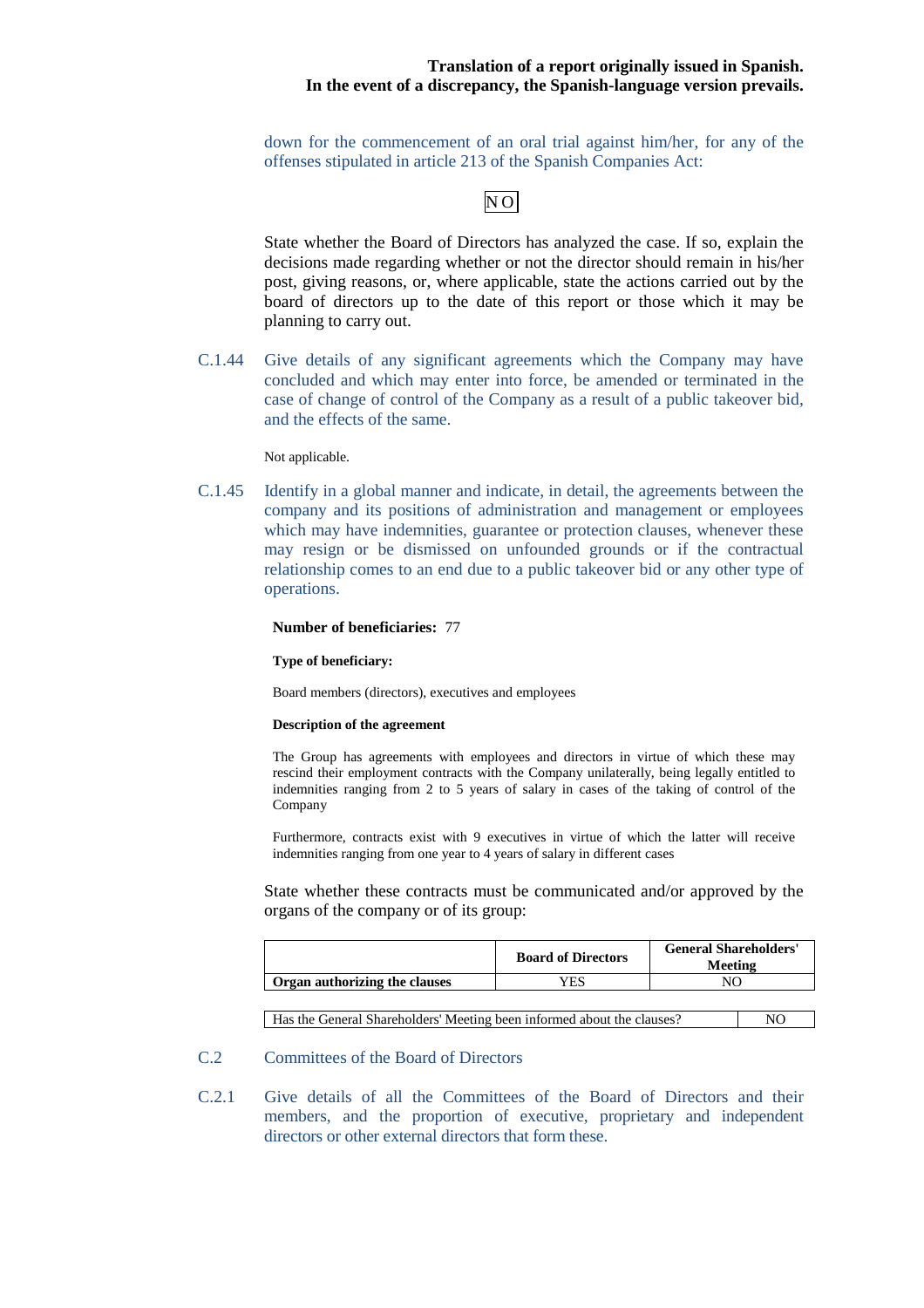### **Appointment and Remuneration Committee**

| <b>Name</b>                                    | <b>Position</b>    | Type           |
|------------------------------------------------|--------------------|----------------|
| MS MARLA ELIZABETH SALMON                      | <b>CHAIRPERSON</b> | Independent    |
| MR LUIS ISASI FERNÁNDEZ DE<br><b>BOBADILLA</b> | <b>MEMBER</b>      | Independent    |
| MR TOMÁS DAGÁ GELABERT                         | <b>MEMBER</b>      | Other External |
|                                                |                    |                |

| % of proprietary directors | $0.00\%$ |
|----------------------------|----------|
| % of independent directors | 66.67%   |
| % of other externals       | 33.33%   |

Explain the functions attributed to this committee. Describe its procedures and rules of organization and functioning, and provide a summary of the most important activities carried out during the fiscal year:

The Appointment and Remuneration Committee shall be formed by three (3) to five (5) directors, appointed by the Board of Directors, taking into account their knowledge, competence and experience and the Committee's duties. The Appointment and Remuneration Committee shall be exclusively composed of non-executive directors, of which at least two must be independent directors.

The Board of Directors shall appoint the Chairperson of the Appointment and Remuneration Committee. The position of Chairperson will necessarily be held by an independent director.

The Board of Directors shall appoint the Secretary of the Appointment and Remuneration Committee, who may be (a) one of the members of such Committee (and, in such case, he/she will be Secretary member of the Appointment and Remuneration Committee), (b) any other member of the Board of Directors of the Company who is not a member of the Committee (and, in such case, he/she will be Secretary non-member of the Appointment and Remuneration Committee), or (c) the Secretary or a Vice-Secretary of the Board of Directors of the Company (and, in such case, he/she will be Secretary non-member of the Appointment and Remuneration Committee). The Secretary shall draft the minutes of the resolutions adopted in each Committee meeting and shall report to the full Board of Directors through its Chairperson.

Basic responsibilities:

- (a) to formulate and review the criteria to be followed for the composition of the Board of Directors and the selection of candidates, taking into account the competence, knowledge and experience necessary to be in the Board, specifying the duties and aptitudes that each candidate must have in case of vacancies in addition to assessing the time and commitment needed to perform their duties effective and efficiently;
- (b) to establish a representation target for the least represented gender in the Board of Directors and prepare guidelines to achieve said target;
- (c) to submit to the Board of Directors any proposals to appoint, re-elect and/or separate the independent directors prior to being submitted to the General Shareholders' Meeting or, as the case may be, being adopted by the Board exercising its power of cooption, and in all cases informing about the character of the director being proposed;
- (d) to report the proposals of appointment, re-election and/or separation of the nonindependent directors for their appointment by the Board of Directors by means of cooption or their submission to the General Shareholders' Meeting by the Board of Directors;
- (e) To report the proposals of appointment and removal of the Chairperson and Vicechairpersons of the Board of Directors;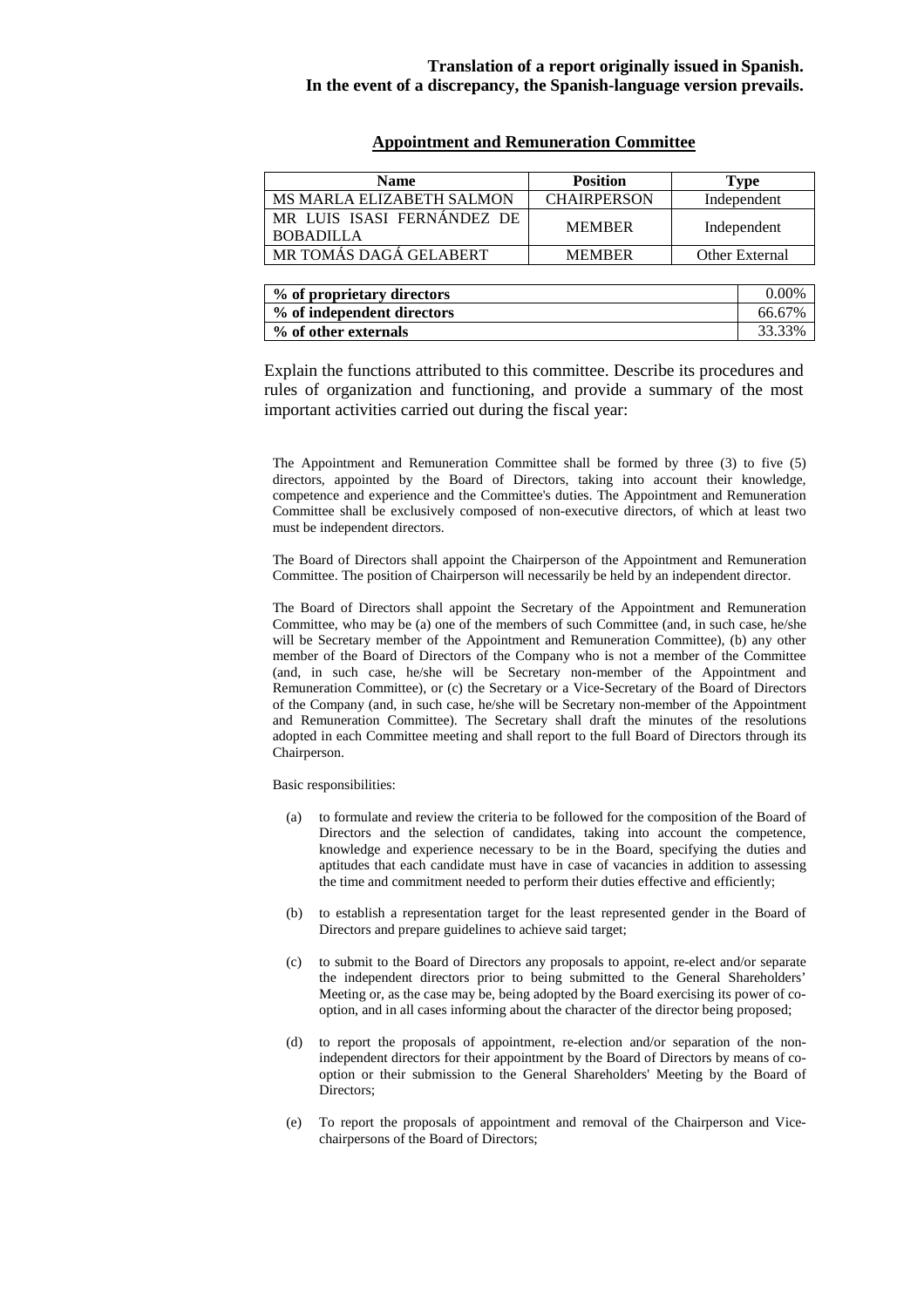- (f) to examine and organize the succession of the Chairperson of the Board of Directors and the chief executive officer and, as the case may be, to make proposals to the Board so that said succession takes place in an orderly and well planned manner;
- (g) to report the proposal and appointment and resignation of the Secretary and Vice-Secretary of the Board;
- (h) to report the proposal of appointment and resignation of senior management proposed by the chief executive officer to the Board and the basic conditions of their contracts;
- (i) to propose to the Board of the Directors the directors who shall be part of each of the Committees;
- (j) to propose to the Board of Directors the remuneration policy of the directors and general managers or anyone performing top-level management duties under the direct supervision of the Board, executive committees or executive directors, as well as the individual remuneration and other contractual terms regarding the executive directors, ensuring its fulfilment;
- (k) to periodically review the payment programmes of executive officers, considering their adequacy and performance; and
- (l) to report on the transactions that imply or could imply conflicts of interest and, in general, on matters covered in Chapter IX of these Regulations.

The most significant actions carried out by the Appointment and Remuneration Committee during the 2016 fiscal year were the proposal to re-elect Mr Luís Isasi Fernández de Bobadilla as director, as well as the re-election of Mr Steven Mayer as director, changing his category from "other external" to "independent". The Committee also prepared the mandatory report to justify the re-election of Thomas Glanzmaan and the appointment of Victor Grifols Deu as directors. Additionally, the Appointment and Remuneration Committee proposed changing the category of Raimon Grifols Roura from "proprietary director" to "executive director", as well as proposing the remuneration for Raimon Grifols Roura and Victor Grifols Deu as executive directors. The Committee also reviewed the independence of the consultants proposed for the annual assessment of the Board's performance and that of the chief executive officer, as well as carried out its annual assessment and prepared a report which it later submitted to the Board. Finally, the Appointment and Remuneration Committee examined the remuneration policy of the directors and approved that of senior officers for 2017. It has also reviewed the category of the directors and has prepared a report on the appointment of Thomas Glanzmann as nonexecutive Vice-Chairman. It is worth noting that in the meeting held on 16 December 2016 the Company's Board of Directors agreed to maintain Mr. Iñigo Sánchez-Asiaín Mardones as Coordinating Director of the Board even if from 1 January 2017 onwards such legal figure is not mandatory by law given that from that date onwards the Chairman of the Board of Directors is no longer CEO. This has been decided in order to ensure a greater independence in the management of the Company.

#### **Audit Committee**

| <b>Name</b>                           | <b>Position</b>    | Fype        |
|---------------------------------------|--------------------|-------------|
| MS BELEN VILLALONGA<br><b>MORENÉS</b> | <b>CHAIRPERSON</b> | Independent |
| MS CARINA SZPILKA LÁZARO              | <b>MEMBER</b>      | Independent |
| <b>MR STEVEN MAYER</b>                | <b>MEMBER</b>      | Independent |

| % of proprietary directors | $0.00\%$ |
|----------------------------|----------|
| % of independent directors | 100.00%  |
| % of other externals       | $0.00\%$ |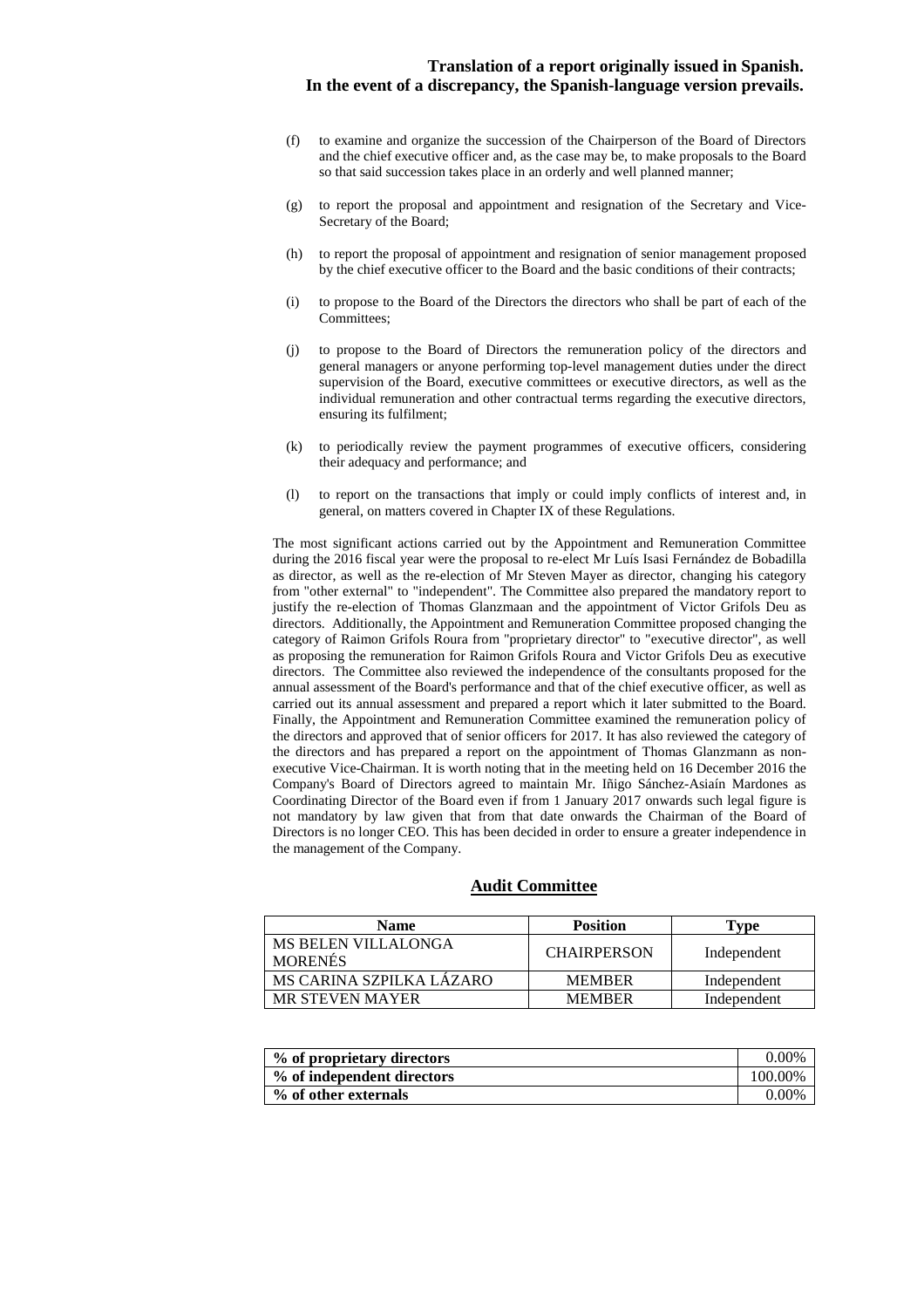Explain the functions attributed to this committee. Describe its procedures and rules of organization and functioning, and provide a summary of the most important activities carried out during the fiscal year:

The Board of Directors shall appoint the Chairperson of the Audit Committee, a position that shall be necessarily held by an independent director. The Chairperson must be replaced every four (4) years and may be re-elected after the term of one (1) year has elapsed.

The Audit Committee shall be validly formed when half plus one of its members are present or represented and their resolutions are approved by absolute majority of the assisting members. In the case of a tie, the Chairperson shall have the casting vote.

Basic responsibilities:

- Inform the General Shareholders' Meeting of questions raised in respect of those matters which are within the committee's competence.
- Previously inform the Board of Directors about periodic financial statements, which due to its stock exchange listing, the Company must make public periodically; in this sense, the Committee will ensure that the interim accounts are drawn up under the same accounting principles as the annual accounts and for this purpose shall consider the appropriateness of a limited review by an external auditor.
- Previously inform of the creation or acquisition of shareholdings in special purpose entities or domiciled in countries or territories considered tax havens, as well as any other transactions or operations of a similar nature, which due to their complexity, could harm the transparency of the Group.
- Previously inform of related party transactions.
- Inform of any matter that has or may have a material, financial or accounting impact.
- Supervise the preparation and presentation, and integrity of the mandatory financial information related to the Company and the Group, verifying compliance with the regulation requirements, the adequate defining of consolidation boundaries and the correct application of accounting criteria.
- Supervise the efficiency of the Company's internal control, internal audit and risk management systems, including those related to tax matters, periodically reviewing the internal control and risk management systems, so that any principal risks are identified, dealt with and adequately recognized, as well as discussing, with the auditor, any major flaws in the control system identified during the audit process.
- Monitor the independence and efficiency of internal auditing; propose the selection, appointment, re-election and dismissal of the Director of the Internal Audit Department; propose the budget for this Department; receive periodic information on its activities (including the annual work plan and annual activities reports prepared by the Director of the Department); and verify that the top management takes into account the conclusions and recommendations of their reports.
- Set up and supervise procedures for the receipt, retention and treatment of complaints received by the Company regarding accounting, internal controls or audit matters, as well as anonymous and confidential information provided by employees regarding questionable accounting or auditing matters.
- Submit to the Board of Directors any proposals regarding the selection, appointment, reelection and substitution of the external auditor, including the terms of his contract, without prejudice to the faculties vested in the General Shareholders' Meeting and the Board with regard to the approval of such resolutions under Spanish law.
- Be directly in charge of the remuneration and supervision of the work performed by the external auditor regarding the audit report preparation and issuance or any other similar reports relating to financial statements.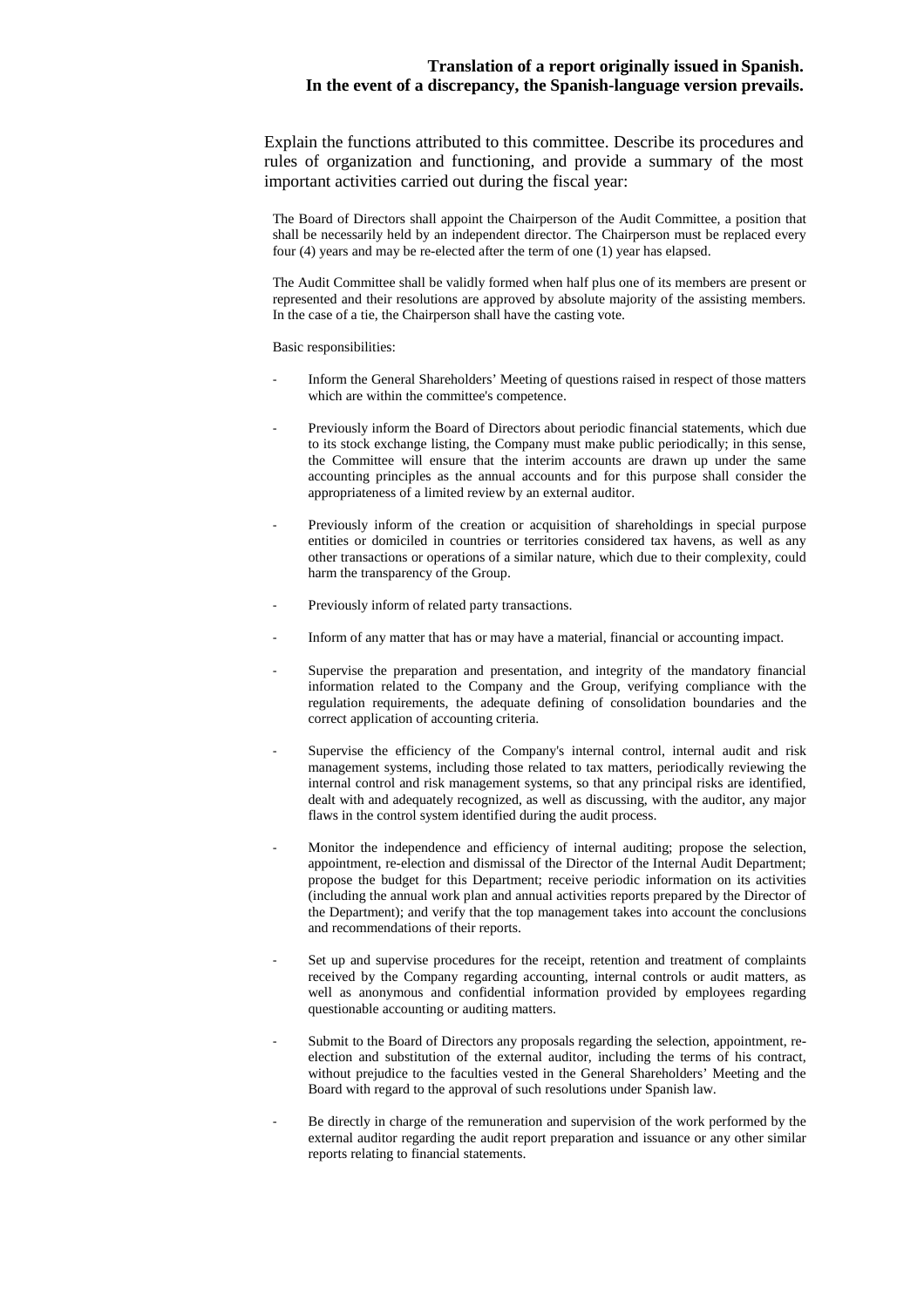- Regularly and directly collect from the external auditor information about the development, impact and execution of the audits, as well as about the audit plan and results of its execution, and verify that top management takes their recommendations into account.
- Safeguard the external auditor's independence when performing his duties.
- Encourage the Group auditor to undertake the responsibility of the audits of the companies making up the group.
- Request that legal, accounting, financial advisors or other experts or advisors be hired, on account of the Company, to assist them in the performance of their duties.
- Supervise compliance with the Internal Conduct Regulations in matters related to the Stock Exchange, the present Regulation, standards of conduct set out in the "Code of Ethics for Grifols Executives" and the "Code of Conduct for Grifols' Employees".

The most significant actions carried out by the Audit Committee during the 2016 fiscal year were (i) reviewing and approving the Company's annual accounts (individual and consolidated) of the fiscal year ended on 31 December 2015, (ii) approving the consolidated financial statements prior to these being approved by the Board and being notified to the markets and supervising agencies, and approving the financial statements prepared under the IFRS IASB in order to submit them to the Securities and Exchange Commission, (iii) assessing its performance, preparing a report with its conclusions and submitting it to the Board, (iv) preparing a report on the auditor's independence, and (v) appointing KPMG for the preparation of the corporate social responsibility report, in accordance with recommendations 54 and 55 of the Good Governance Code of Listed Companies

Identify the director and member of the audit committee who has been appointed as such taking into account his/her accounting or auditing knowledge and experience, or both, and inform about the number of years that the chairman of this committee has been in office.

| Name of the director who has accounting   MS BELEN VILLALONGA<br>or auditing knowledge | <b>MORENÉS</b> |  |
|----------------------------------------------------------------------------------------|----------------|--|
| Number of years the chairman has been in<br>office                                     |                |  |

C.2.2 Complete the following table with information relating to the number of female directors forming the committees of the board of directors during the last financial years:

|                                                  | Number of female directors |                |        |                                  |               |               |                |               |
|--------------------------------------------------|----------------------------|----------------|--------|----------------------------------|---------------|---------------|----------------|---------------|
|                                                  |                            | <b>FY 2015</b> |        | <b>FY 2016</b><br><b>FY 2014</b> |               |               | <b>FY 2013</b> |               |
|                                                  | <b>Number</b>              | $\frac{0}{0}$  | Number | $\frac{6}{9}$                    | <b>Number</b> | $\frac{0}{0}$ | Number         | $\frac{0}{0}$ |
| Appointment and<br><b>Remuneration Committee</b> |                            | 33.00          |        | 33.00                            |               | 33.00         |                | 33.00         |
| <b>Audit Committee</b>                           |                            | 67.00          |        | 25.00                            |               | 25.00         |                | 25.00         |

- C.2.3 This section has been annulled.
- C.2.4 This section has been annulled.
- C.2.5 State, where applicable, the existence of regulations governing the board's committees, the place where these are available for consultation, and any amendments that have been made during the financial year. It should also be stated whether any annual report on the work done by each Committee has voluntarily been drawn up.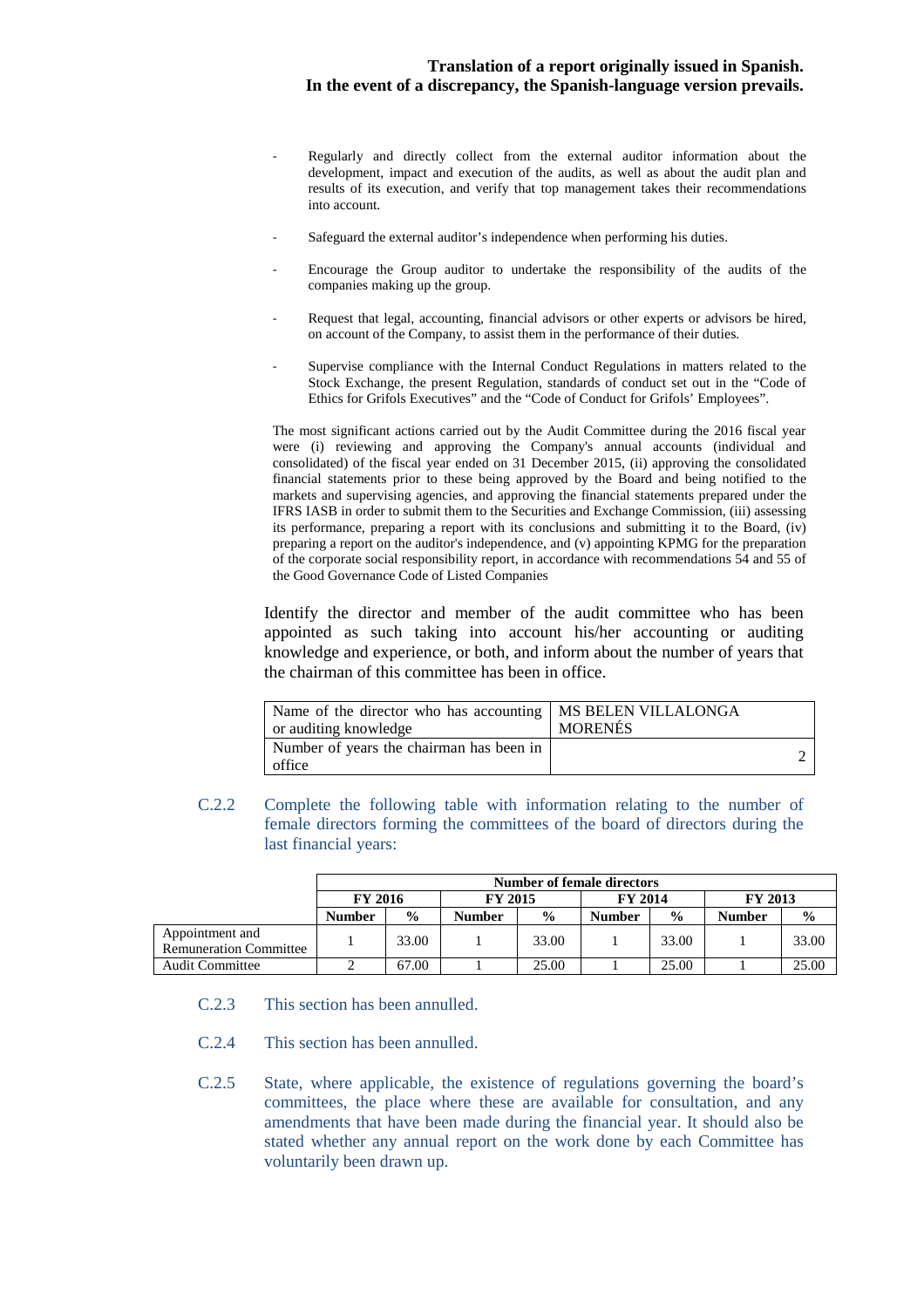The Regulations of the Audit Committee are contained in (i) the Company's Bylaws, (ii) the Regulations of the Board of Directors, and (iii) the Statutes of the Audit Committee.

The Appointment and Remuneration Committee is regulated in (i) the Company's Bylaws and (ii) the Regulations of the Board of Directors.

The documents mentioned above are available on the Company's website.

The Committees inform the Board of Directors of the activities carried out and the resolutions adopted in each meeting. Additionally, in the last meeting held in 2016, each committee prepared a report on its functioning and performance.

### C.2.6 This section has been annulled.

### **D. RELATED-PARTY OPERATIONS AND INTRA-GROUP OPEATIONS**

D.1 Explain, where applicable, the procedure for the approval of operations with related parties and intra-group operations.

In conformity with article 5 of the Regulations of the Board of Directors, the Board in full shall reserve the competence of approving, among others, those operations which the Company may carry out with directors, significant shareholders or those represented on the Board of Directors or with persons related to these.

This authorization of the Board shall not, however, be understood as necessary in those relatedparty operations which may simultaneously fulfil the three following conditions:

1) Ones carried out pursuant to contracts with standard conditions and applied on a large scale to a large number of clients;

2) Performed at prices or rates established on general terms by those supplying the goods or services in question; and

3) Of an amount not exceeding 1% of the Company's annual income.

The Board is to approve related-party operations only after a favourable report is issued by the Audit Committee. The directors which are affected by said related-party operations, in addition to not exercising or delegating their voting right, are to leave the meeting room while the Board discusses and votes on these matters.

D.2. Give details of significant operations due to their amounts or which may be relevant due to their subject areas which have been carried out between the company or entities of its group, and significant shareholders of the Company:

| Personal or<br>corporate name of<br>the significant<br>shareholder | Personal or<br>corporate name of<br>the company or<br>entity of its group | Nature of<br>the<br>relationship | <b>Type of</b><br>operation     | Amount<br>(thousands)<br>of euro) |
|--------------------------------------------------------------------|---------------------------------------------------------------------------|----------------------------------|---------------------------------|-----------------------------------|
| <b>SCRANTON</b><br><b>ENTREPRISES</b><br>B.V.                      | GRIFOLS, S.A.                                                             | Contractual                      | Operating<br>lease<br>agreement | 5,281                             |

D.3 Give details of significant operations due to their amounts or which may be relevant due to their subject areas which have been carried out between the company or entities of its group, and directors or executives of the company.

| <b>Personal or corporate</b> | Personal or | <b>Relationship</b> | <b>Nature of</b> | Amount      |
|------------------------------|-------------|---------------------|------------------|-------------|
| name of the directors        | corporate   |                     | operation        | (thousands) |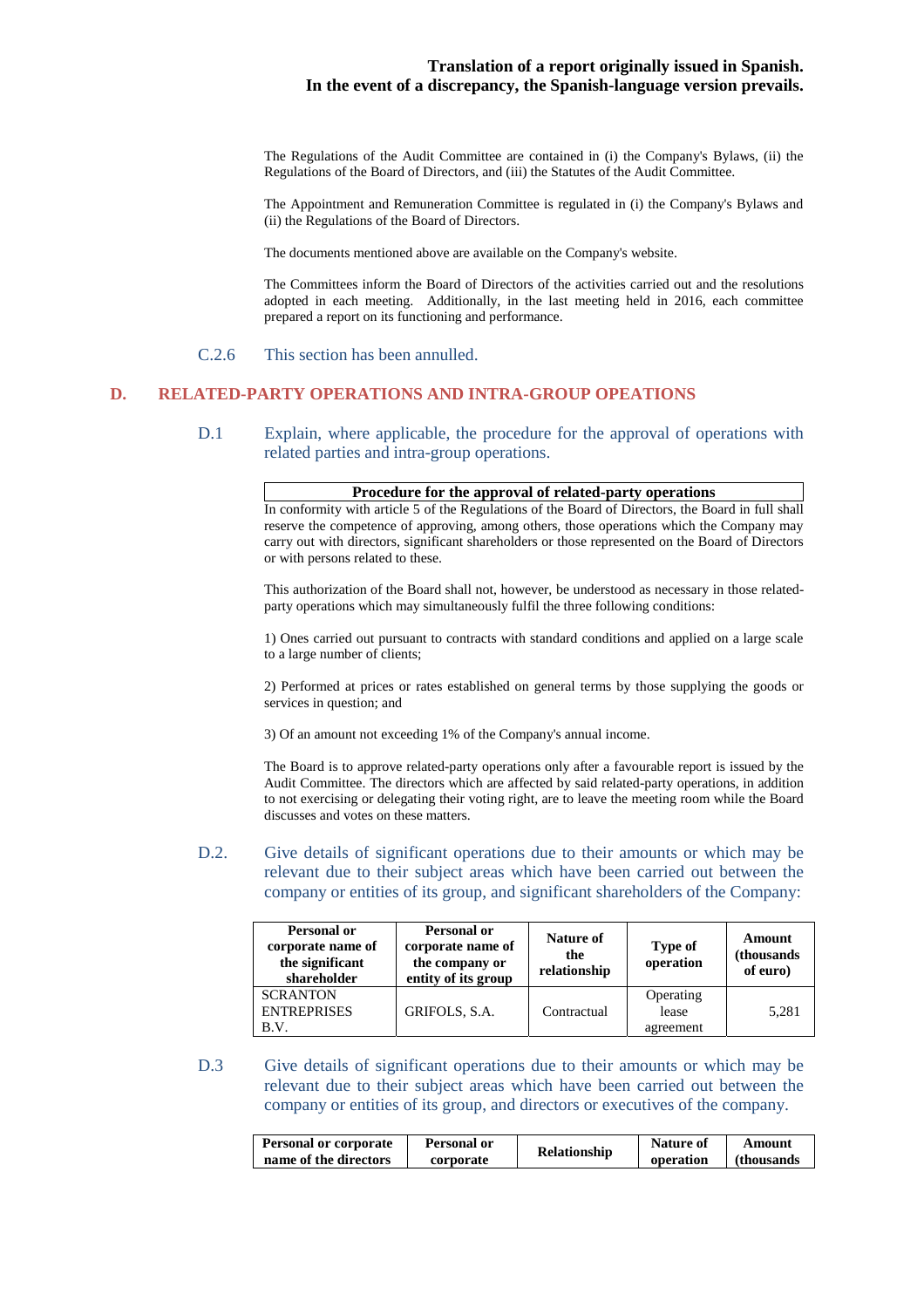| or executives                       | name of the<br>related party |                                                                                                               |                       | of euro) |
|-------------------------------------|------------------------------|---------------------------------------------------------------------------------------------------------------|-----------------------|----------|
| <b>MR THOMAS</b><br><b>GLANMANN</b> | GRIFOLS,<br>S.A.             | Thomas<br>Glanzmann is a<br>director of<br>Grifols, S.A. and<br>shareholder of<br>Glanzmann<br>Enterprises AG | Services<br>agreement | 905      |

D.4 Give details of significant operations carried out by the Company with other entities belonging to the same group, provided that these are not eliminated in the process of preparation of consolidated financial statements and do not form part of the standard operations of the company in relation to its purpose and conditions.

> In any case, information must be provided on any intra-group operations carried out with entities established in countries or territories considered as tax havens:

| Corporate name of the group'<br>subsidiary | Brief description of the<br>transaction   | Amount (in<br>thousands of euros) |
|--------------------------------------------|-------------------------------------------|-----------------------------------|
| Nanotherapix, S.L.                         | Financial expense                         | $\overline{4}$                    |
| Fundación Privada Victor<br>Grifols Lucas  | Management or collaboration<br>agreements | 425                               |
| Probitas Fundación Privada                 | Management or collaboration<br>agreements | 4,900                             |
| Kiro Robotics, S.L.                        | Acquisitions                              | 2,067                             |
| Kiro Robotics, S.L.                        | <b>Sales</b>                              | 45                                |
| <b>Aradigm Corporation</b>                 | Operating expenses                        | 38                                |
| Alkahest, Inc.                             | $R+D$ agreements                          | 10,188                            |
| Interstate Blood Bank, Inc.                | Acquisitions                              | 33,502                            |
| PBS Acquisition Corp.                      | <b>Sales</b>                              | 147                               |
| Alkahest, Inc.                             | <b>Sales</b>                              | $\mathbf{1}$                      |
| Alkahest, Inc.                             | Operating expenses                        | 7,257                             |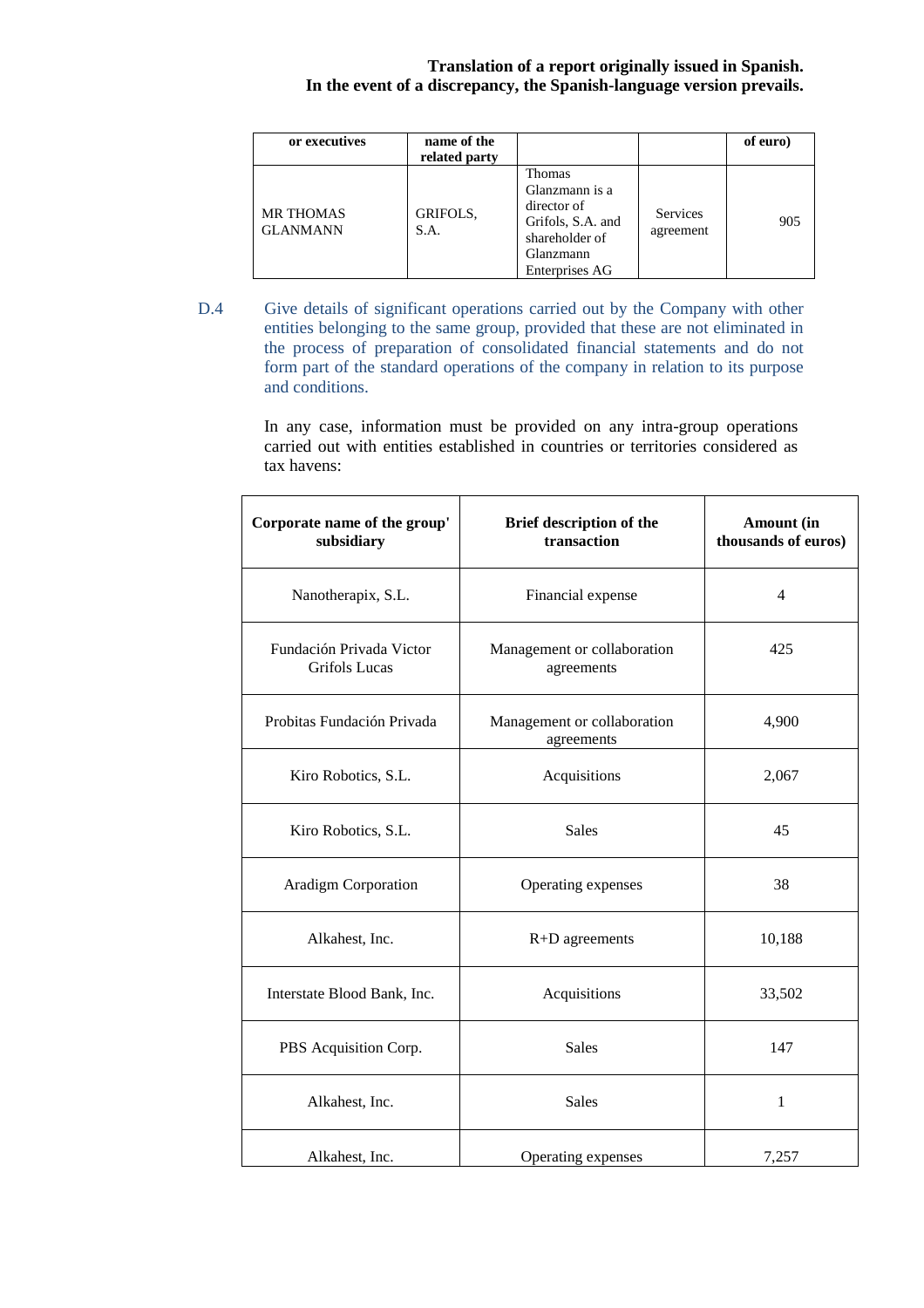| Kiro Robotics, S.L.        | Operating expenses | 296   |
|----------------------------|--------------------|-------|
| <b>Aradigm Corporation</b> | Financial income   | 1,105 |
| Alkahest, Inc.             | Financial expense  | 297   |
| Kiro Robotics, S.L.        | Financial income   | 4     |

## D.5 State the amount of the operations carried out with other related-parties.

### 0 (thousands of euro)

D.6 Give details of any mechanisms set up to detect, determine and solve any possible conflicts of interest between the Company and/or its Group and its directors, executives or significant shareholders.

> One of the general obligations of any Director laid down in article 28.2 of the Regulations of the Board is that of clearly expressing their opposition, in particular concerning independent directors and other directors who are not affected by the potential conflict of interest, when this involves decisions which might harm the shareholders not represented on the Board.

> Furthermore, article 30.2 of the Regulations of the Board establishes that a director must consult the Appointment and Remuneration Committee before accepting any management position in another company or entity that might represent a conflict of interests or affect their dedication.

> Finally, article 31 establishes the following: (i) the director must refrain from attending and getting involved in discussions which affect matters in which he or she is personally, directly or indirectly, an interested party; and (ii) the director shall not be able to carry out, directly or indirectly, any professional or commercial transactions with the Company unless the situation of conflict of interests is informed of in advance, and the Board approves the transaction, after receiving a report from the Appointment and Remuneration Committee.

### D.7 Is more than one Company from the Group listed in Spain?

## NO

Identify any subsidiaries that are listed in Spain:

## **Subsidiary company listed**

State whether the respective areas of activity and possible business relations between them, as well as those of the dependent subsidiary company listed with the other companies of the group have been publicly defined with precision;

**Define the possible business relations between the dominant company and the subsidiary company listed, and between the latter and the other companies of the group**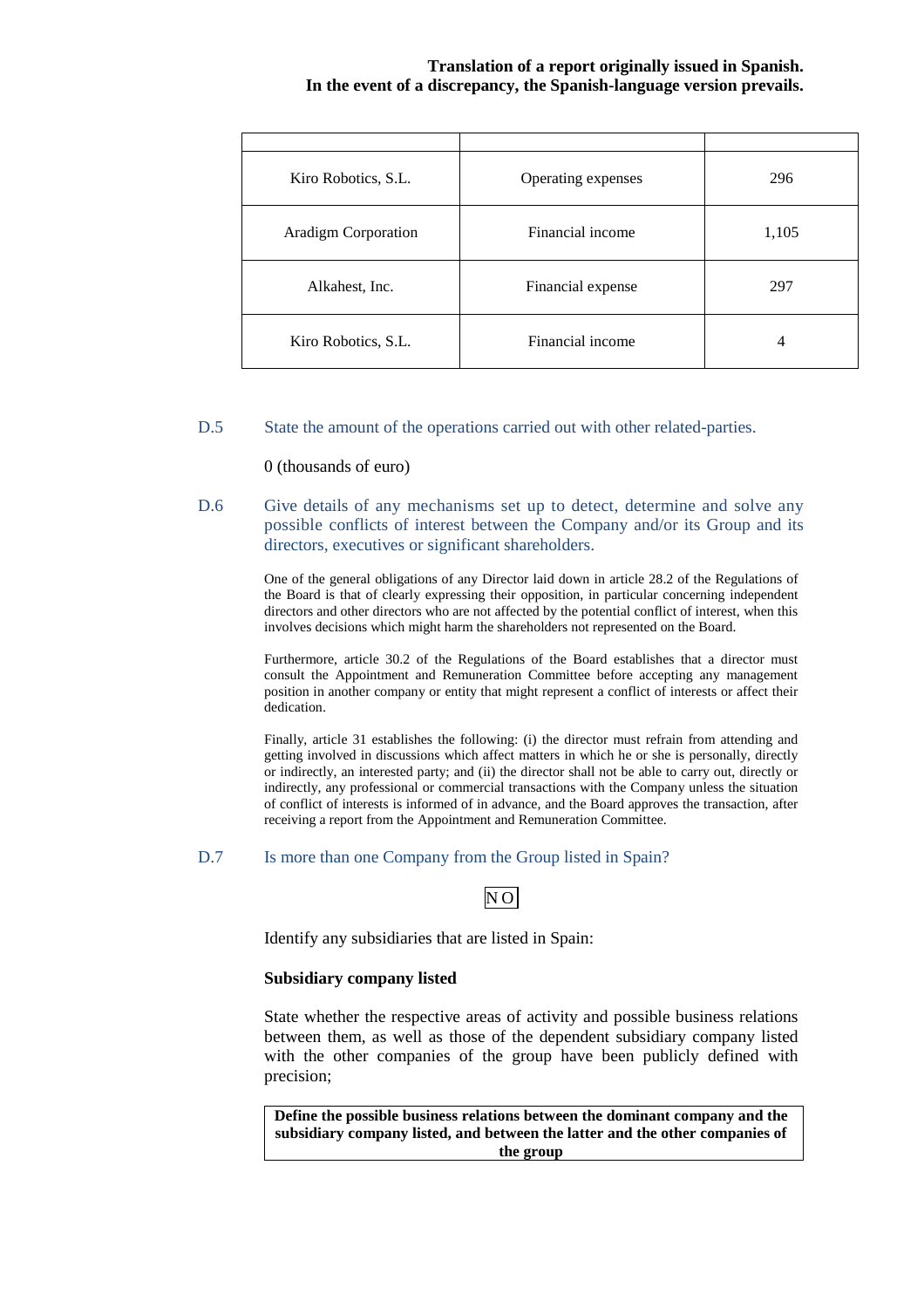Identify the mechanisms provided for to resolve any possible conflicts of interests between the subsidiary listed and the other companies of the group;

**Mechanisms to resolve any possible conflict of interest** 

## **E RISK CONTROL AND MANAGEMENT SYSTEMS**

E.1 Explain the scope of the Risk Control and Management System of the Company including those related to tax matters.

> The Company's risk management system considers all kinds of risks, including those related to tax matters, and is applicable to all of the businesses of the companies that form the Group.

E.2 Identify the organs of the company responsible for the preparation and execution of the Risk Management System including those related to tax matters.

> The Board of Directors of the Company has the ultimate responsibility for establishing the basic principles and the general framework of action for the main risks, including tax risks, to be identified, evaluated, managed and controlled appropriately.

> The management of risk falls under the responsibility of the upper management and its main functions are:

- The identification and evaluation of relevant risks.

- The definition, application and regulatory development of corporate risk management policies.

- The implementation of the processes required to ensure proper control and fulfilment of the mentioned corporate risk management policies.

In accordance with its statutes, the Audit Committee of the Company is responsible for "supervising the efficiency of the Company's internal control, internal audit and risk management systems, including those related to tax matters, periodically reviewing the internal control and risk management systems, so that any principal risks are identified, dealt with and adequately recognized ".

The Audit Committee is assisted by the Internal Audit Department in these functions. Specifically, the activities inherent to Internal Audit in relation to the risk management system of the Company are:

- To provide a guarantee in relation to risk management processes and the correct evaluation of the same, and

- To evaluate risk management processes, including the overseeing of controls and procedures.

## E.3 State the main risk, including those related to tax matters, which may affect the achievement of the business goals.

The main risk factors covered in the Management Report and the Consolidated Annual Report of the Company for fiscal year 2016 are as follows:

- Global recovery has yet to be consolidated.
- Changes in the Public Health System that may affect the Company's activity.
- Lack of raw material for product manufacturing.
- Emergence of competitive products in the market.
- Changes in the regulatory norms of the markets.

<sup>-</sup> Credit, liquidity and market risk (including interest rate risk, exchange rate risk and other price risks).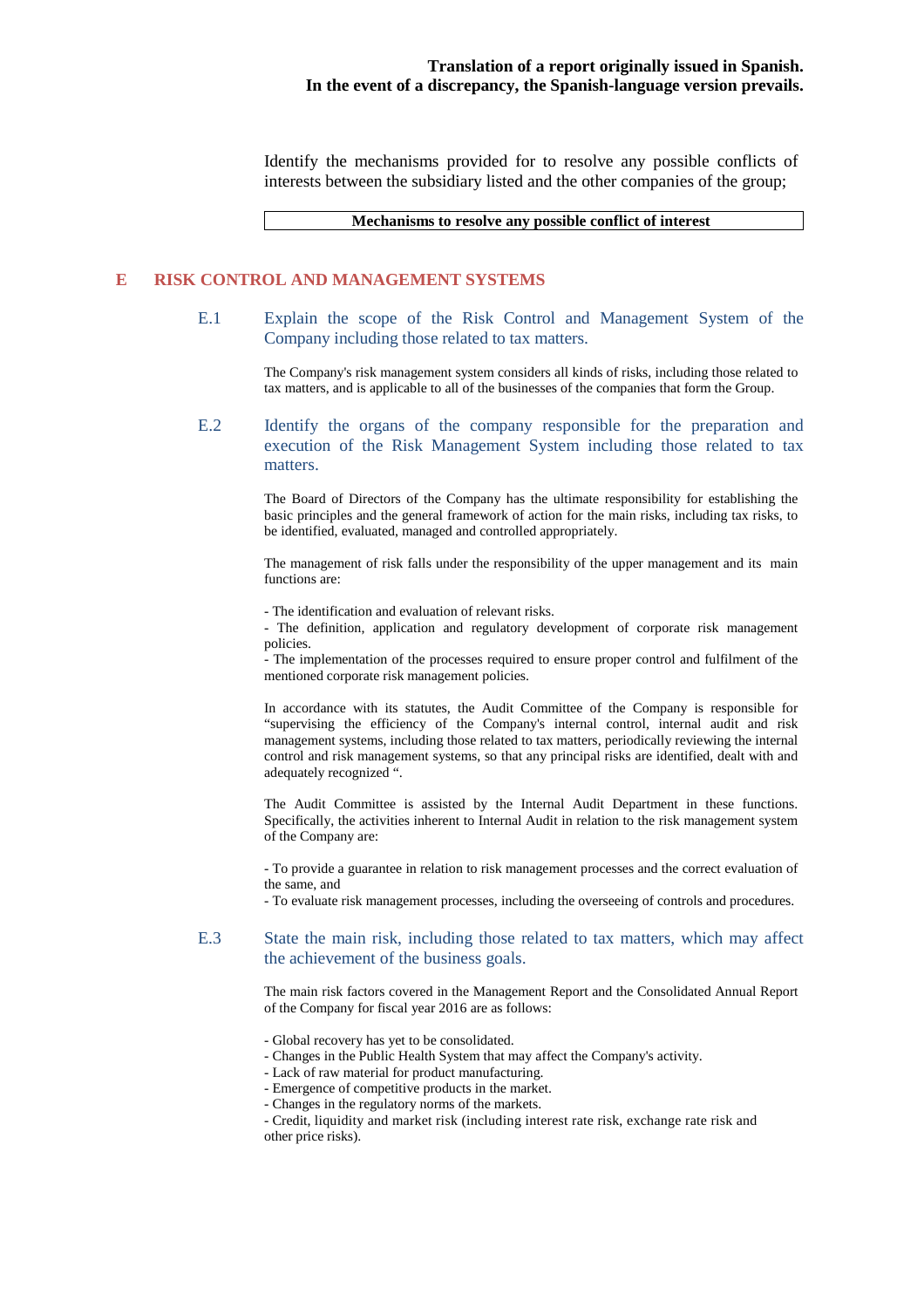E.4 State whether the entity has a level of risk tolerance, including those related to tax matters.

No.

E.5 State which risks, including those related to tax matters, have materialized during the financial year.

Those inherent to the business.

E.6 Explain the response and supervision plans for the main risks of the entity, including those related to tax matters.

> The Group has the necessary departments and the backing of specialized external consultants to ensure compliance with laws and rules applicable to it, include tax ones.

The Group does not predict any significant insolvency risk.

The Group implements cautious management of the liquidity risk based on the availability of cash and financing facilities by means of a sufficient amount of committed and unused longterm credit facilities, which enable the Group to carry out its business plan and operations with stable and ensured financing sources.

The objective of management of market risk is to administer and control the Group's exposure to changes in market prices within reasonable parameters and at the same time, to optimize profitability.

The Group has significant investments in its companies/businesses abroad, their net assets being subject to foreign exchange risks, in particular with US Dollar. This risk is mainly managed by having borrowed resources in said foreign currencies.

The external resources issued at variable rates expose the Group to interest rate risks as regards cash flows. The resources issued at fixed rates expose the Group to interest rate risks at the reasonable value. The management of interest rate risks aims to achieve a balance in the structure of the debt, maintaining part of the fixed-rate debt securities and cover part of the variable debt rate through hedges.

The Group manages the exchange rate of cash flows by the appropriate derivative financial instruments consisting of fixed variable interest swaps.

The risk of the price of raw materials is minimized by vertical integration of the hemoderivatives business, a sector with a high level of concentration.

Other prominent operating risks of the Group are:

- Product liability.
- Environmental responsibility.
- Incidents which may occur on its premises.
- The continuity of the business in the event of unexpected situations.

The Company has a quality system designed in order to guarantee the quality of our products from when the raw material is obtained until the release of the finished product for marketing. The quality controls of raw materials, production processes and finished product have been set up in order to minimize the risk of releasing onto the market a product that could have its quality, effectiveness or safety impaired.

The Company also has a system for control of claims and pharmacovigilance, designed for early detection of any possible quality, efficiency or safety problems potentially connected with our products, and the adoption of the necessary corrective measures. Combined with the systems for monitoring product traceability on the market, this system enables fast and effective withdrawal of any batch of product from the market at any time.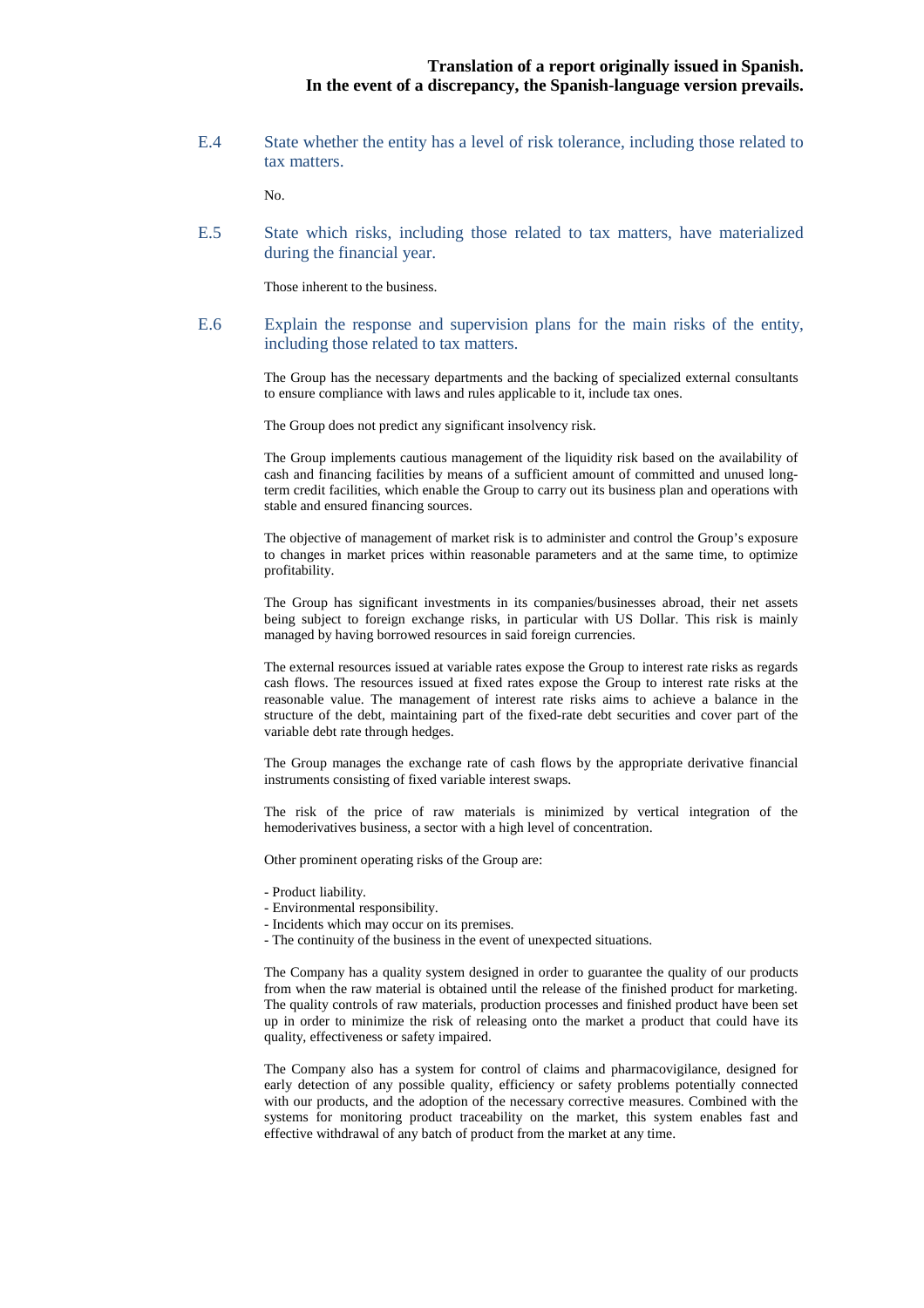The Environmental Department plans the environmental management of all the divisions in accordance with Grifols' environmental policy, which has the following objectives, amongst others:

- To minimize the environmental impacts of new products and developments.

- To guarantee compliance with applicable legal requisites and other principles to which the organization subscribes.

- To implement techniques for contamination prevention in order to minimize the environmental risks of its activities.

The system is based on the following mainstays:

- Deployment of a uniform documentary system which covers both operational and management procedures.

- The organization of Environmental Committees in each of the companies to appraise their environmental management, evaluate and decide on priority environmental measures

- All the departments take into account any possible environmental impacts when establishing their work processes.

As regards our employees' safety, Grifols' safety standards, stricter than legal requirements, are painstakingly documented and the workers receive constant training to guarantee their uniformity and compliance.

Both the product responsibilities and possible incidents on the premises are furthermore covered by means of risk management policies and overall insurance schemes in order to guarantee appropriate and uniform protection for all the companies in the Group.

As regards the continuity of the business in the event of unexpected situations which might break off the work of any of our critical factories, Grifols has alternative premises which would allow on-going operations at an acceptable level during the contingency. As for information technology services, a number of measures have been implemented to face up to contingency situations. All the procedures which are considered critical are backed up by the most appropriate technology in each case. Apart from this, a replication system between the centers in Spain and the United States has been implemented for some services. For the others there is a crisis recovery plan enabling service to be given to the entire Group in contingencies.

## **F INTERNAL CONTROL AND RISK MANAGEMENT SYSTEMS IN RELATION TO THE FINANCIAL INFORMATION ISSUING PROCESS (SCIIF)**

Describe the mechanisms that make up the control and risk management systems in relation to the financial information issuing process (SCIIF) in your entity.

#### F1 Control environment of the entity

Inform stating their main characteristics, in relation to at least the following:

F.1.1 Which authorities and/or functions are responsible for: (i) the existence and maintenance of an appropriate and effective SCIIF; (ii) their implementation, and; (iii) their overseeing.

#### Board of Directors:

The Board of Directors of the Company is ultimately responsible for the existence, maintenance and overseeing of an appropriate and effective SCIIF. In accordance with its Regulations, the Board of Directors has delegated this responsibility to the Audit Committee.

#### Audit Committee

Article 14, section 5 (c) of the Regulations of the Board of Directors of the Company establishes the basic responsibilities of the Audit Committee with regard to internal reporting and control systems, which include, among others, the following: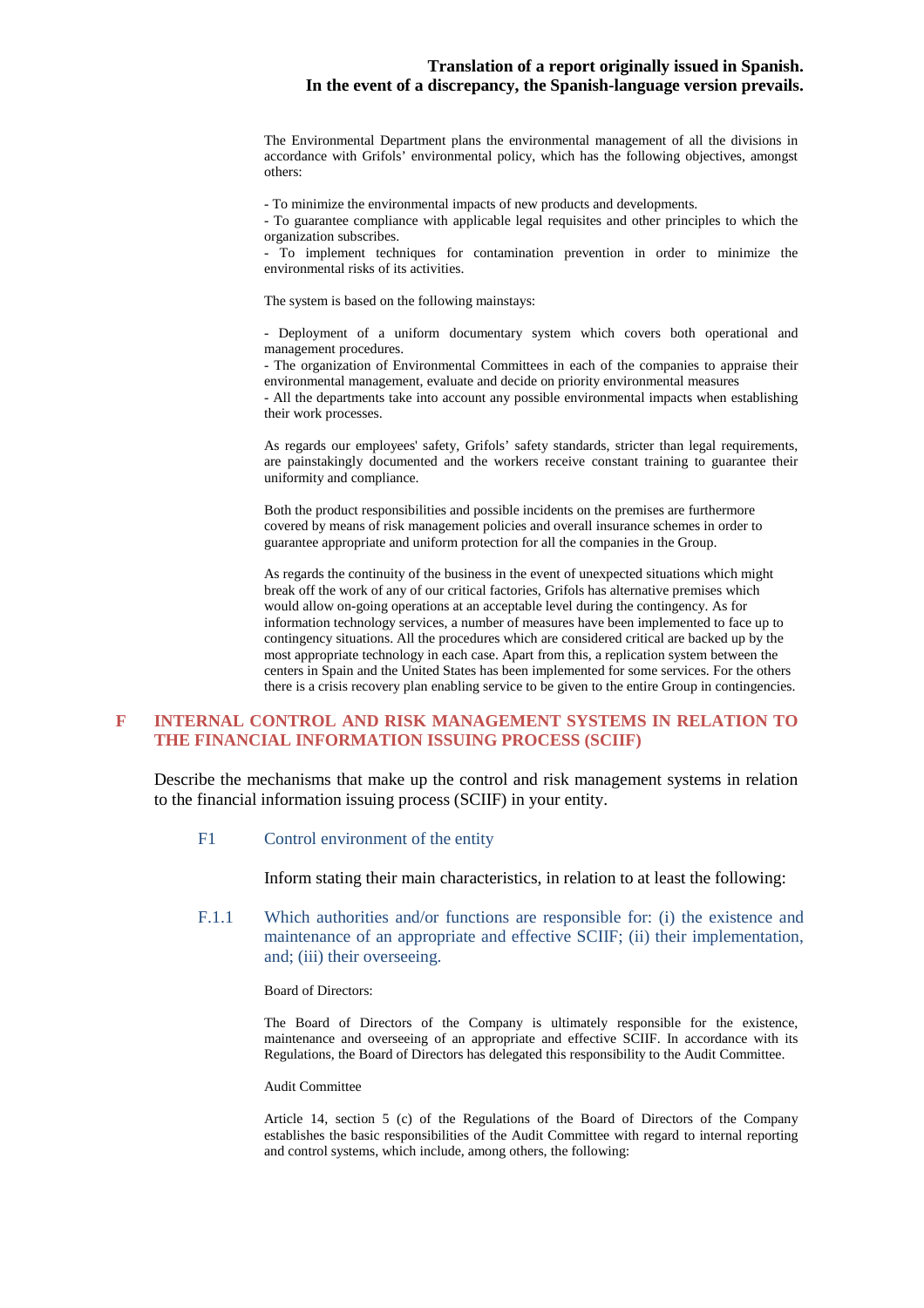- Supervise the preparation, and integrity of the mandatory financial information related to the Company and the Group, verifying compliance with the regulation requirements, the adequate defining of consolidation boundaries and the correct application of accounting criteria;

- Supervise the efficiency of the Company's internal control, internal audit and risk management systems, including those related to tax matters, periodically reviewing the internal control and risk management systems, so that any principal risks are identified, dealt with and adequately recognized, as well as discussing, with the auditor, any major flaws in the control system identified during the audit process;

-Monitor the independence and efficiency of internal auditing; propose the selection, appointment, re-election and dismissal of the Director of the Internal Audit Department; receive periodic information on its activities; and verify that the top management takes into account the conclusions and recommendations of their reports;

-Set up and supervise procedures for the receipt, retention and treatment of complaints received by the Company regarding accounting, internal controls or audit matters, as well as anonymous and confidential information provided by employees regarding questionable accounting or auditing matters.

The members of the Audit Committee should be appointed taking into consideration their knowledge, skills and experience in accounting, auditing and risk management

The Audit Committee has an internal audit function which, under its supervision, reviews the reliability, integrity and consistency of financial-accounting information, evaluating its risks and the controls implemented to mitigate them and informs regularly on work performed and measures proposed for the correction of the same.

Finance / Accounting Policies and Internal Control:

The Finance Department has an Accounting Policies & Internal Control function with responsibility for developing and implementing policies, procedures and controls on financial information and overseeing their fulfilment. This function communicates approval of internal control policies and procedures for financial information to the companies of the Group and maintains the documentation related to financial information procedures and controls up-todate.

The internal financial information control system of Grifols is evaluated internally, every year, by independent personnel.

### F.1.2 If these exist, especially in relation to the process of preparation of financial information, the following elements:

• Departments and/or mechanisms in charge of: (i) the design and review of the organizational structure; (ii) clearly defining the lines of responsibility and authority, with appropriate distribution of tasks and functions, and; (iii) ensuring existence of sufficient procedures for the correct usage thereof in the entity.

The design and review of the organizational structure and the definition of the lines of responsibility and authority are carried out by the Board of Directors via the CEO.

The distribution of tasks and functions is carried out in order to guarantee efficacy and efficiency of operations, ensuring an appropriate segregation of functions.

The detailed organizational chart of the functions of the Group is available to all of the employees of the Group in the Intranet of the Company.

• Code of conduct, organ of approval, level of implementation and instruction, principles and values included (stating whether there are any specific mentions in the register of operations and preparation of financial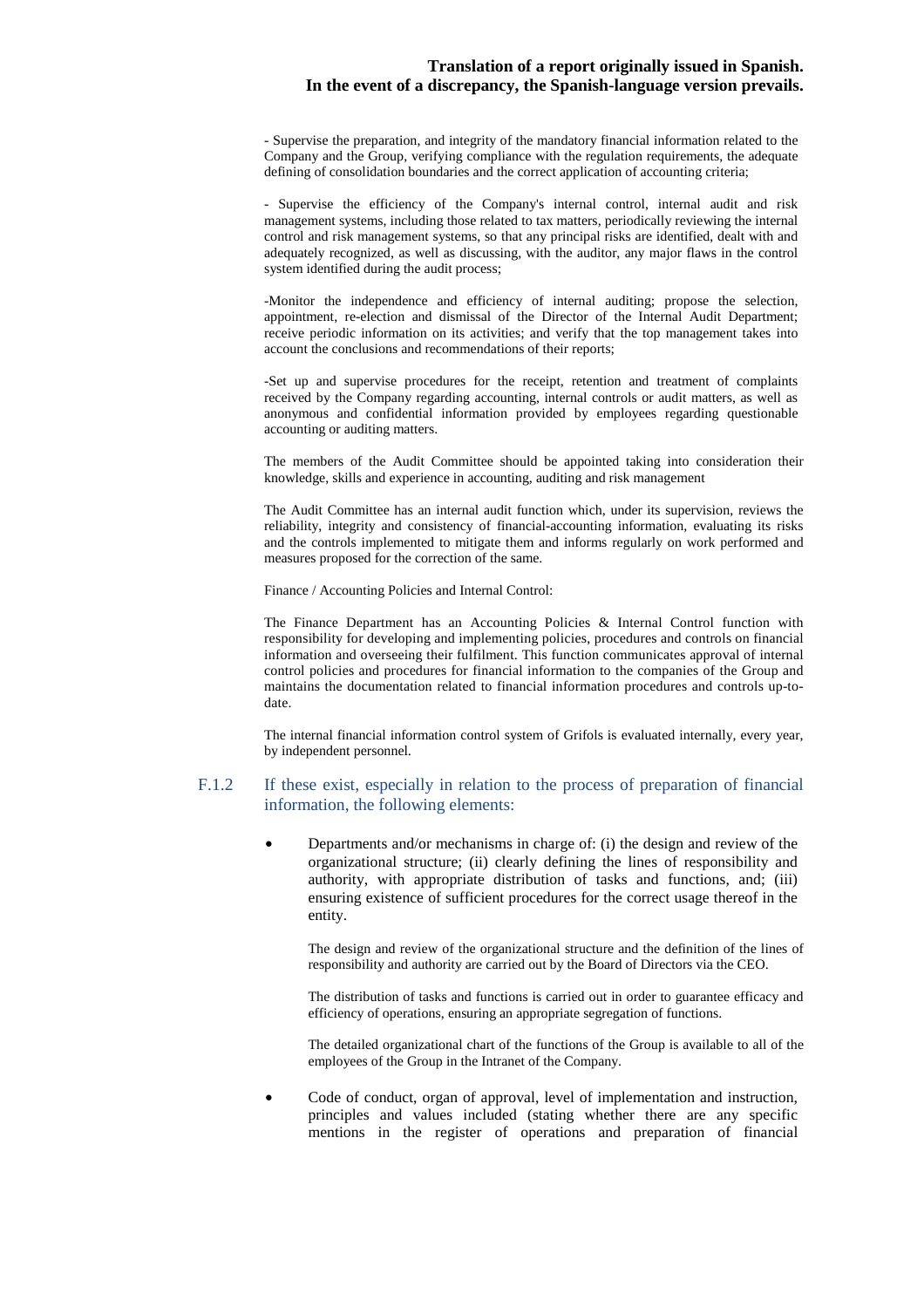information), the authority in charge of analyzing non-fulfilments and proposing corrective actions and penalties.

Code of Conduct:

The Code of Conduct of the Group establishes the rules of conduct, applicable to all employees and members of the Board of Directors and other administrative bodies of all of the companies of the Group, both in relation to their own colleagues and as regards to third parties.

Section 10 of the Code of Conduct is dedicated to the "Reliability of information and dissemination". In this respect, it establishes that:

- Financial statements, books, records and accounts of the Company must reflect the operations reliably and in accordance with legal requisites and accounting principles. The dissemination of dishonest information, whether internally or externally, is absolutely forbidden.

- The Chief Executive Officer and the Finance Department's executives, the chief financial officer included, as well as accounting officers, controllers and the person(s) performing similar functions are responsible for the complete, true, fair, accurate and understandable disclosure of any reports that Grifols must regularly submit to the CNMV (Spanish Stock Exchange Commission) and the SEC (the United States Securities and Exchange Commission).

-In its relations with markets, the Company policy is one of transparency. The public financial statements, the information for regulatory bodies, and, in general, the information published in any mediums must be exact and complete in all aspects.

-The market will be promptly informed of any circumstance that may affect the price of quoted shares.

The Code of Conduct is published as internal regulations in the Group's Intranet, available to all employees, and on the Company's website (www.grifols.com).

In its section 14, the Code of Conduct establishes that; "Non-fulfilment of the Code of Conduct by any employee or manager of Grifols shall be considered a serious breach of his or her obligations with Grifols and it may even lead to dismissal and to the demanding of the corresponding responsibilities or liabilities".

Ethical Code for Executives:

The Board of Directors approved the Ethical Code for Executives in 1998 and amended it in 2008.

This Code must be considered as a general framework of basic principles to govern the actions of employees and other persons who work for the group, inspired by the ethical values by which the Company has always been governed, the main priority of which is the utmost safety and efficacy of its products.

The executives of all of the companies of the Group must read and accept the content of the Ethical Code every year.

Non-fulfillment of any of the ethical principles of the Company is a cause for dismissal.

Any possible non-fulfilment, either of the Code of Conduct or of the Ethical Code, must be notified to the Audit Committee for analysis and, where applicable, correction and/or penalties in relation thereto.

The Board of Directors, in its meeting held on 28 October 2016, resolved to approve the Internal Code of Conduct on Matters Related to the Securities Market, in order to comply with market abuse regulations, specifically European Regulation 596/2014. This Internal Code of Conduct on Matters Related to the Securities Market may be accessed on the Company's website.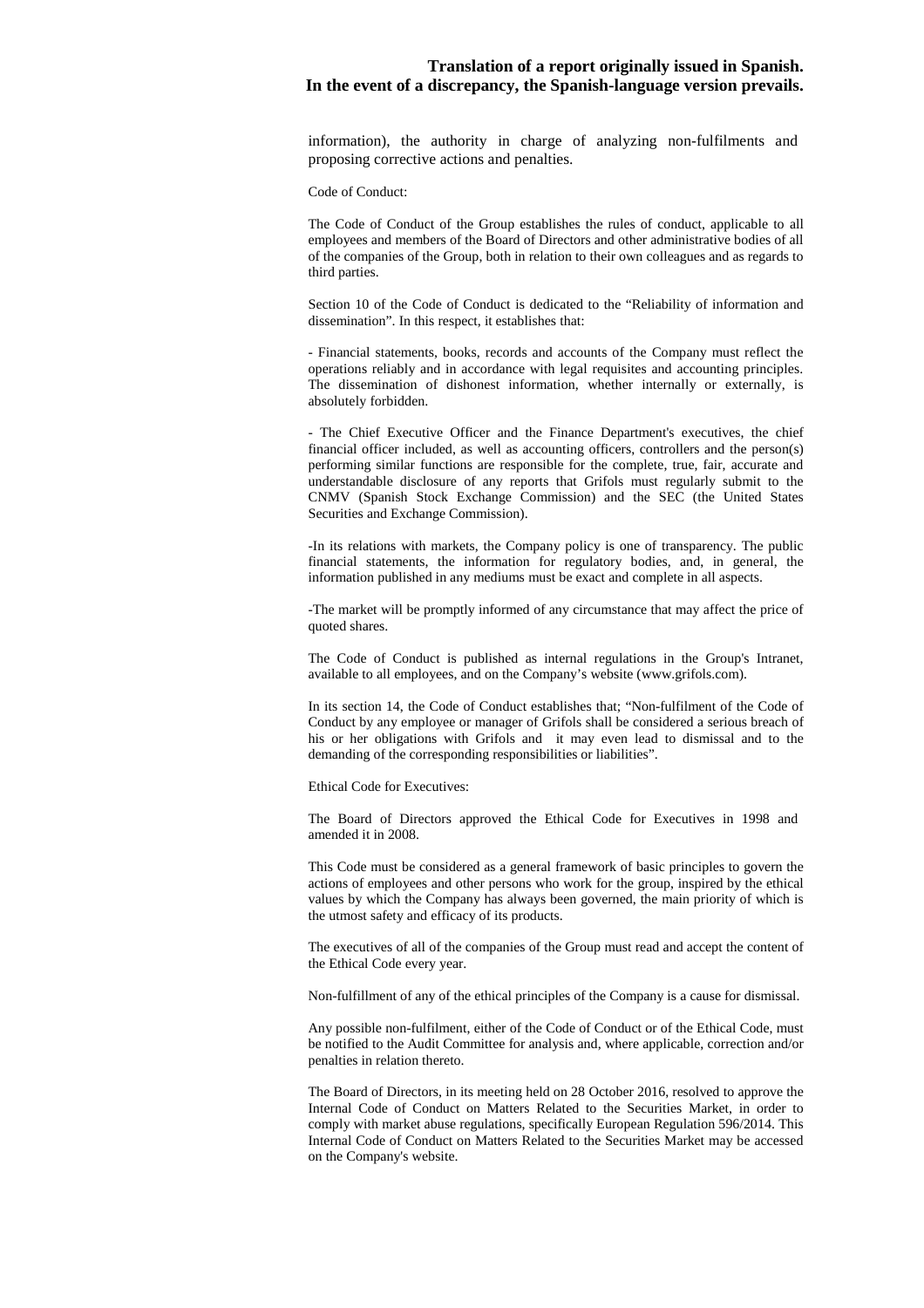• Reporting channel, which is to enable communication to the Audit Committee of any irregularities of a financial and accounting nature, in addition to any possible non-fulfilments of the code of conduct and irregular activities in the organization, informing, where applicable, of whether this is of a confidential nature.

The Company has a reporting channel which allows for concerns of an ethical nature to be submitted, and for the reporting of any behavior contrary to the Code of Conduct, to the policies or procedures of the Company or to law, in a confidential and anonymous manner. They are currently available in 20 countries and in nine languages as well as in English and Spanish. For the rest of the countries in which the Company is present, an internal communications channel exists for the reporting of any behavior contrary to the Code of Conduct.

The reporting channels are managed by an external provider which classifies them according to their nature. The Internal Audit Management informs the Audit Committee, regularly, in relation to all issues reported and the results of the investigations and the measures adopted.

• Training programmes and regular updates for the personnel involved in the preparation and review of financial information, as well as in the evaluation of the SCIIF, covering, at least, accounting regulations, audit, internal control and risk management.

It is a responsibility of the Finance Management and of the Corporate Accounting and Reporting function, dependent on the former, to ensure that all personnel involved in the preparation of the financial statements of the Group have the appropriate training and receive annual updates on International Financial Information Standards and in principles of internal control of financial information. The mentioned personnel regularly attend refresher seminars in the mentioned subject areas, presented by an external provider, and it regularly receives various publications, to which the Company subscribes, which offer up-to-date information on the evolution of the business and regulatory environment of the activities performed by the Group and on International Financial Information Standards and internal control.

## F.2 Evaluation of financial information risks

Inform, at least, in relation to the following:

- F.2.1 Which are the main characteristics of the risk identification process, including those of error or fraud, in relation to:
	- Whether the process exits and has already been documented.

The Company is subject to compliance with the United States Act "Sarbanes-Oxley".

The process of identification of risks in the financial information is documented in the methodological guide for compliance with the United States Act "Sarbanes-Oxley" (Grifols – SOX Methodology). The document explains in detail, among other information, the approach applied in relation to the following aspects:

- Identification of risks and definition of the scope;
- Management controls (also known as Entity Level Controls);
- General controls of the information systems;
- Documentation of processes;
- Strategy of controls testing.
- If the process covers the totality of the financial information goals (existence and occurrence; integrity; valuation; presentation, breakdown and comparability; and rights and obligations), if it is updated, and how often.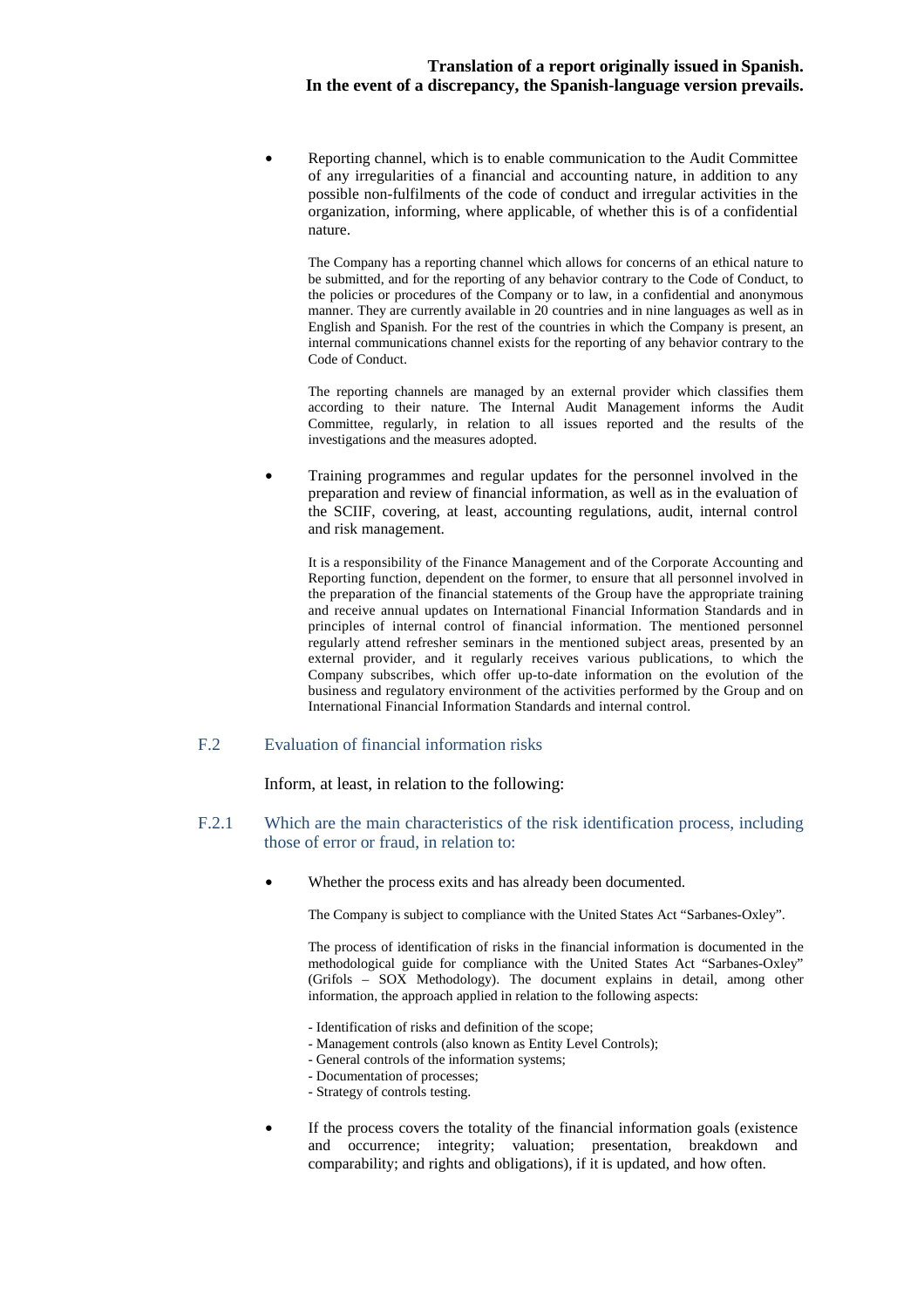Financial information risks materialize in five categories: integrity, existence and occurrence, valuation, presentation and breakdown and rights and obligations. The aim of the first three is to ensure that the accounts contain entries relating to real transactions, booked accurately. The last two are aimed at the rights and obligations being presented and described correctly in the financial statements.

In 2016, Internal Control identified the financial information risks with data from the financial year closed at 31 March 2016 and updated the analysis during the financial year, the last being with data referring to 31st December 2016.

The existence of a process for the identification of the scope of consolidation, taking into account, among other aspects, the possible existence of complex corporate structures, instrumental entities or those with special purposes.

The Company keeps a company shareholding book which contains the totality of the participations in the Group, both direct and indirect, as well as any entities in which the Group may have the capacity to exercise control irrespective of the legal form by means of which such control may be exercised, including, therefore, where appropriate, both instrumental companies and those of special purposes.

The scope of consolidation of the Company is determined monthly by the Corporate Accounting and Reporting / Consolidation and Reporting management, under the Finance Department, depending on the corporate record information and in accordance with International Accounting Standards and other local accounting regulations.

The overseeing of the appropriate delimitation of the scope of consolidation is a responsibility of the Audit Committee.

Whether the process takes into account the effects of other types of risks (operational, technological, financial, legal, reputational, environmental, etc.) to the extent that these may affect the financial statements.

The risk identification process of the Company is based on the evaluation of risks in the accounting entries of the financial statements;

An accounting entry is considered significant whenever a reasonable possibility of it containing an error exists or, individually or jointly with others, it may have a material effect on the financial statements.

In order to determine whether an entry is significant, the Company considers both quantitative factors (the size and composition of the entry and the volume of the transactions recorded) and qualitative ones (uniformity and centralization of transactions, complexity and risk inherent). Operational, technological, financial, legal, reputational and environmental risks, etc., to the extent which they may affect the financial statements, are considered in the qualitative valuation.

• Which corporate governance authority supervises the process.

The supervision of the financial information risk identification process is carried out by the Audit Committee as part of its functions in relation to the information and internal control systems, detailed in section F 1.1. of this report.

## F.3 Control activities

Inform, stating their main characteristics, if you have at least the following:

F.3.1 Procedures for review and authorization of the financial information and the description of the SCIIF, to be published in securities markets, stating those responsible, as well as the documentation describing the flows of activities and controls (including those relating to fraud risk) of the different kinds of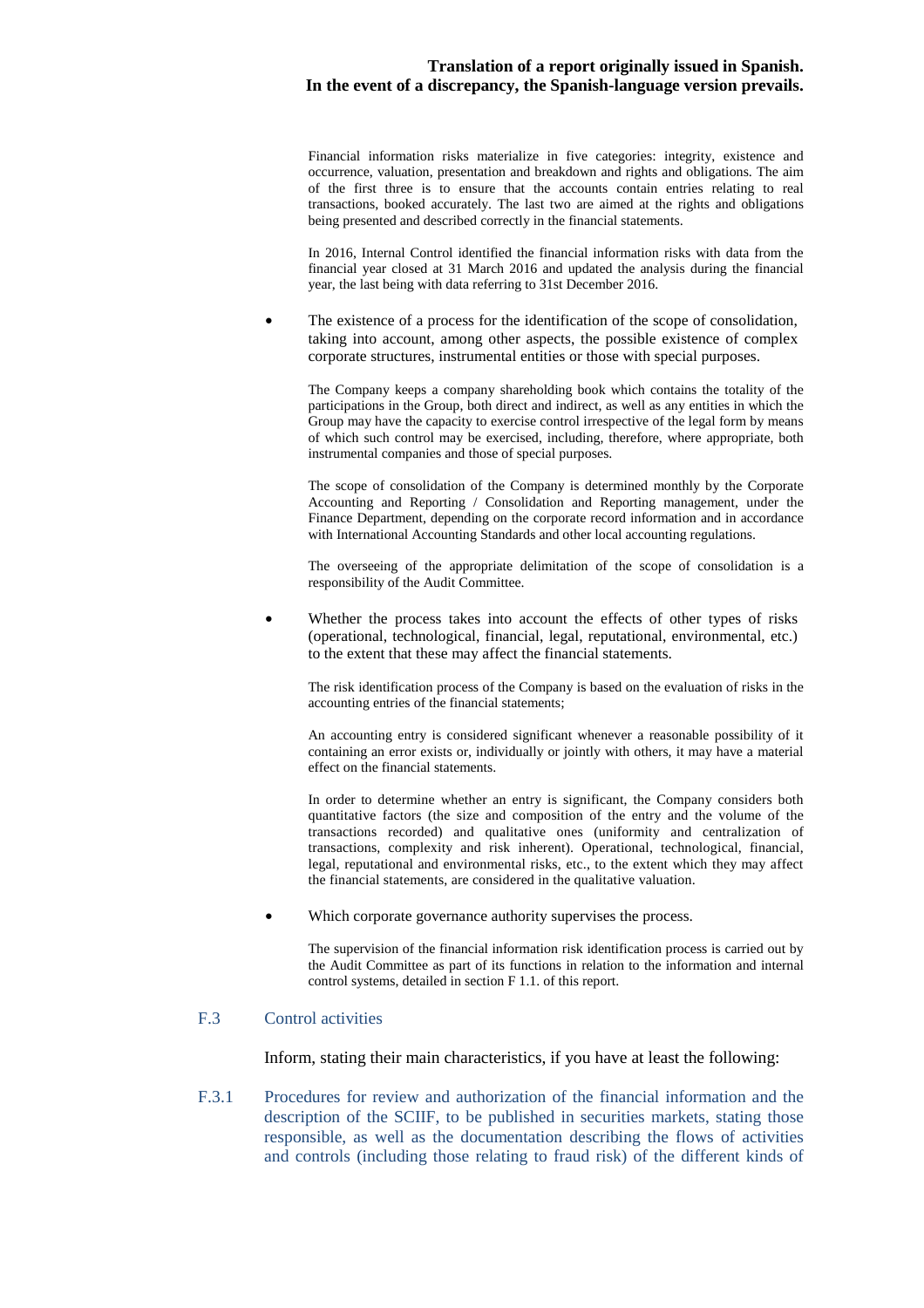transactions which may have a material impact on the financial statements, including the procedure for accounting closure and the specific review of relevant opinions, estimates, valuations and forecasts.

The Company provides financial information to the securities market quaterly. The information is prepared and reviewed by the different units which make up the Finance Department of the Company and requires approval by the Corporate Finance Director.

The Audit Committee supervises the information that is presented to the market. To do so, it is in possession of the conclusions of the external auditors on the results of their review of the quarterly financial statements. Finally, the Audit Committee communicates its conclusions on the financial information to the Board of Directors, which approves its publication.

The internal financial information control system of Grifols was implemented in order to comply with section 404 of the United States Act "Sarbanes-Oxley".

The initial point of the system is the management controls, also known as Entity Level Controls (hereinafter ELC). These controls work transversally, and are designed to supervise the effectiveness of the internal control system as a whole.

The Company classifies the ELC identified in accordance with the COSO control framework, which considers the following components:

- Control environment;
- Evaluation of the risk;
- Control of activities;
- Information and communication;
- Supervision;

Based on the analysis of the most important transactions, the business processes which must be documented are identified. The Company has identified the following business processes which group together all of the activities of the Group:

- Closure of the financial statements;
- Purchases and accounts payable;
- Sales and accounts receivable;
- Inventory;
- Treasury;
- Human Resources;
- Intangible fixed assets;
- Tangible fixed assets;
- Taxes.

The 9 main business processes are divided into sub-processes, adapted to the particularities of the business operations of each country or region

For each process / sub-process, the following basic components have been identified.

- Control objectives: Control requirements which must be fulfilled in each activity of the process. They are intended to ensure the reliability of the financial information, covering the premises of integrity, existence and occurrence, valuation, presentation and breakdown and rights and obligations

- Risks: The possibility of an event or action affecting the capacity of the Group to achieve its financial information goals, including the risk of fraud.

- Control: Policies and procedures and other resources established in order to ensure that control objectives are achieved in order to prevent or detect any material errors in the financial statements and/or fraudulent activities. The controls of the process are incorporated into the operations of the same.

- Internal Control and Internal Audit have carried out tests to verify the correct operation of the controls. The shortfalls identified, where applicable, have been validated with the person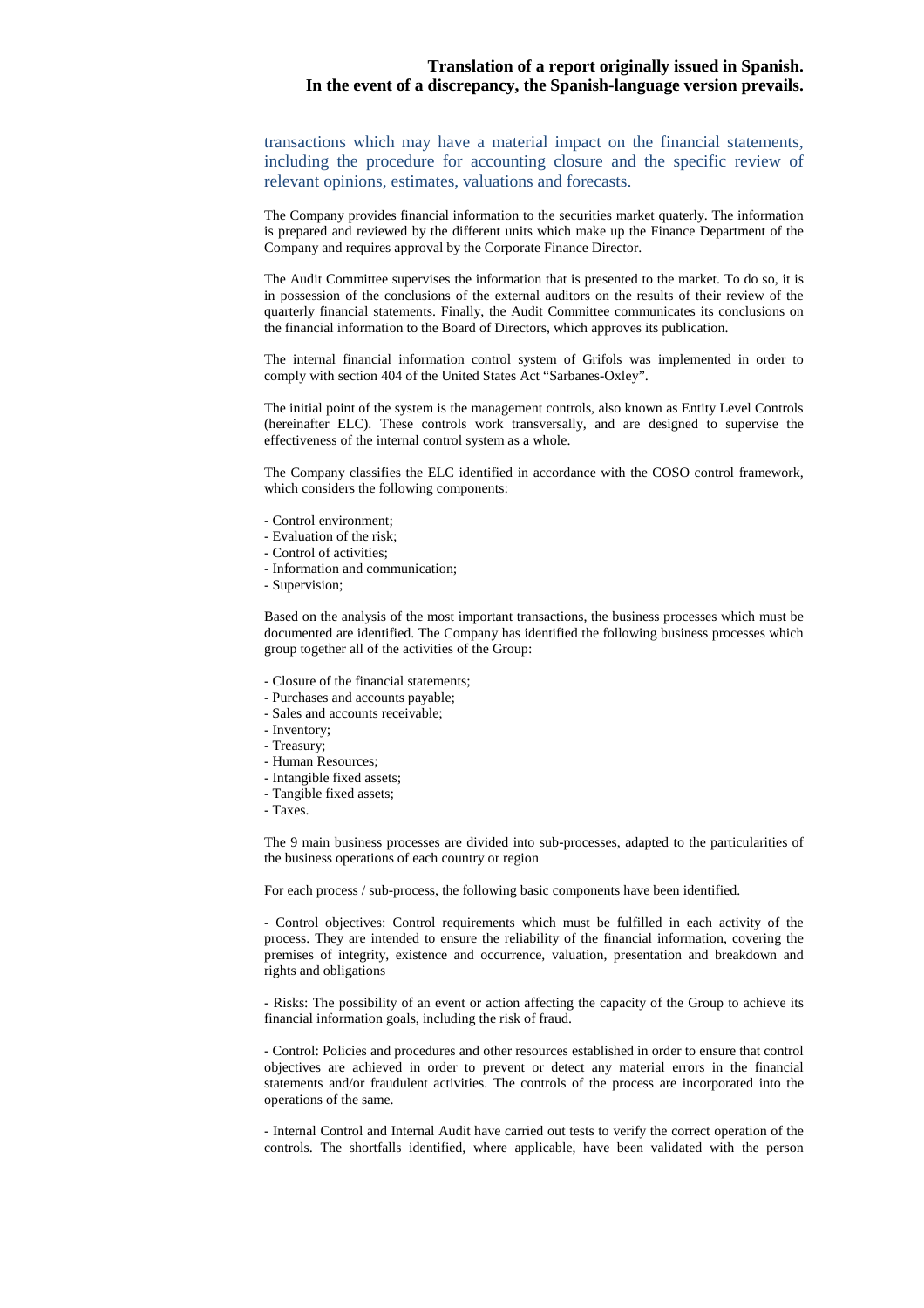responsible for the process, with action plans which have been considered necessary being agreed.

The persons responsible for the processes have confirmed that the risks and controls documented are correct as at 31st December 2016.

F.3.2 Policies and procedures for internal control over information systems (among others, over access security, change control, operation of the same, operational continuity and segregation of functions) supporting the relevant processes of the entity in relation to the preparation and publication of financial information.

> The global Information Technologies (IT) division of the Company is responsible for the information systems of all the companies of the Group in the different territories where they operate. As part of its functions, the definition and monitoring of security policies and procedures for applications and infrastructures are included.

> The internal control system of the Company identifies the applications and infrastructures that support the relevant processes in relation to the preparation and publication of the financial information and evaluates the reliability of their general controls.

In the evaluation of the general controls of IT, the system covers the following processes:

- Management of identities and authorizations for access;
- Development and implementation of new projects;
- Evolutive and corrective changes;
- Environmental control and physical access to data processing centers;
- Safeguarding of information, recovery and continuity plans;
- Operation and monitoring of systems and applications;
- Incident management;

Any weaknesses detected, whenever no compensatory controls to mitigate these are identified, are corrected by means of specific remediation plans.

In addition, for the security of the information, the Company has a number of policies and procedures which establish and define, among others, the following operational principles:

- Development methodology: covering from the taking of requirements to the testing and acceptance by the business unit with the main objective of ensuring that the systems behave as they have been defined;

- Flows of review and approval of the specifications and documentation on the design of applications, changes to programs and systems, as well as the assignment of points of access to the information;

- Monitoring of the availability of systems and applications, the integrity of the data exchanged between the relevant applications as well as the security events;

- Segregation of functions based on an incompatibility matrix, supervised by the persons responsible for the different business processes;

- Recovery plan in a secondary location for the relevant systems;
- Policy on the use of the information systems.

The management of the information security and associated technological assets, as well as the responsibility, in the environment of IT processes, for compliance with regulations and the maintenance of the privacy of the data of clients, employees and donors is a responsibility of the following authorities:

- IT Risk Committee: It regularly analyses the different reports on risks, incidents and regulatory changes and proposes the action plans it considers appropriate in order to protect the information assets and to reach and maintain the desired level of security;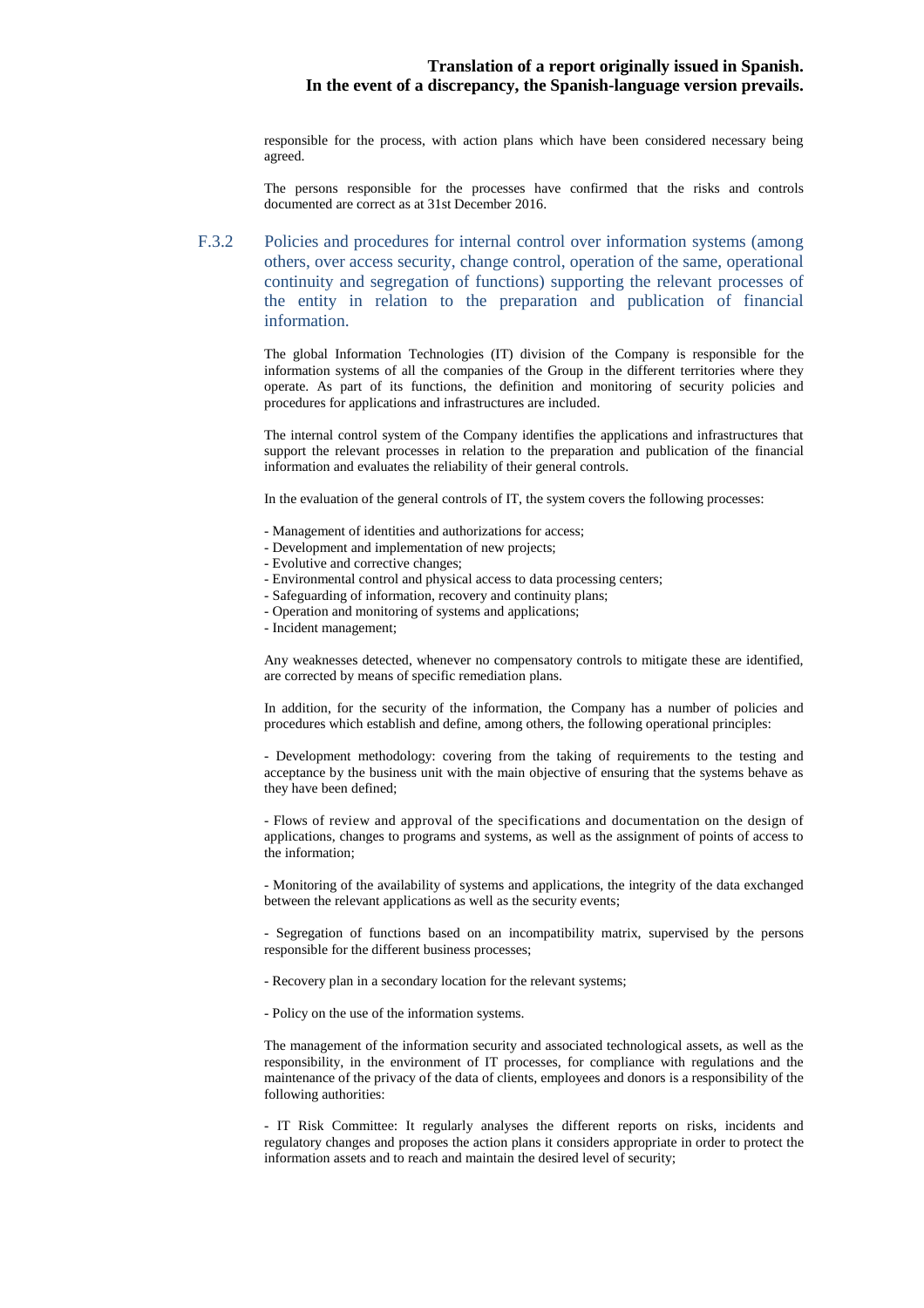-IT Security Committee: It coordinates the different activities related to the implementation of the proposed action plans.

- IT Risk Management Function: Its main mission is to analyze the risks of the different processes, systems and applications and maintain them at levels accepted by the Company, developing and coordinating the implementation of controls, where applicable;

- IT Security Function: It defines the policies, manages vulnerabilities and coordinates the implementation of the security program in IT infrastructures.

F.3.3 Policies and procedures of internal control intended to oversee the management of activities sub-contracted to third parties, as well as those aspects of evaluation, calculation or valuation entrusted to independent experts, which may have a material impact on the financial statements.

> The Company demands providers of the main services to present an independent report on their internal control structure in accordance with Public Company Accounting Oversight (PCAOB) standard SSAE16 and/or carries out tests on the same directly in order to verify the correct operation of controls, especially those which affect the internal control of the Company itself.

> When the Company uses the services of an independent expert, it verifies its competence and technical and legal capacity. Skilled personnel of the Company review these reports in order to validate the reasonability of their conclusions.

#### F4 Information and communication

Inform, stating their main characteristics, if you have at least the following:

F.4.1 A specific function in charge of defining, keeping account policies (accounting policies area or department) up-to-date and resolving any queries or conflicts derived from the interpretation thereof, maintaining fluent communication with the persons responsible for the operations in the organization, as well as an up-to-date manual of accounting policies communicated to the units via which the entity operates.

> In the Finance Department there is a unit, named Accounting Policies & Internal Control, the functions of which, among others, include the following:

- To define and maintain the accounting policies of the Group up-to-date;

- To analyze particular transactions carried out or planned in order to determine their appropriate accounting treatment;

- To analyze the impact of regulatory accounting changes on the financial statements of the Group;

- To solve any queries on the application of the accounting policies of the Group.

The accounting policies of the Group, based on the international financing reporting standards, are included in a manual ("Finance Manual"), which is kept permanently up-to-date and is available to all employees via the Intranet of the Company.

F.4.2 Mechanisms to capture and prepare financial information with uniform formats, applicable to and used by all of the units of the entity or of the group, which support the main financial statements and the notes, as well as the information set down in detail on the SCIIF.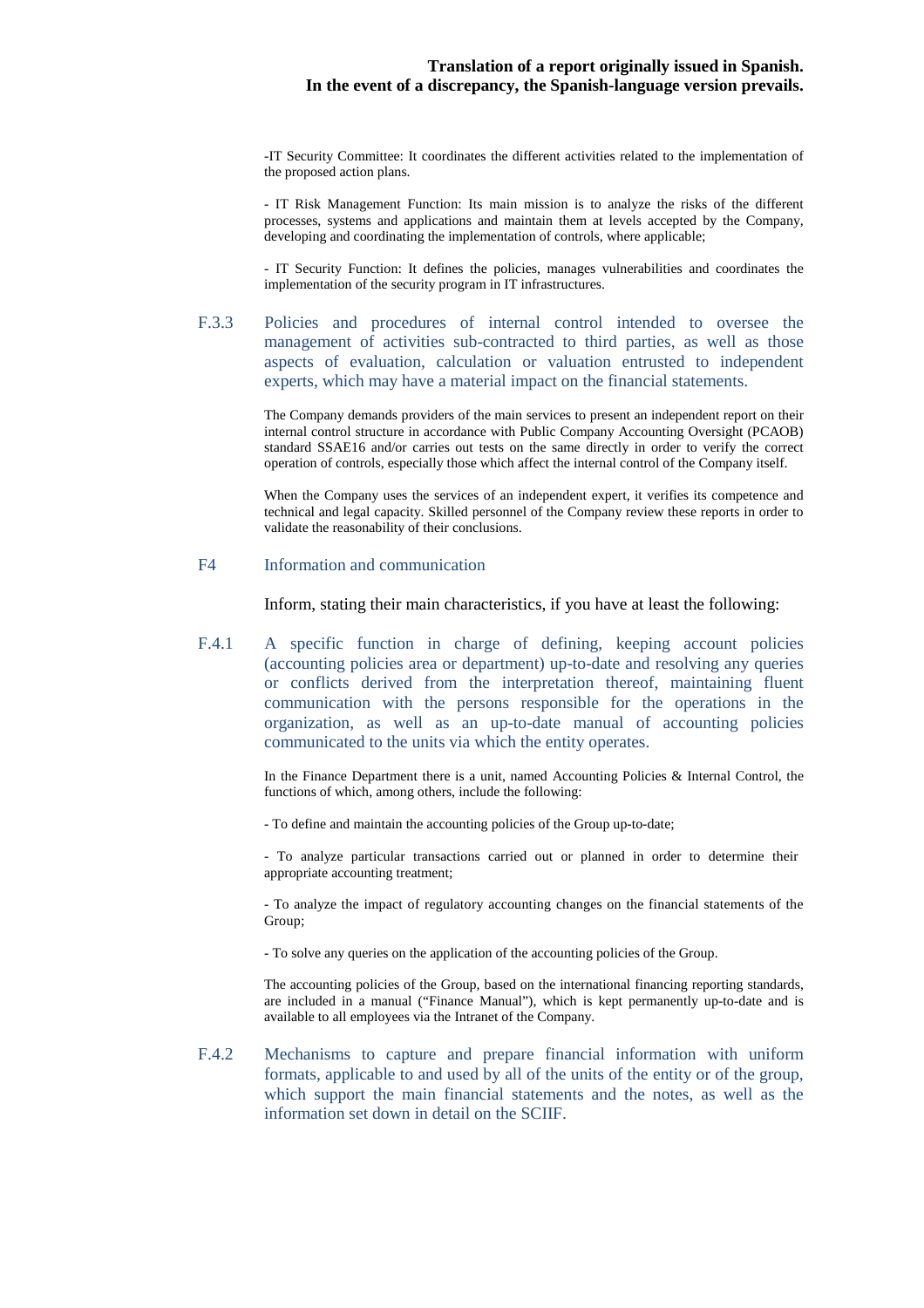All of the companies of the Group report their individual financial statements and the notes or breakdowns necessary for the preparation of the consolidated annual accounts to the Consolidation and Reporting Unit, integrated within the Finance Department.

The information is captured in uniform formats on a computing tool (BI) which uses one single accounting plan. The loading of the information into the mentioned centralized tool is automatic, from the SAP-FI tool of the Company (transactional, implemented in the majority of the subsidiary companies), or manual for those companies in which the system has not been implemented. The information captured in BI is transferred to a SAP module (BPC) where the Consolidation and Reporting Unit carries out and documents the consolidation process.

The SCIIF is supported on a single computing system, administered by Accounting Policies  $\&$ Internal Control and accessible to all the persons responsible for the documented business processes and Internal Auditing.

## F.5 Supervision of the operation of the system

Inform, stating their main characteristics, at least the following:

F.5.1 The SCIIF supervisory activities carried out by the Audit Committee, as well as if the entity has an internal audit function which may, among its competences, have that of supporting the committee in its task of supervising the internal control system, including the SCIIF. Furthermore, information is to be provided on the scope of the SCIIF carried out in the financial year and on the procedure by means of which the person responsible for executing the evaluation communicates its results, whether the entity has an action plan detailing any possible corrective measures, and if the impact of these on the financial information has been considered.

> The Audit Committee is regularly informed of the internal evaluation of the SCIIF, described in section F3.1. of this report. Specifically, the Internal Audit function informs on the scope of the evaluation, on the level of progress, and, where applicable, on any shortfalls detected, on their impact on the financial information and on the action plans established. It also identifies and communicates, where applicable, any fraud involving agents or employees.

> As of 31st December 2016, no material weaknesses have been identified in the review carried out on the internal control system.

> In accordance with the foregoing, the management of the Company understands that the internal financial information control model is effective as of 31st December 2016.

F.5.2 If it has a procedure for discussion by means of which the accounting auditor (in accordance with that established in the Auditing Technical Standards), the internal audit function and other experts, may be able to communicate to the senior management and to the Audit Committee or managers of the entity any significant weaknesses in internal control identified during the processes of review of the annual accounts or any others with which they may have been entrusted. In addition, it is to inform on whether it has an action plan to endeavour to correct or mitigate any weaknesses observed.

> The Internal Audit function communicates to the senior management and to the Audit Committee any significant shortfalls in the internal control system which it has identified in its reviews, as well as the action plans established in order to mitigate them.

> The accounting auditor of the Group has direct access to the senior management and to the Audit Committee, holding regular meetings in order to obtain the information necessary to perform its work and to communicate any weaknesses detected in the internal control system.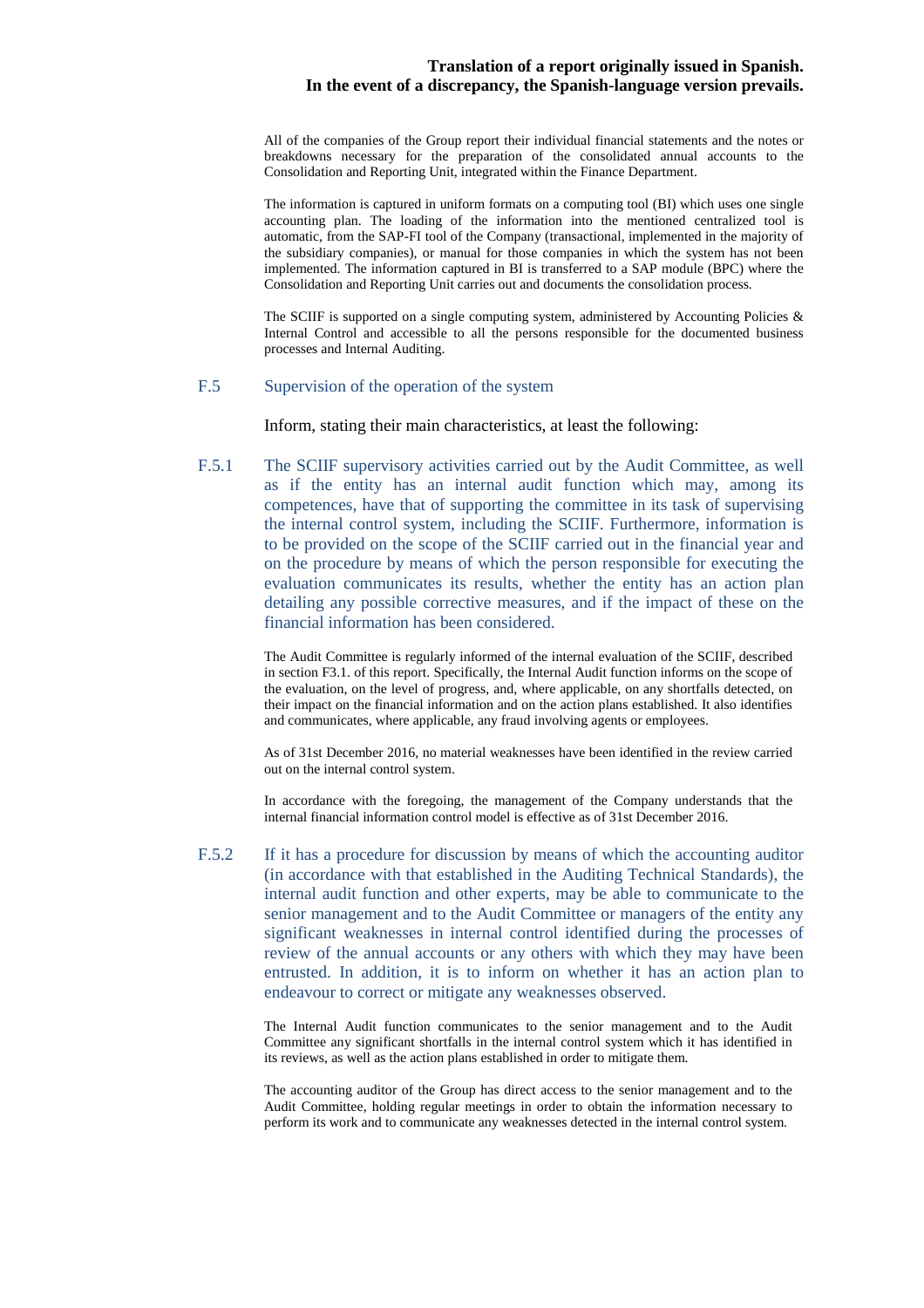At the same time, the accounts auditor annually presents a report to the Audit Committee in which it details any shortfalls it has detected in the internal control system during the performance of its work.

F.6 Other relevant information

Nothing to be highlighted.

F.7 External auditor's report

Report on:

F.7.1 If the SCIIF information sent to the markets has been subjected to review by the external auditor, in which case the entity must include the corresponding report as an Annex. If it has not, information must be provided on the reasons for this.

> The Company has not requested a report from the external auditor reviewing the SCIIF information described in this report given that, with this being subject to the Sarbanes-Oxley Act, the external auditor shall issue the corresponding report on the effectiveness of the internal financial information control system, which shall be deposited together with the annual financial information in the SEC and published on the corporate web of the Company.

## **G. DEGREE TO WHICH CORPORATE GOVERNANCE RECOMMENDATIONS ARE FOLLOWED**

State the extent to which the Company follows the recommendations of the Unified Code of Good Governance for Listed Companies.

If any of these recommendations are not complied with, or are complied with partially, give a detailed explanation of the reasons in order for the shareholders, investors and the market in general to have sufficient information in order to value the actions of the company. Explanations of a general nature shall not be acceptable.

1. The Articles of association of listed companies should not place any upper limit on the number of votes that can be cast by a single shareholder, or impose other restrictions hindering the control of the Company by means of purchasing its shares on the market.

Complied with

- 2. When a dominant and a subsidiary Company are stock market-listed, both should publicly disclose in detail
	- a) The respective areas of work engaged in and possible business dealings between them, as well as those of the subsidiary Company listed with other Group companies.
	- b) Any mechanisms planned to settle any possible conflicts of interest that might arise.

Not applicable

3. During the annual general meeting the chairman of the board of directors should verbally inform shareholders in sufficient detail of the most relevant aspects of the company's corporate governance, supplementing the written information circulated in the annual corporate governance report. In particular: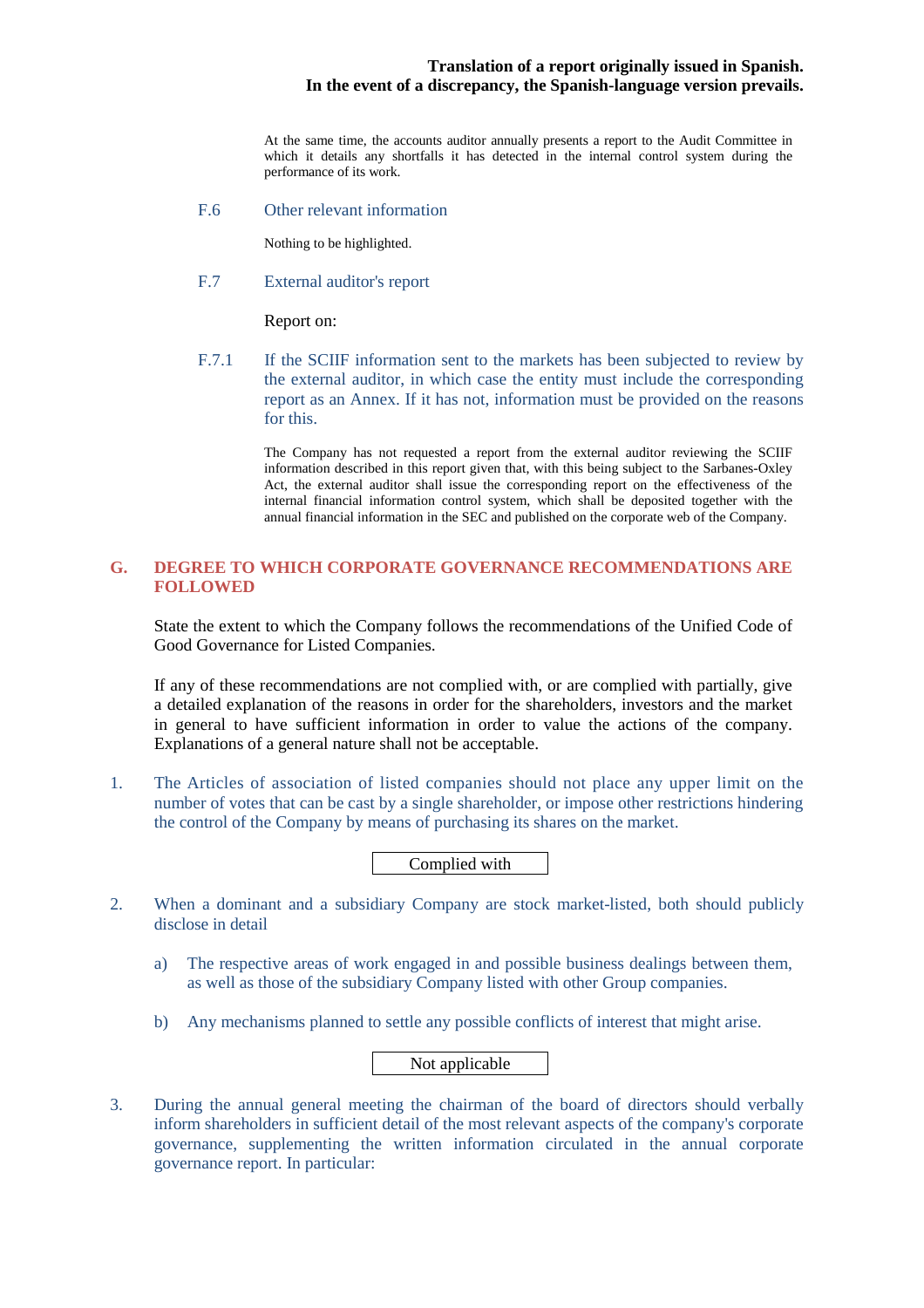- a) Changes taking place since the previous annual general meeting.
- b) The specific reasons for the company not following a given Good Governance Code recommendation, and any alternative procedures followed in its stead.

## Complied with

4. The company should draw up and implement a policy of communication and contacts with shareholders, institutional investors and proxy advisors that complies in full with market abuse regulations and accords equitable treatment to shareholders in the same position.

This policy should be disclosed on the company's website, complete with details of how it has been put into practice and the identities of the relevant interlocutors or those charged with its implementation.

Complied with

5. The board of directors should not make a proposal to the general meeting for the delegation of powers to issue shares or convertible securities without pre-emptive subscription rights for an amount exceeding 20% of the capital at the time of such delegation.

When the board of directors approves any issuance of shares or convertible securities without pre-emptive subscription rights, the company should immediately post a report on its website explaining the exclusion as envisaged in company legislation.

Complied with

- 6. Listed companies drawing up the following reports on a voluntary or compulsory basis should publish them on their website well in advance of the annual general meeting, even if their distribution is not obligatory:
	- a) Report on auditor independence.
	- b) Reviews of the operation of the audit committee and the Appointment and Remuneration Commiteee.
	- c) Audit committee report on third-party transactions.
	- d) Report on corporate social responsibility policy.

Complied with

7. The company should broadcast its general meetings live on the corporate website.

Explain

The Company does not broadcast its general meetings live on the corporate website because the Company does not consider it necessary due to high attendance.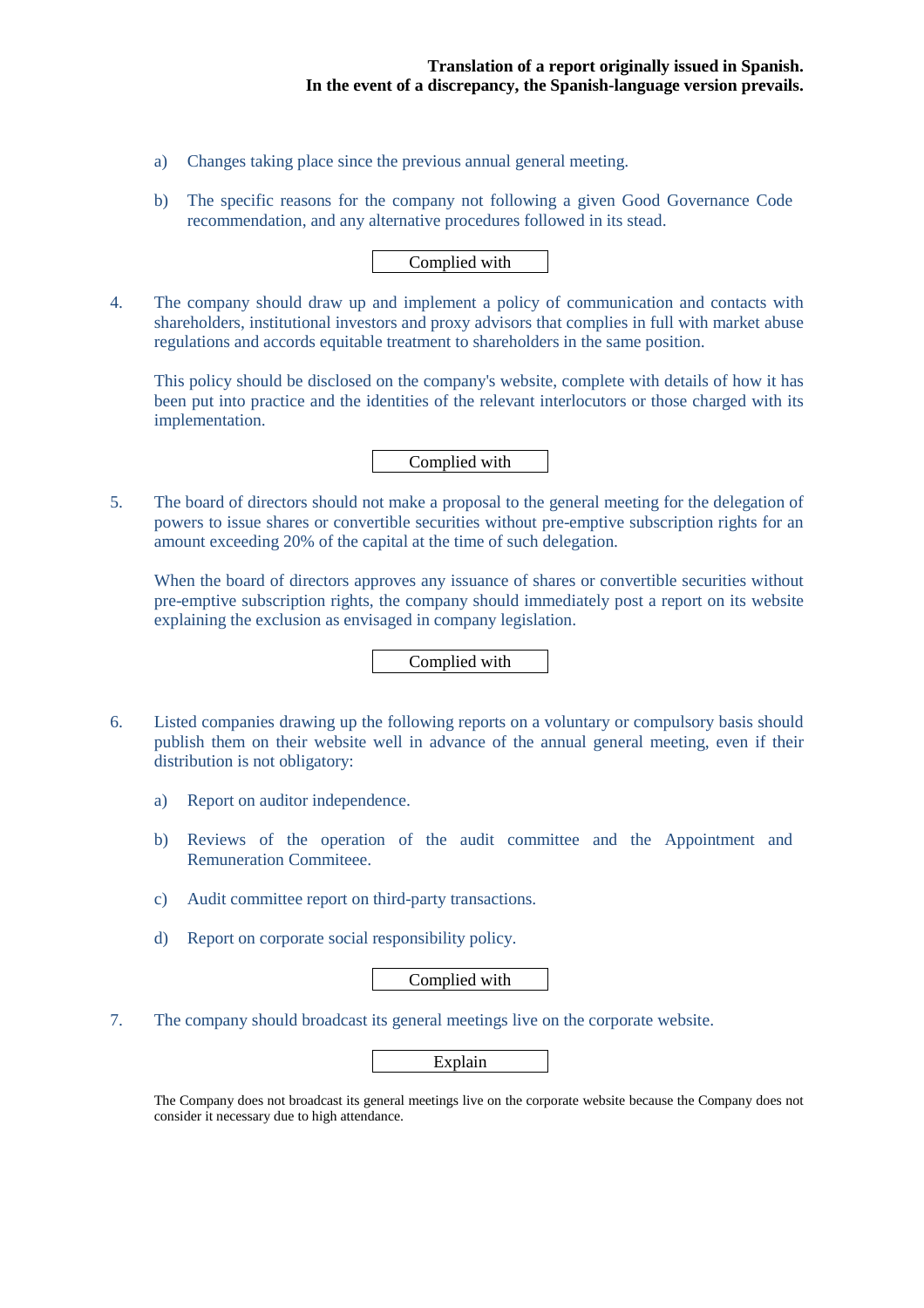8. The audit committee should strive to ensure that the board of directors can present the company's accounts to the general meeting without limitations or qualifications in the auditor's report. In the exceptional case that qualifications exist, both the chairman of the audit committee and the auditors should give clear account to shareholders of their scope and content.

## Complied with

9. The company should disclose its conditions and procedures for admitting share ownership, the right to attend general meetings or delegation of voting rights, and display them permanently on its website.

Such conditions and procedures should encourage shareholders to attend and exercise their rights and be applied in a non-discriminatory manner.

## Complied with

- 10. When an accredited shareholder exercises the right to supplement the agenda or submit new proposals prior to the general meeting, the company should:
	- a) Immediately circulate the supplementary items and new proposals.
	- b) Disclose the model of attendance card or proxy appointment or remote voting form duly modified so that the new agenda items and alternative proposals can be voted on the same terms as those submitted by the board of directors.
	- c) Put all these items or alternative proposals to the vote applying the same voting rules as for those submitted by the board of directors, with particular regard to presumptions or deductions about the direction of votes.
	- d) After the general meeting, disclose the breakdown of votes on such supplementary items or alternative proposals.

Not applicable

11. In the event that the company plans to pay for attendance at the general meeting, it should first establish a general, long-term policy in this respect.

Not applicable

12. The board of directors should perform its duties with unity of purpose and independent judgment, according the same treatment to all shareholders in the same position. It should be guided at all times by the company's best interest, understood as the creation of a profitable business that promotes its sustainable success over time, while maximizing its economic value.

In pursuing the corporate interest, it should not only abide by laws and regulations and conduct itself according to principles of good faith, ethics and respect of commonly accepted customs and good practices, but also strive to reconcile its own interests with the legitimate interests of its employees, suppliers, clients and other stakeholders, as well as with the impact of its activities on the broader community and the natural environment.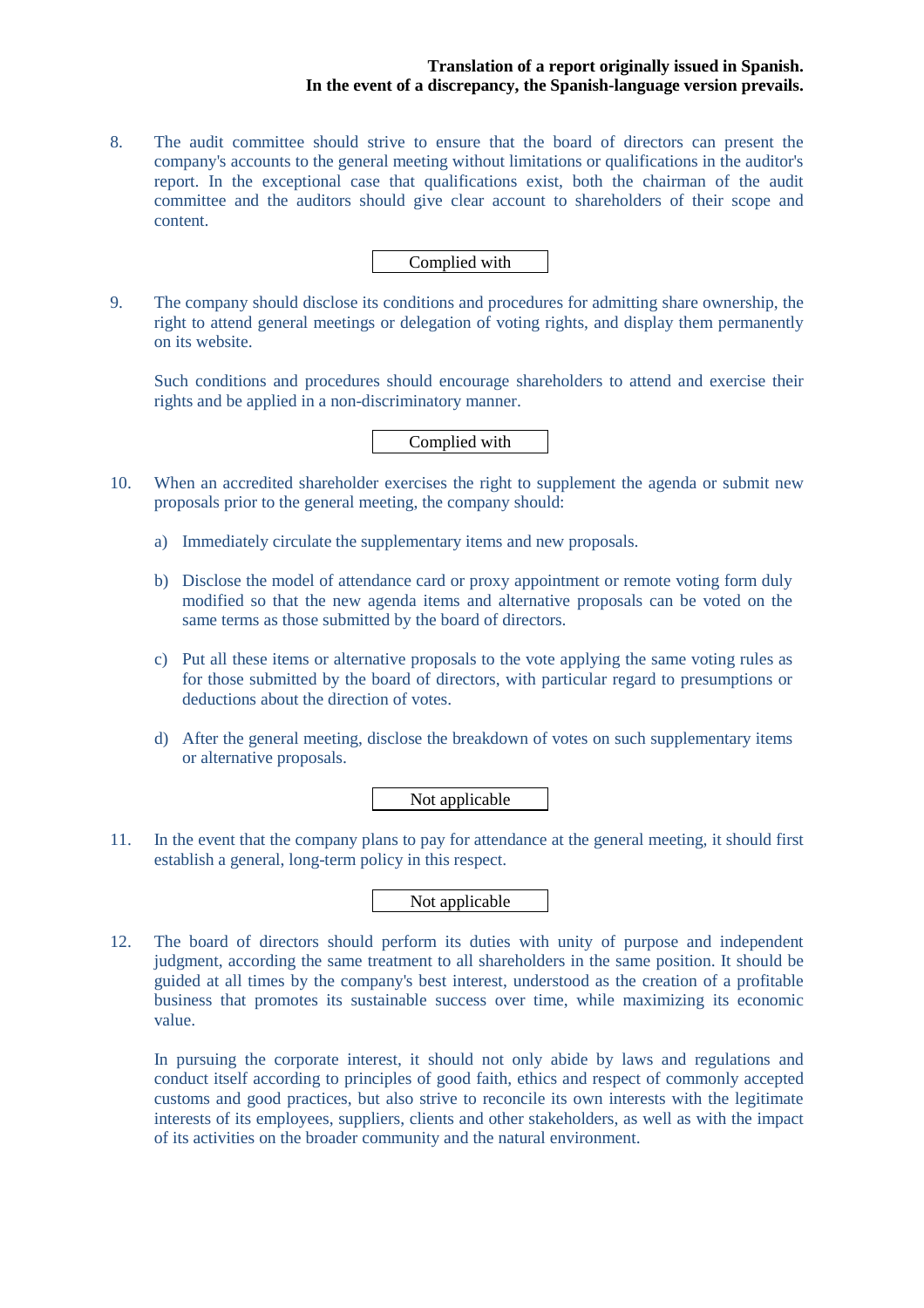## Complied with

13. The board should have the optimal size to promote its efficient functioning and maximize participation. The recommended range is accordingly between five and fifteen members.

Complied with

- 14. The board of directors should approve a director selection policy that:
	- a) Is concrete and verifiable.
	- b) Ensures that appointment or re-election proposals are based on a prior analysis of the board's needs.
	- c) Favours a diversity of knowledge, experience and gender.

The results of the prior analysis of board needs should be written up in the nomination committee's explanatory report, to be published when the general meeting is convened, that will ratify the appointment and re-election of each director.

The director selection policy should pursue the goal of having at least 30% of total board places occupied by female directors before the year 2020.

The nomination committee should run an annual check on compliance with the director selection policy and set out its findings in the annual corporate governance report.

## Complied with

15. Proprietary and independent directors should constitute an ample majority on the board of directors, while the number of executive directors should be the minimum practical bearing in mind the complexity of the corporate group and the percentage of ownership interests in the company capital that the executive directors control.

## Complied with

16. The percentage of proprietary directors out of all non-executive directors should be no greater than the proportion between the ownership stake of the shareholders they represent and the remainder of the company's capital.

This criterion can be relaxed:

- a) In large cap companies where few or no equity stakes attain the legal threshold for significant shareholding.
- b) In companies with a plurality of shareholders represented on the board but not otherwise related.

## Complied with

17. Independent directors should be at least half of all board members.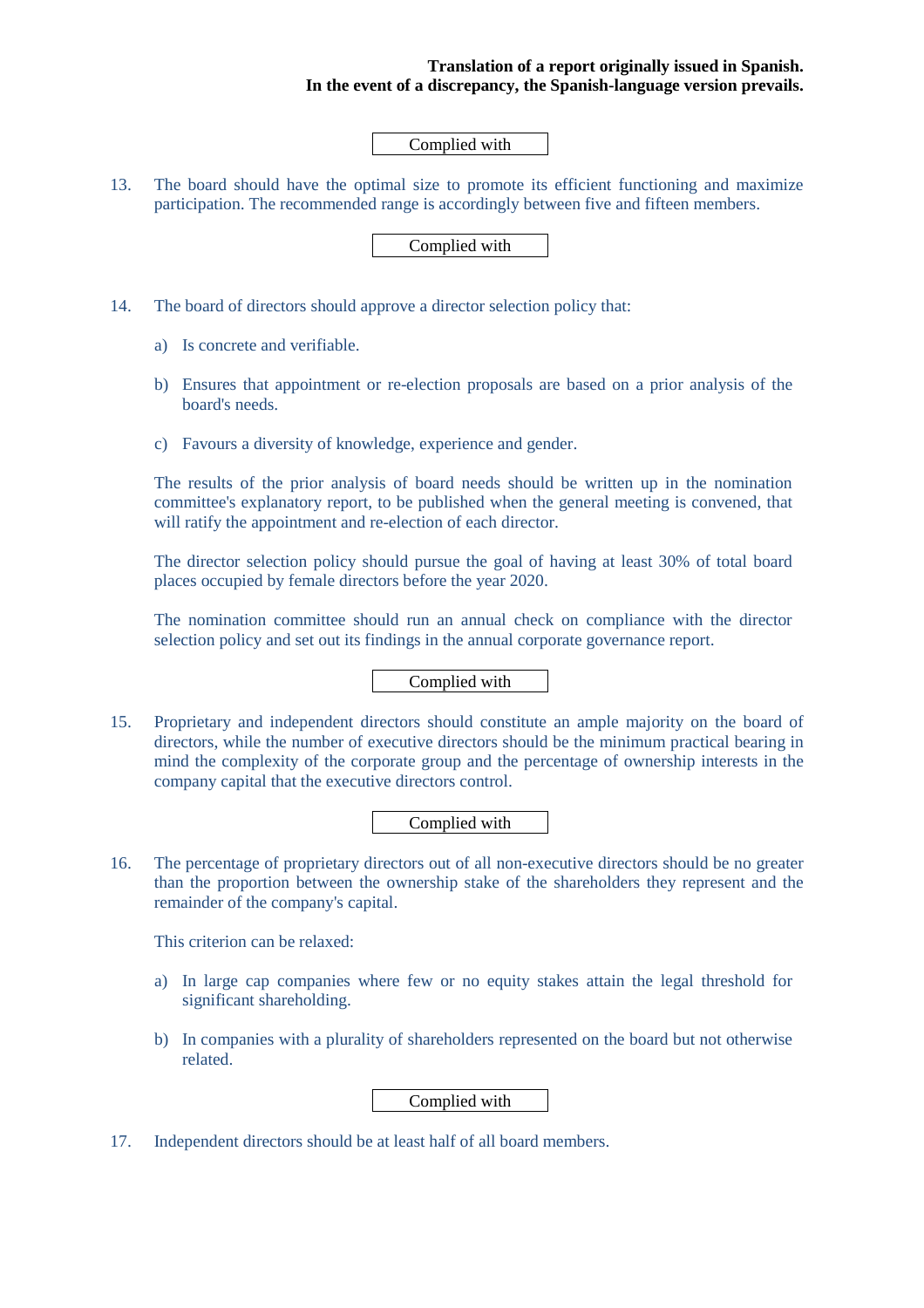However, when the company does not have a large market capitalization, or when a large cap company has shareholders individually or concertedly controlling over 30% of capital, independent directors should occupy, at least, a third of board places.

Complied with

- 18. Companies should disclose the following director particulars on their website and keep them regularly updated:
	- a) Background and professional experience.
	- b) Directorships held in other companies, listed or otherwise, and other paid activities they engage in, of whatever nature.
	- c) Statement of the director class to which they belong, in the case of proprietary directors, indicating the shareholder they represent or have links with.
	- d) Dates of their first appointment as a board member and subsequent re-elections.
	- e) Shares held in the company, and any options on the same.

## Complied with

19. Following verification by the nomination committee, the annual corporate governance report should disclose the reasons for the appointment of proprietary directors at the urging of shareholders controlling less than 3% of capital; and explain any rejection of a formal request for a board place from shareholders whose equity stake is equal to or greater than that of others applying successfully for a proprietary directorship.

## Not applicable

20. Proprietary directors should resign when the shareholders they represent dispose of their ownership interest in tis entirety. If such shareholders reduce their stakes, thereby losing some of their entitlement to proprietary directors, the latters' number should be reduced accordingly.

## Complied with

21. The Board of Directors should not propose the removal of independent directors before the expiry of their tenure as mandated by the bylaws, except where they find just cause, based on a proposal from the nomination committee. In particular, just cause will be presumed when directors take up news posts or responsibilities that prevent them allocating sufficient time to the work of a board member, or are in breach of their fiduciary duties or come under one of the disqualifying grounds for classification as independent enumerated in the applicable legislation.

The removal of independent directors may also be proposed when a takeover bid, merger or similar corporate transaction alters the company's capital structure, provided the changes in board membership ensue from the proportionality criterion set out in recommendation 16.

Complied with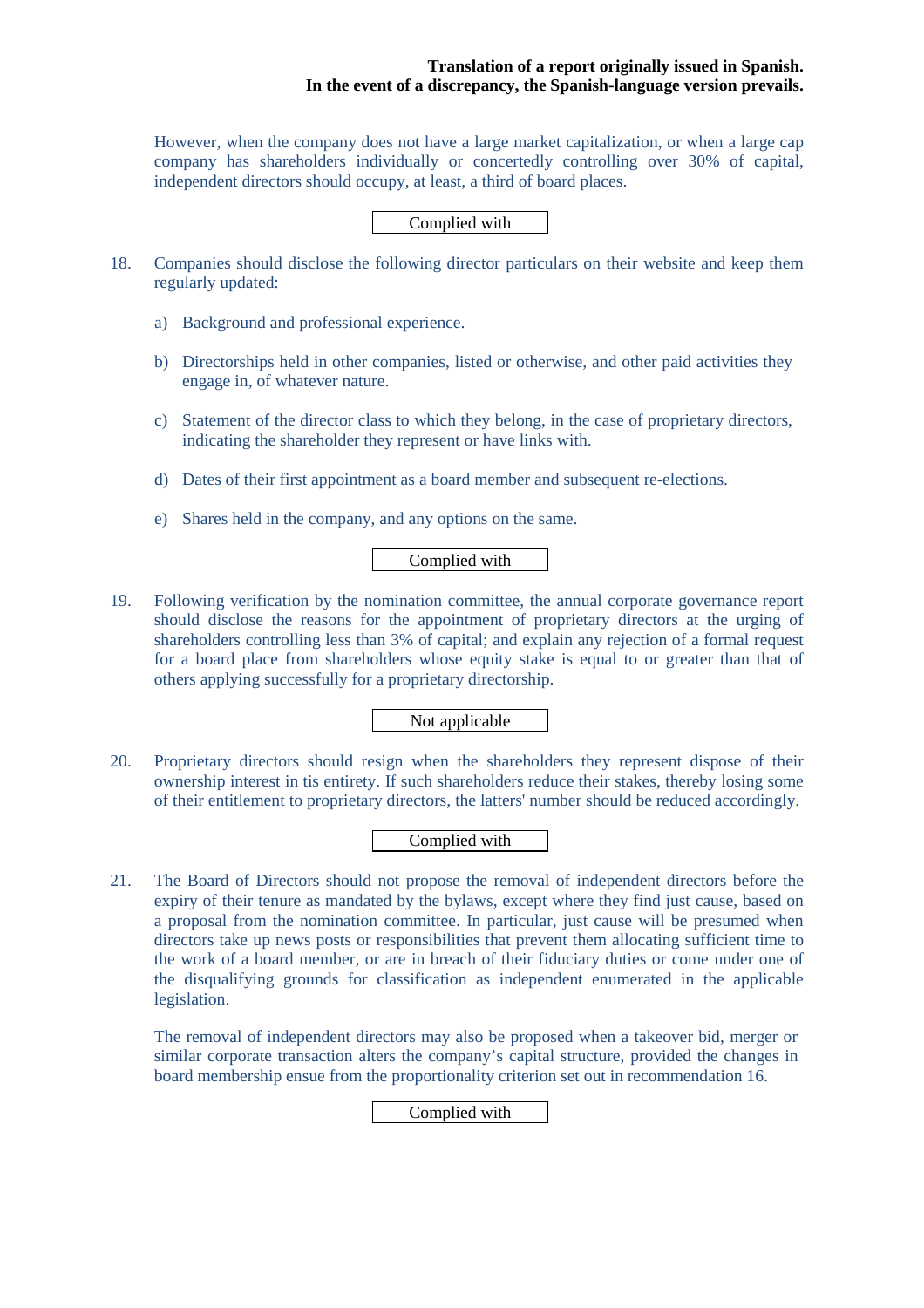22. Companies should establish rules obliging directors to disclose any circumstance that might harm the organization's name or reputation, tendering their resignation as the case may be, and, in particular, to inform the board of any criminal charges brought against them and the progress of any subsequent trial.

The moment a director is indicted or tried for any of the offences stated in company legislation, the board of directors should open an investigation and, in light of the particular circumstances, decide whether or not he or she should be called on to resign. The board should give a reasoned account of all such determinations in the annual corporate governance report.

## Complied with

23. Directors should express their clear opposition when they feel a proposal submitted for the board's approval might damage the corporate interest. In particular, independents and other directors not subject to potential conflicts of interest should strenuously challenge any decision that could harm the interests of shareholders lacking board representation.

When the Board makes material or reiterated decisions about which a director has expressed serious reservations, then he or she must draw the pertinent conclusions. Directors resigning for such causes should set out their reasons in the letter referred to in the next recommendation.

The terms of this recommendation also apply to the secretary of the board, even when he or she is not a director.

Complied with

24. Directors who give up their place before their tenure expires, through resignation or otherwise, should state their reasons in a letter to be sent to all members of the board. Whether or not such resignation is disclosed as a material event, the motivating factors should be explained in the annual corporate governance report.

Complied with

25. The nomination committee should ensure that non-executive directors have sufficient time available to discharge their responsibilities effectively.

The board of directors' regulations should lay down the maximum number of company boards on which directors can serve.

## Complied with partially

The Regulations of the Board of Directors do not establish any rules concerning the number of boards its directors may join; however, to ensure that directors have sufficient time to carry out their duties effectively, the director selection policy takes this possibility into account.

26. The board should meet with the necessary frequency to properly perform its functions, eight times a year at least, in accordance with a calendar and agendas set at the start of the year, to which each director may propose the addition of initially unscheduled items.

Complied with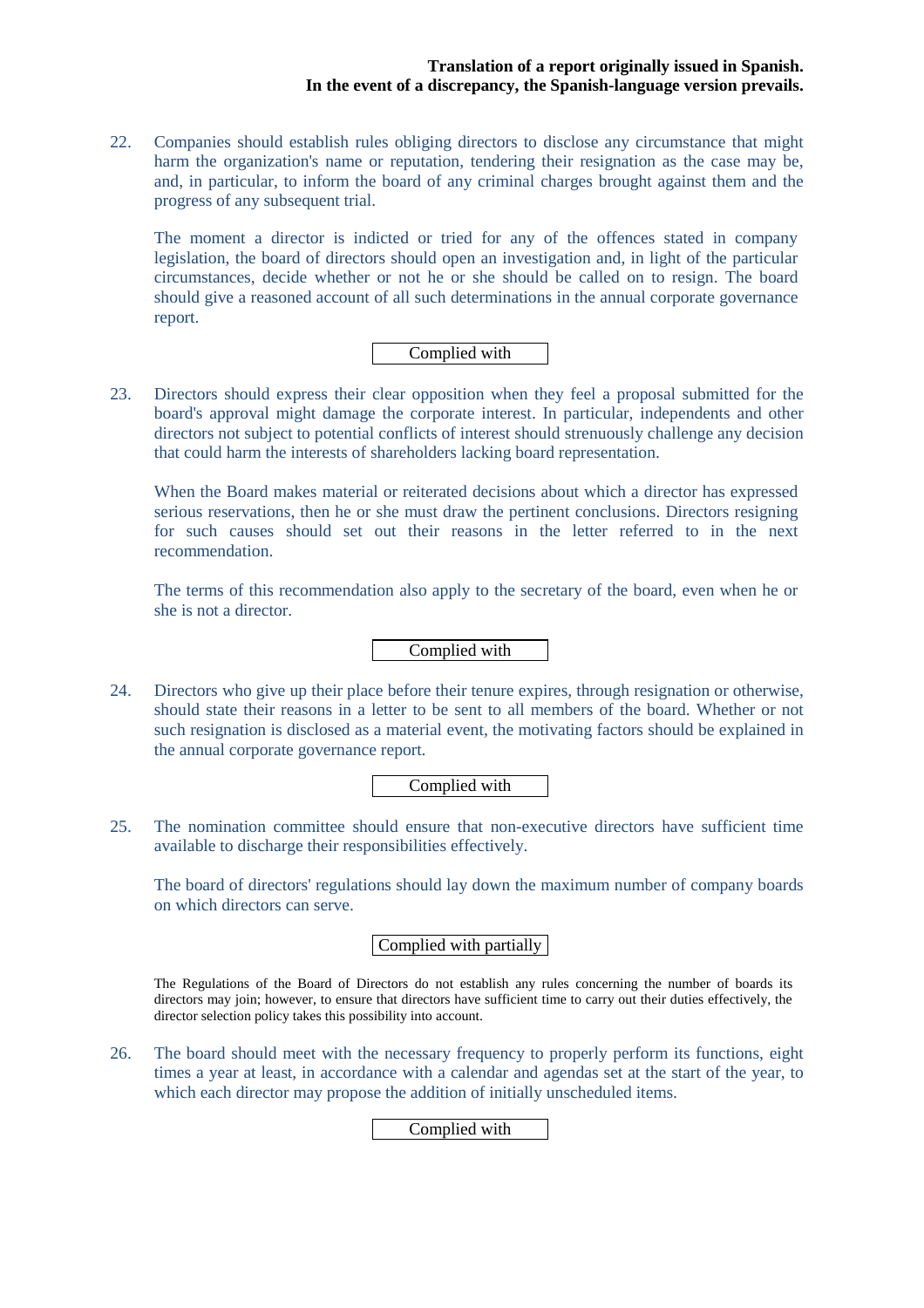27. Director absences should be kept to a strict minimum and quantified in the annual corporate governance report. In the event of absence, directors should delegate their powers of representation with the appropriate instructions.

Complied with

28. When directors or the secretary express concerns about some proposal or, in the case of directors, about the company's performance, and such concerns are not resolved at the board meeting, they should be recorded in the minute book if the person expressing them so requests.

Complied with

29. The company should provide suitable channels for directors to obtain the advice they need to carry out their duties, extending if necessary to external assistance at the company's expense.

Complied with

30. Regardless of the knowledge directors must possess to carry out their duties, they should also be offered refresher programs when circumstances so advise.

## Complied with

31. The agendas of board meetings should clearly indicate on which points directors must arrive at a decision, so they can study the matter beforehand or gather together the material they need.

For reasons of urgency, the chairman may wish to present decisions or resolutions for board approval that were not on the meeting agenda. In such exceptional circumstances, their inclusion will require the express prior consent, duly minuted, of the majority of directors present.

Complied with

32. Directors should be regularly informed of movements in share ownership and of the views of major shareholders, investors and rating agencies on the company and its group.

Complied with

33. The chairman, as the person charged with the efficient functioning of the board of directors, in addition to the functions assigned by law and the company's bylaws, should prepare and submit to the board a schedule of meeting dates and agendas; organize and coordinate regular evaluation of the board and, where appropriate, the company's chief executive officer; exercise leadership of the board and be accountable for its proper functioning; ensure that sufficient time is given to the discussion of strategic issues, and approve and review refresher courses for each director, when circumstances so advise.

### Complied with

34. When a lead independent director has been appointed, the bylaws or board of directors regulations should grant him or her the following powers over and above those conferred by law: chair the board of directors in the absence of the chairman or vice chairman; give voice to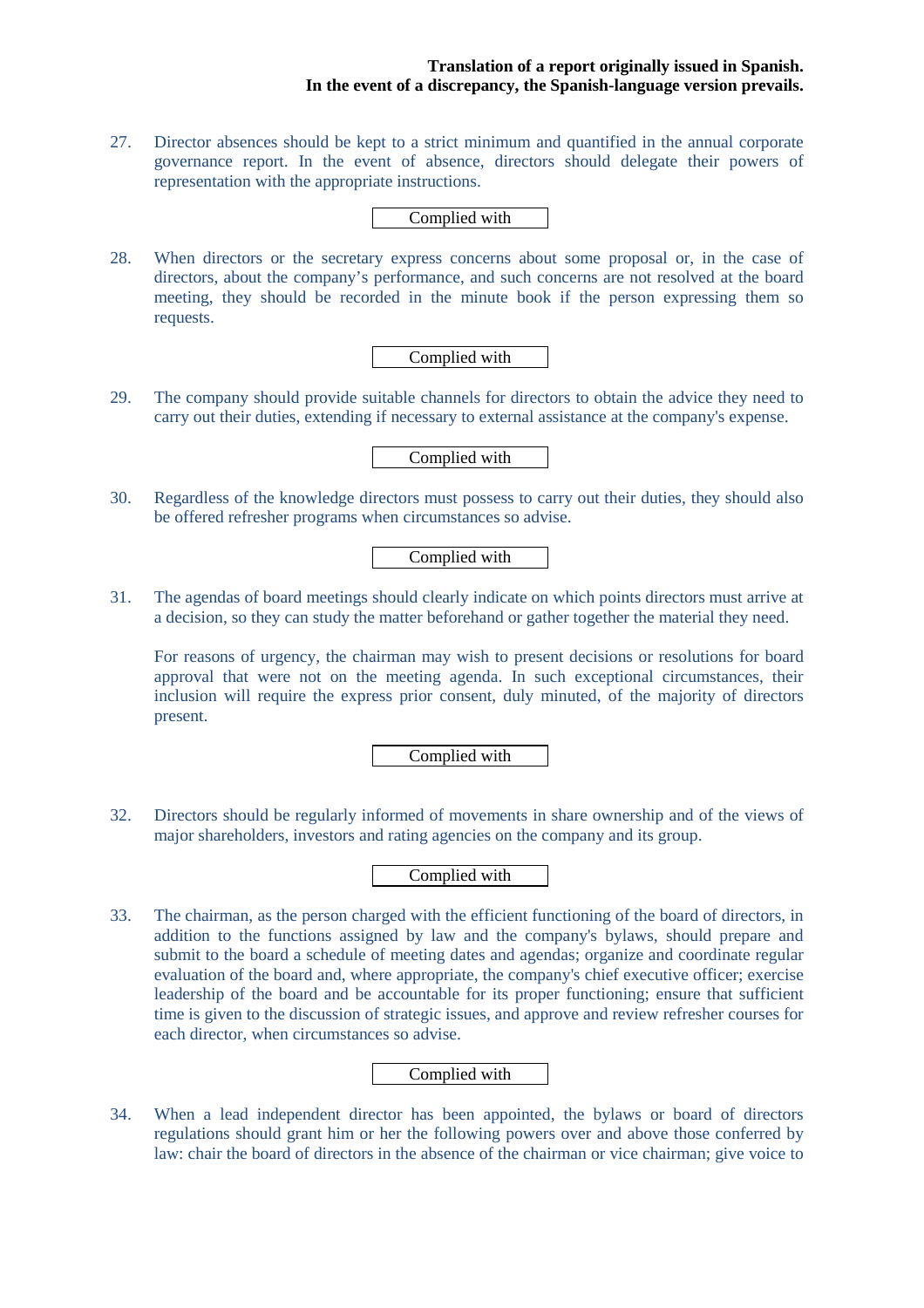the concerns of non-executive directors; maintain contacts with investors and shareholders to hear their views and develop a balanced understanding of their concerns, especially those to do with the company's corporate governance; and coordinate the chairman's succession plan.

## Complied with partially

The Regulations of the Board of Directors do not assign these duties to the lead director; however, in practice, he assumes most of these additional duties, because, for instance, he was informed of the Company's succession plan and attended the Investor Day organized by the Company.

35. The board secretary should strive to ensure that the board's action and decisions are informed by the governance recommendations of the Good Governance Code of relevance to the company.

## Complied with

- 36. The board in full should conduct an annual evaluation, adopting, where necessary, an action plan to correct weakness detected in:
	- a) The quality and efficiency of the board's operation.
	- b) The performance and membership of its committees.
	- c) The diversity of board membership and competences.
	- d) The performance of the chairman of the board of directors and the company's chief executive.
	- e) The performance and contribution of individual directors, with particular attention to the chairmen of board committees.

The evaluation of board committees should start from the reports they send the board of directors, while that of the board itself should start from the report of the nomination committee.

Every three years, the board of directors should engage an external facilitator to aid in the evaluation process. This facilitator's independence should be verified by the nomination committee.

Any business dealings that the facilitator or members of its corporate group maintain with the company or members of its corporate group should be detailed in the annual corporate governance report.

The process followed and areas evaluated should be detailed in the annual corporate governance report.

Complied with

37. When an executive committee exists, its membership mix by director class should resemble that of the board. The secretary of the board should also act as secretary to the executive committee.

Not applicable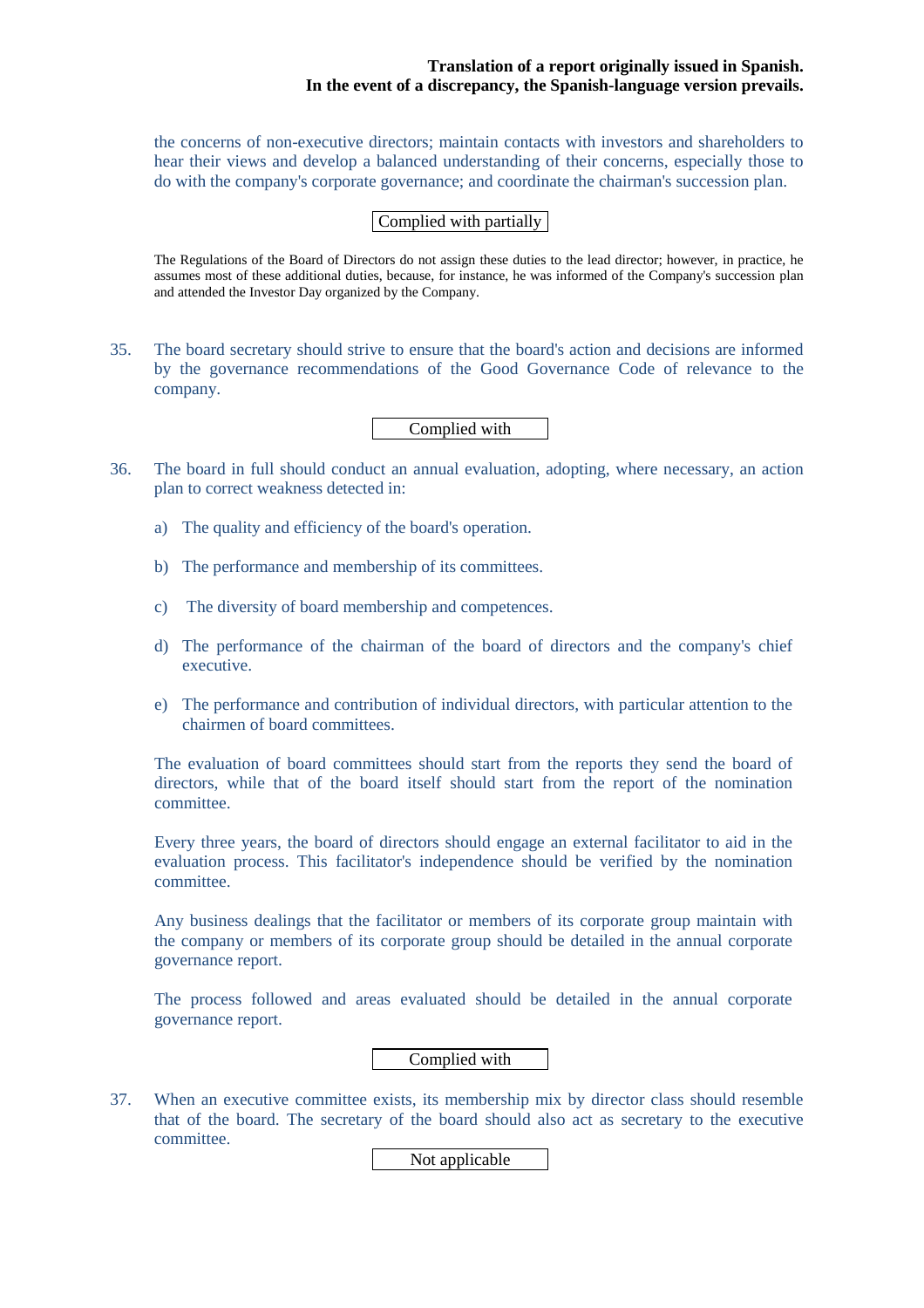38. The board should be kept fully informed at all times of the business transacted and decisions made by the executive committee. To this end, all board members should receive a copy of the committee's minutes.

Not applicable

39. All members of the audit committee, particularly its chairman, should be appointed with regard to their knowledge and experience in accounting, auditing and risk management matters. A majority of committee places should be held by independent directors.

## Complied with

40. Listed companies should have a unit in charge of internal audit function, under the supervision of the audit committee, to monitor the effectiveness of reporting and control systems. This unit should report functionally to the board's non-executive chairman or the chairman of the audit committee.

Complied with

41. The head of the unit handling the internal audit function should present an annual work programme to the audit committee, inform it directly of any incidents arising during its implementation and submit an activities report at the end of each year.

Complied with

- 42. The audit committee should have the following functions over and above those legally assigned:
	- 1. With respect to internal control and reporting systems:
		- a) Monitor the preparation and the integrity of the financial information prepared on the company and, where appropriate, the group, checking for compliance with legal provisions, the accurate demarcation of the consolidation perimeter, and the correct application of accounting principles.
		- b) Monitor the independence of the unit handling the internal audit function; propose the selection, appointment, re-election and removal of the head of the internal audit service; propose the service's budget; approve its priorities and work programmes, ensuring that it focuses primarily on the main risks the company is exposed to; receive regular report-backs on its activities; and verify that senior management are acting on the findings and recommendations of its reports.
		- c) Establish and supervise a mechanism whereby staff can report, confidentially and, if appropriate and feasible, anonymously, any significant irregularities that they detect in the course of their duties, in particular financial or accounting irregularities.
	- 2. With regard to the external auditor: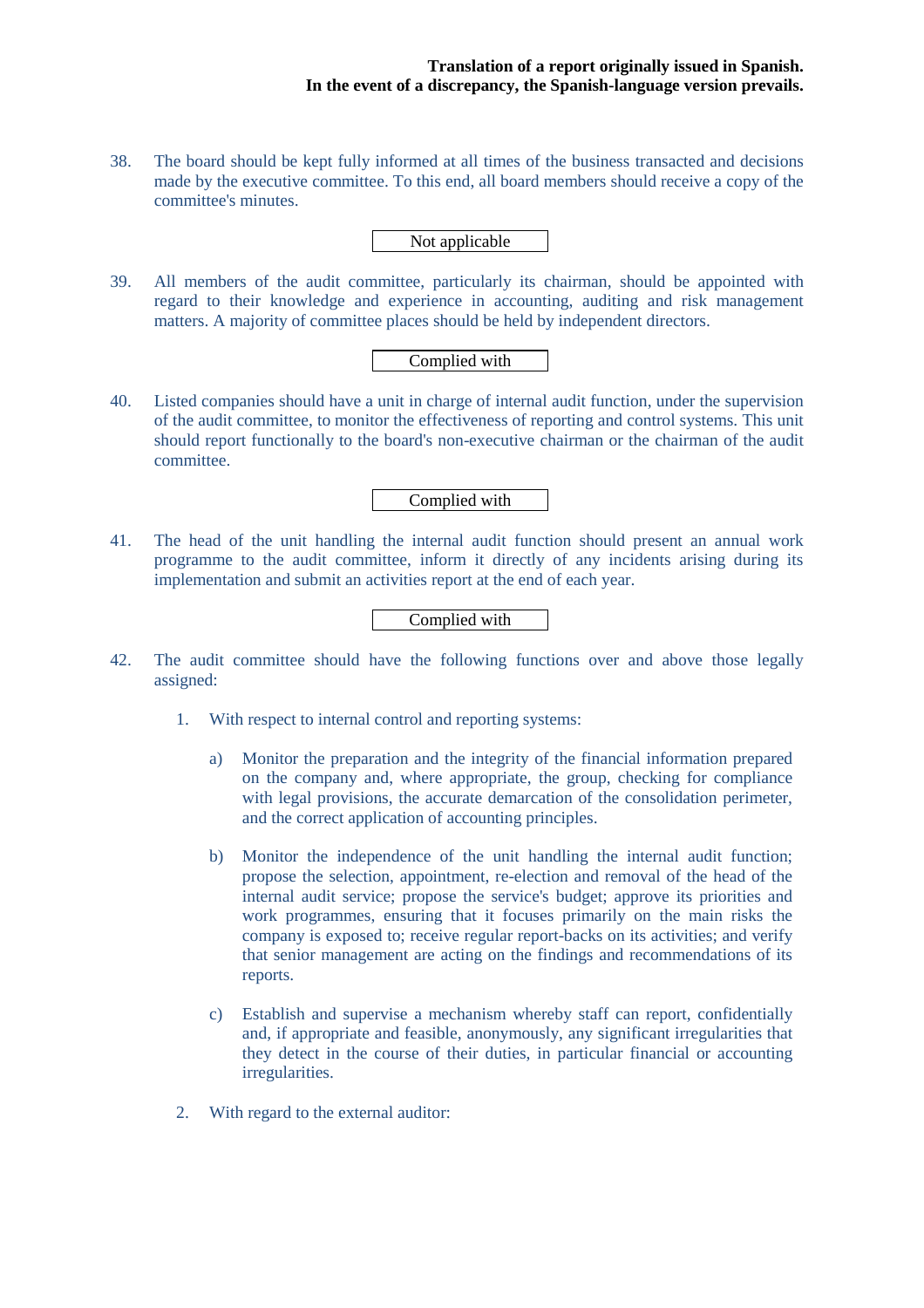- a) Investigate the issues giving rise to the resignation of the external auditor, should this come about.
- b) Ensure that the remuneration of the external audit does not compromise its quality or independence.
- c) Ensure that the company notifies any change of external auditor to the CNMV (Spanish Stock Exchange Commission) as a material event, accompanied by a statement of any disagreements arising with the outgoing auditor and the reasons for the same.
- d) Ensure that the external auditor has a yearly meeting with the board in full to inform it of the work undertaken and developments in the company's risk and accounting positions.
- e) Ensure that the company and the external auditor adhere to current regulations on the provision of non-audit services, limits on the concentration of the auditor's business and other requirements concerning auditor independence.

## Complied with

43. The audit committee should be empowered to meet with any company employee or manager, even ordering their appearance without the presence of another senior officer.

## Complied with

44. The audit committee should be informed of any fundamental changes or corporate transactions the company is planning, so the committee can analyze the operation and report to the board beforehand on its economic conditions and accounting impact and, when applicable, the exchange ratio proposed.

### Complied with

- 45. Risk control and management policy should identify at least:
	- a) The different types of financial and non-financial risk the company is exposed to (including operational, technological, financial, legal, social, environmental, political and reputational risks), with the inclusion under financial or economical risks of contingent liabilities and other off-balance sheet risks.
	- b) The determination of the risk level the company sees as acceptable.
	- c) The measures in place to mitigate the impact of identified risk events should they occur.
	- d) The internal control and reporting systems to be used to control and manage the above risks, including contingent liabilities and off-balance sheet risks.

## Complied with

46. Companies should establish a risk control and management function in the charge of one of the company's internal department or units and under the direct supervision of the audit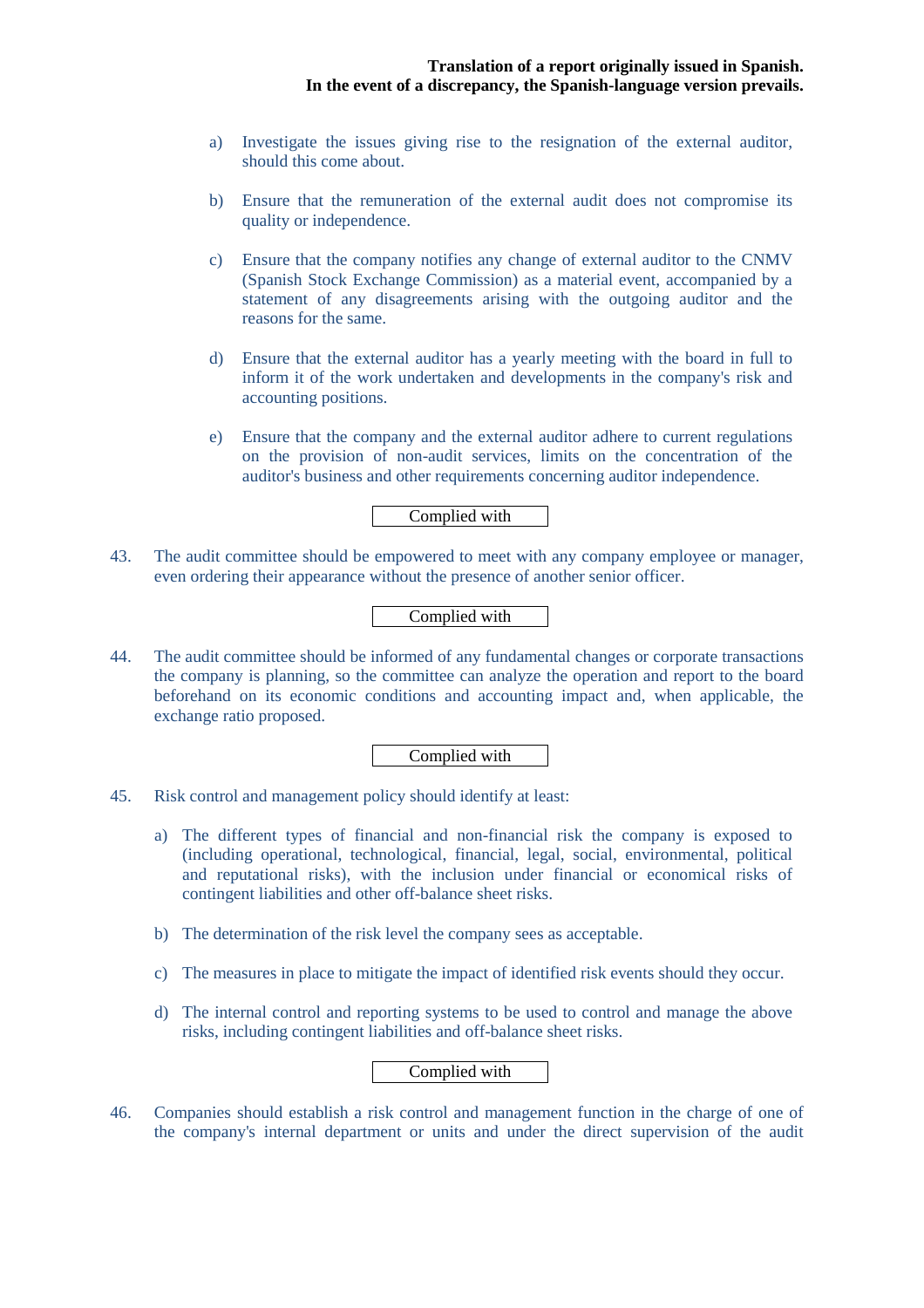committee or some other dedicated board committee. This function should be expressly charged with the following responsibilities:

- a) Ensure that risk control and management systems are functioning correctly and, specifically, that major risks the company is exposed to are correctly identified, managed and quantified.
- b) Participate actively in the preparation of risk strategies and in key decisions about their management.
- c) Ensure that risk control and management systems are mitigating risks effectively in the frame of the policy drawn up by the board of directors.

## Complied with

47. Appointees to the Appointment and Remuneration Commiteee – or of the nomination committee and remuneration committee, if separately constituted – should have the right balance of knowledge, skills and experience for the functions they are called on to discharge. The majority of their members should be independent directors.

## Complied with

48. Large cap companies should operate separately constituted Appointment and Remuneration Committees.



To date, the Company does not consider it necessary to have two separate committees. One committee is able to assume both tasks and ensure the proper performance of its functions.

49. The nomination committee should consult with the company's chairman and chief executive, especially on matters relating to executive directors.

When there are vacancies on the board, any director may approach the nomination committee to propose candidates that it might consider suitable.

Complied with

- 50. The remuneration committee should operate independently and have the following functions in addition to those assigned by law:
	- a) Propose to the board the standard conditions for senior office contracts.
	- b) Monitor compliance with the remuneration policy set by the company.
	- c) Periodically review the remuneration policy for directors and senior officers, including share-based remuneration systems and their application, and ensure that individual compensation is proportionate to the amounts paid to other directors and senior officers in the company.
	- d) Ensure that conflicts of interest do not undermine the independence of any external advice the committee engages.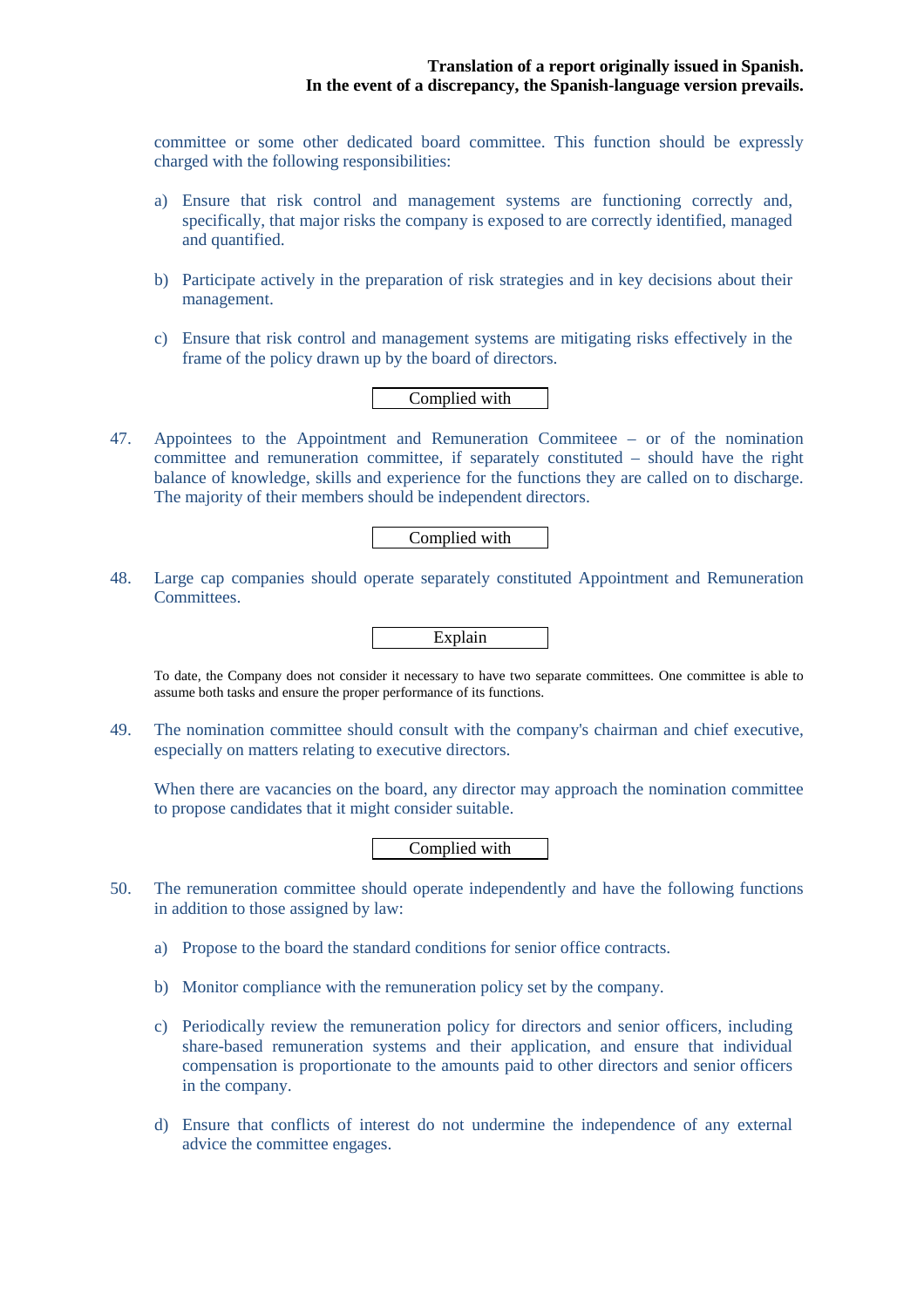e) Verify the information on director and senior officers' pay contained in corporate documents, including the annual directors' remuneration statement.

## Complied with

51. The remuneration committee should consult with the company's chairman and chief executive, especially on matters relating to executive directors and senior officers.

Complied with

- 52. The terms of reference of supervision and control committees should be set out in the board of directors' regulations and aligned with those governing legally mandatory board committees as specified in the preceding sets of recommendations. They should include at least the following terms:
	- a) Committees should be formed exclusively by non-executive directors, with a majority of independents.
	- b) They should be chaired by independent directors.
	- c) The board should appoint the members of such committees with regard to the knowledge, skills and experience of its directors and each committee's terms of reference; discuss their proposals and reports; and provide report-backs on their activities and work at the first board plenary following each committee meeting.
	- d) They may engage external advice, when they feel it necessary for the discharge of their functions.
	- e) Meeting proceedings should be minuted and a copy made available to all board members.

Complied with

- 53. The task of supervising compliance with corporate governance rules, internal codes of conduct and corporate social responsibility policy should be assigned to one board committee or split between several, which could be the audit committee, the nomination committee, the corporate social responsibility committee, where one exists, or a dedicated committee established *ad hoc* by the board under its powers of self-organization, with at the least the following functions:
	- a) Monitor compliance with the company's internal codes of conduct and corporate governance rules.
	- b) Oversee the communication and relations strategy with shareholders and investors, including small and medium-sized shareholders.
	- c) Periodically evaluate the effectiveness of the company's corporate governance system, to confirm that it is fulfilling its mission to promote the corporate interest and catering, as appropriate, to the legitimate interests of remaining stakeholders.
	- d) Review the company's corporate social responsibility policy, ensuring that it is geared to value creation.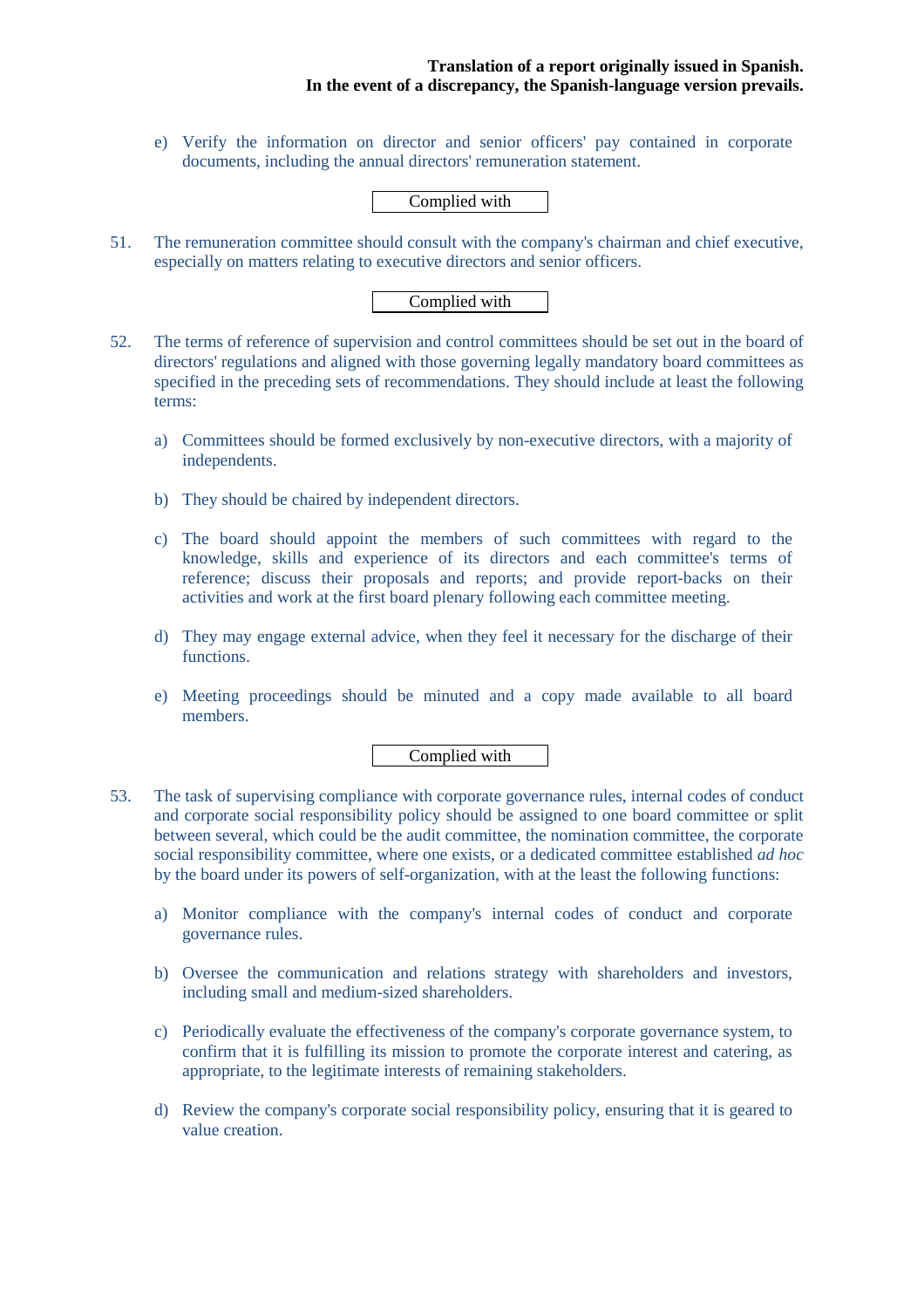- e) Monitor corporate social responsibility strategy and practices and assess compliance in their respect.
- f) Monitor and evaluate the company's interaction with its stakeholder groups.
- g) Evaluate all aspects of the non-financial risks the company is exposed to, including operational, technological, legal, social, environmental, political and reputational risks.
- h) Coordinate non-financial and diversity reporting processes in accordance with applicable legislation and international benchmarks.

## Complied with

- 54. The corporate social responsibility policy should state the principles or commitments the company will voluntarily adhere to in its dealings with stakeholder groups, specifying at least:
	- a) The goals of its corporate social responsibility policy and the support instruments to be deployed.
	- b) The corporate strategy with regard to sustainability, the environment and social issues.
	- c) Concrete practices in matters relative to: shareholders, employees, clients, suppliers, social welfare issues, the environment, diversity, fiscal responsibility, respect for human rights and the prevention of illegal conducts.
	- d) The methods or systems for monitoring the results of the practices referred to above, and identifying and managing related risks.
	- e) The mechanisms for supervising non-financial risk, ethics and business conduct.
	- f) Channels for stakeholder communication, participation and dialogue.
	- g) Responsible communication practices that prevent the manipulation of information and protect the company's honour and integrity.

### Complied with

55. The company should report on corporate social responsibility developments in its directors' report or in a separate document, using an internationally accepted methodology.

## Complied with

56. Director remuneration should be sufficient to attract individuals with the desired profile and compensate the commitment, abilities and responsibility that the post demands, but not so high as to compromise the independent judgment of non-executive directors.

## Complied with

57. Variable remuneration linked to the company and the director's performance, the award of shares, options or any other right to acquire shares or to be remunerated on the basis of share price movements, and membership of long-term savings schemes such as pension plans should be confined to executive directors.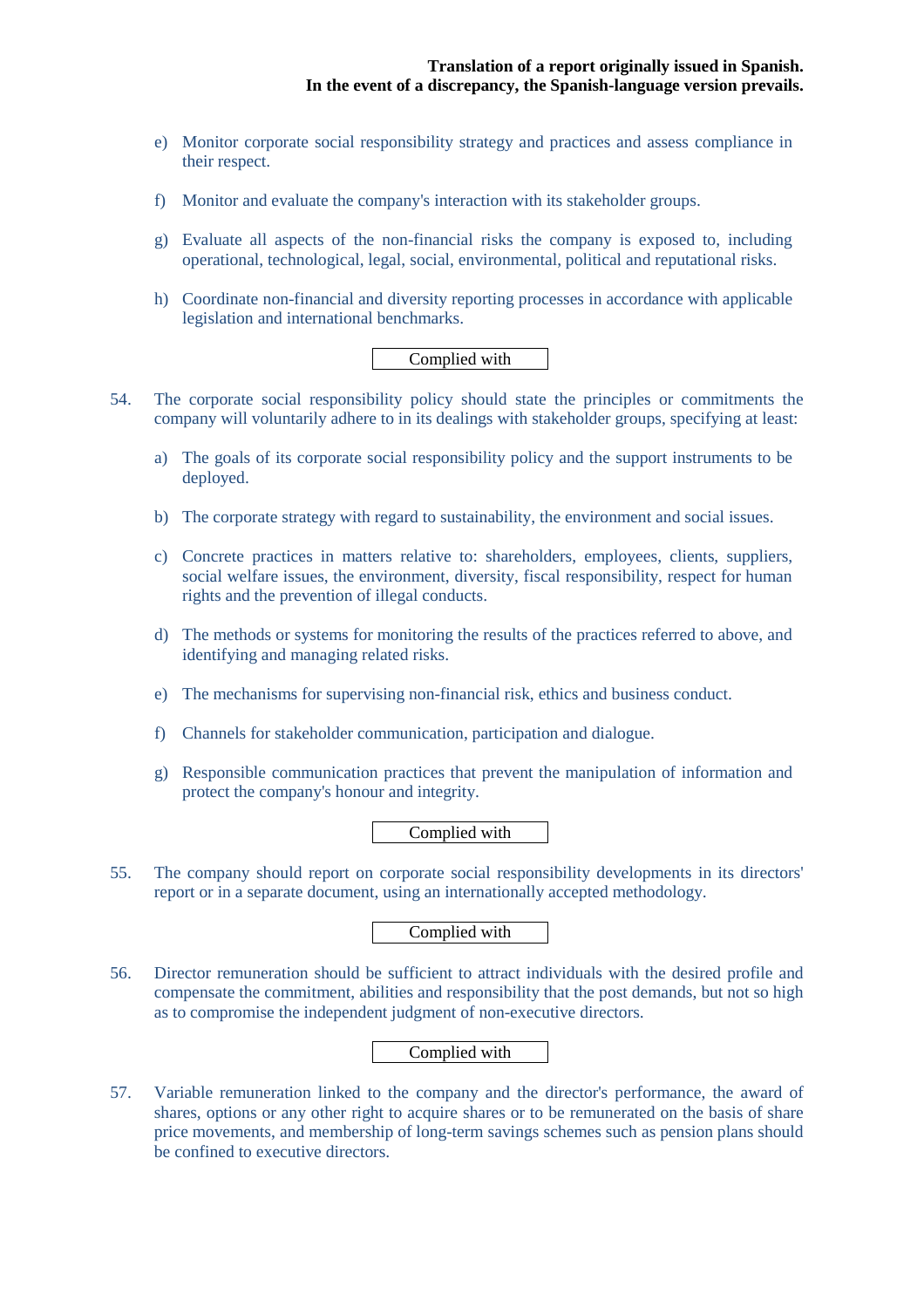The company may consider the share-based remuneration of non-executive directors provided they retain such shares until the end of their mandate. This condition, however, will not apply to shares that the director must dispose of to defray costs related to their acquisition.

Complied with

58. In the case of variable awards, remuneration policies should include limits and technical safeguards to ensure they reflect the professional performance of the beneficiaries and not simply the general progress of the markets or the company's sector, or circumstances of that kind.

In particular, variable remuneration items should meet the following conditions:

- a) Be subject to predetermined and measurable performance criteria that factor the risk assumed to obtain a given outcome.
- b) Promote the long-term sustainability of the company and include non-financial criteria that are relevant for the company's long-term value, such as compliance with its internal rules and procedures and its risk control and management policies.
- c) Be focused on achieving a balance between the delivery of short, medium and long-term objectives, such that performance-related pay rewards ongoing achievement, maintained over sufficient time to appreciate its contribution to long-term value creation. This will ensure that performance measurement is not based only on one-off, occasional or extraordinary events.

Complied with

59. A major part of variable remuneration components should be deferred for a long enough period to ensure that predetermined performance criteria have effectively been met.

## Complied with

60. Remuneration linked to company earnings should bear in mind any qualifications stated in the external auditor's report that reduce their amount.

## Complied with

61. A major part of executive directors' variable remuneration should be linked to the award of shares or financial instruments whose value is linked to the share price.

## Not applicable

62. Following the award of shares, share options or other rights on shares derived from the remuneration system, directors should not be allowed to transfer a number of shares equivalent to twice their annual fixed remuneration, or to exercise the share options or other rights on shares for at least three years after their award.

The above condition will not apply to any shares that the director must dispose of to defray costs related to their acquisition.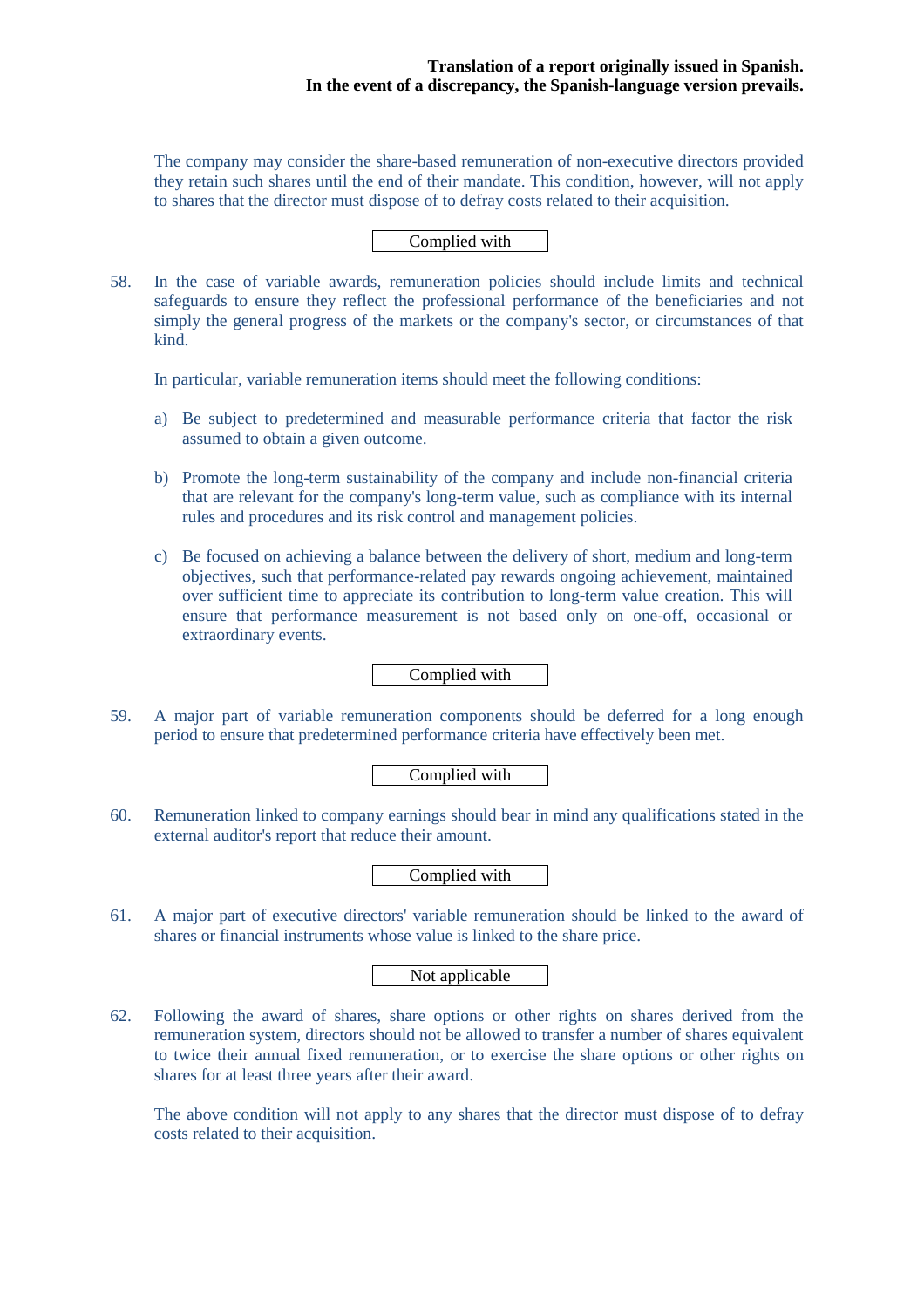Not applicable

63. Contractual arrangements should include provisions that permit the company to reclaim variable components of remuneration when payment was out of step with the director's actual performance or based on data subsequently found to be misstated.

Complied with partially

This is not expressly provided for in the contractual arrangements; however, the variable remuneration is only paid if the targets have been met.

The remuneration of the executive directors is based on a fixed and a variable component, the variable component based on the fulfilment of company objectives oriented to the creation of value. In addition, part of the variable component may be received in company B shares, in which case these are not delivered until a two year and one day term has elapsed.

64. Termination payments should not exceed a fixed amount equivalent to two years of the director's total annual remuneration and should not be paid until the company confirms that he or she has met the predetermined performance criteria.

Explain

Contracts executed with executive directors include a takeover clause, according to which they may choose between continuing or ending their contractual relationship with the Company. In the latter case, executive directors shall be entitled to receive compensation in an amount equivalent to five years of salary.

Since the termination payments are calculated on the basis of 5 years, they are lower (in absolute terms) than the termination payments of many similar companies, which calculate such concept on the basis of 2 years but could lead to the payment of a higher amount. This circumstance is due to the fact that the remuneration of Grifols' top managers is moderate. Moreover, the amount is considered reasonable given that the contracts include non-compete clauses for a 3 years period. Additionally, the characteristics of the industry in which the company operates, with "only" 3 principal actors, has led to Grifols adopting a specific policy on termination payments.

## **H OTHER INFORMATION OF INTEREST**

- 1. If there are any relevant aspects connected with the corporate governance in the company or in the entities of the group which has not been covered in the other sections of this this report, but which it may be necessary to include in order to ensure more complete and reasoned information on the structure and practices of the governance in the entity or in the group, give brief details of these here below.
- 2. You may also include in this section any other information, explanation or qualification connected with the previous sections of the report, insofar as these are relevant and not reiterative

Specifically state whether the Company is subject to any legislation other than Spanish law as regards its corporate governance and, where applicable, include the information that you are obliged to supply other than what is required herein.

3. The Company may also state if it has voluntarily subscribed to any other codes of ethical principles or good practices, whether international, sectorial or of any other scope or area. Where applicable, the code in question and the date of subscription are to be identified

There are no significant aspects in connection with corporate governance practices in the Company or in the Group's entities which have not been stated in the corresponding sections of this report.